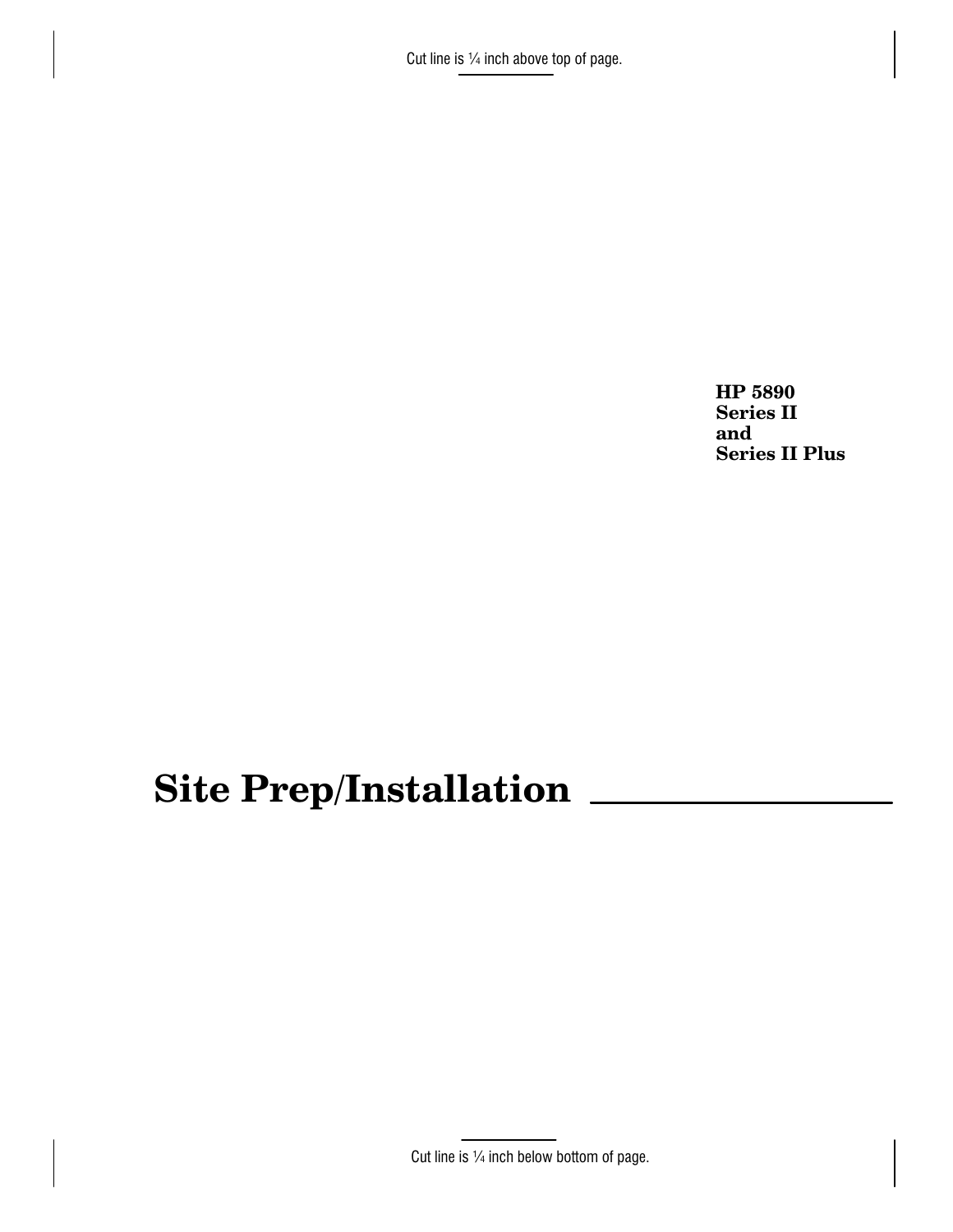Site Prep/Installation Manual

HP 5890 Series II and HP 5890 Series II Plus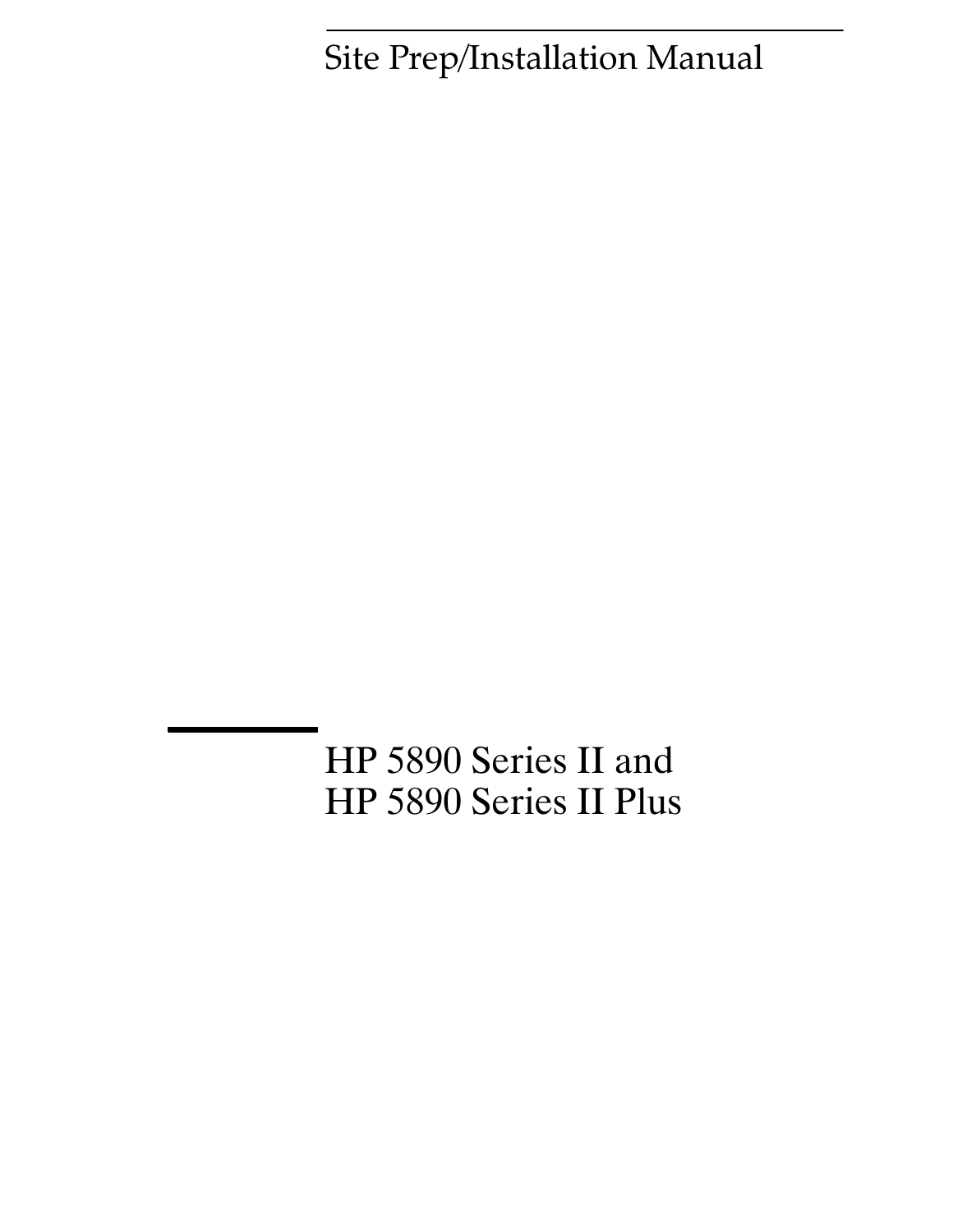©Hewlett-Packard Company 1989, 1991, 1993, 1994

All Rights Reserved. Reproduction, adaptation, or translation without permission is prohibited, except as allowed under the copyright laws.

HP part number 05890-90281

First edition-Jun 1989 Second edition-Mar 1991 Third edition-Oct 1991 Fourth edition-Jul 1993 Fifth edition-Jul 1994

Printed in USA

#### Warranty

The information contained in this document is subject to change without notice.

Hewlett-Packard makes no warranty of any kind with regard to this material. including, but not limited to, the implied warranties of merchantability and fitness for a particular purpose. Hewlett-Packard shall not be liable for errors contained herein or for incidental or consequential damages in connection with the furnishing, performance, or use of this material.

#### **Safety Information**

The HP 5890 Series II and HP 5890 Series II Plus are IEC (International Electrotechnical Commission) Safety Class 1 instruments. This unit has been designed and tested in accordance with recognized safety standards. Whenever the safety protection of the HP 5890 Series II has been compromised, disconnect the unit from all power sources and secure the unit against unintended operation.

#### **Safety Symbols**

This manual contains safety information that should be followed by the user to ensure safe operation.

#### **WARNING**

A warning calls attention to a condition or possible situation that could cause injury to the user.

#### **CAUTION**

A caution calls attention to a condition or possible situation that could damage or destroy the product or the user's work.

#### **Important User Information** for In Vitro Diagnostic **Applications**

This is a multipurpose product that may be used for qualitative or quantitative analyses in many applications. If used in conjunction with proven procedures (methodology) by qualified operator, one of these applications may be In Vitro Diagnostic Procedures. Generalized instrument performance characteristics and instructions are included in this manual. Specific In Vitro Diagnostic procedures and methodology remain the choice and the responsibility of the user, and are not included.

#### **Sound Emission Certification** for Federal Republic of Germany

If Test and Measurement Equipment is operated with unscreened cables and/or used for measurements in open set-ups, users have to assure that under these operating conditions the Radio Interference Limits are still met at the border of their premises.

The following information is provided to comply with the requirements of the German Sound Emission Directive dated January 18, 1991 Sound pressure  $Lp < 70db(A)$ 

During normal operation

At the operator position According to ISO 7779 (Type Test)

When operating the HP 5890 Series II with cryo valve option, the sound pressure  $\approx$ 78 db(A) during cryo valve operation for short burst pulses.

#### Schallemission

Werden Meß- und Testgeräte mit ungeschirmten Kabeln und/oder in offenen Meßaufbauten verwendet, so ist vom Betreiber sicherzustellen, daß die Funk-Entströbedingungen unter Betriebsbedingungen an seiner Grundstücksgrenze eingehalten werden. Diese Information steht im Zusammenhang mit den Anforderungen der Maschinenlärminformationsv erordnung vom 18 Januar 1991. Schalldruckpegel LP < 70  $dB(A)$ Am Arbeitsplatz Normaler Betrieb Nach DIN 45635 T. 19 (Typprüfung)

Bei Betrieb des HP 5890 Serie II mit Cryo Ventil Option treten beim Oeffnen des Ventils impulsfoermig Schalldrucke Lp bis ca. 78  $dB(A)$  auf.

Little Falls Site Hewlett-Packard Company 2850 Centerville Road Wilmington, DE 19808-1610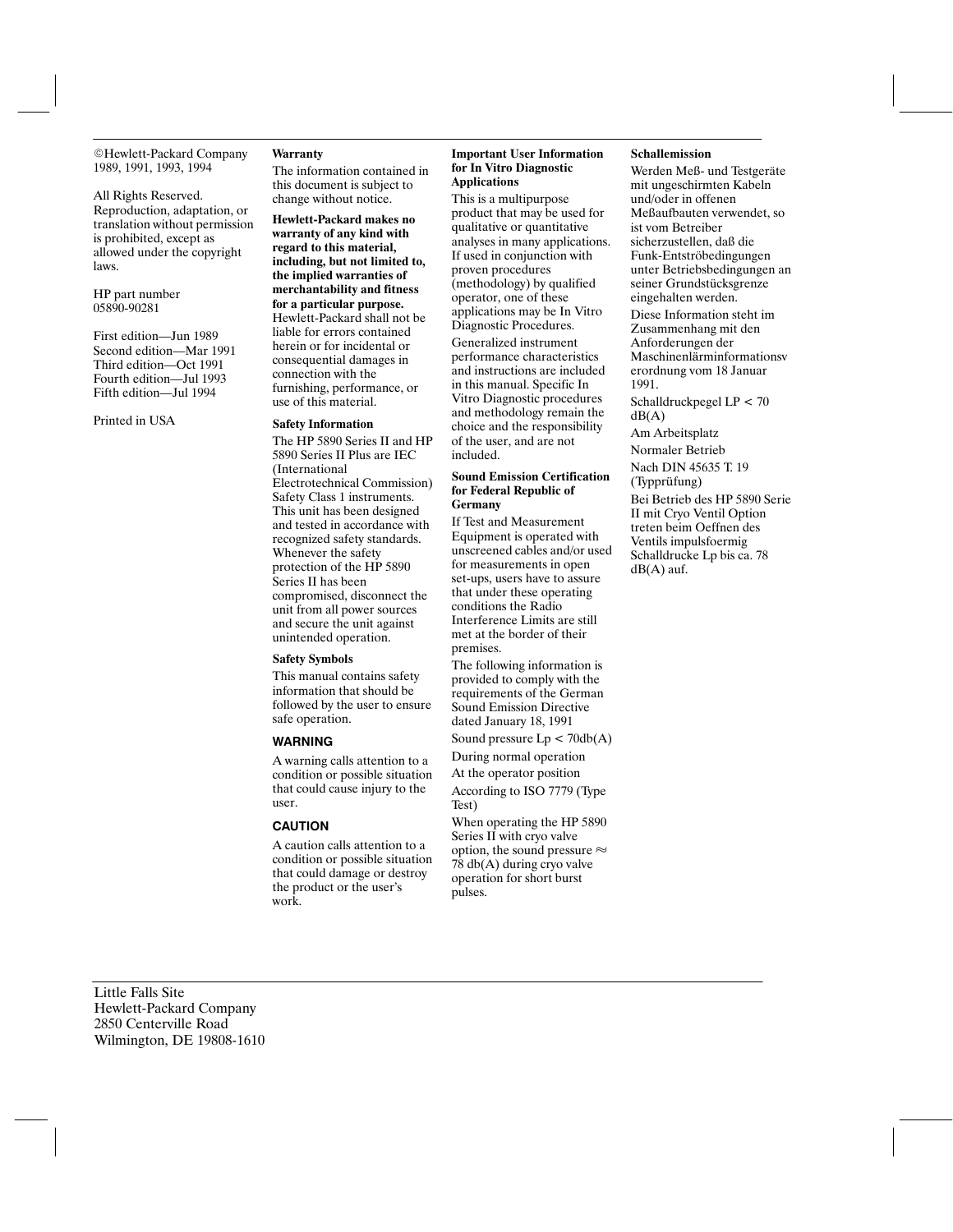# **Contents**

| Chapter 1 — Site Preparation                      | 5                |
|---------------------------------------------------|------------------|
|                                                   | 6                |
|                                                   | 6                |
|                                                   | $\boldsymbol{6}$ |
|                                                   | 8                |
|                                                   | 8                |
|                                                   | 8                |
|                                                   | 10               |
|                                                   | 10               |
|                                                   | 11               |
|                                                   | 12               |
|                                                   | 13               |
|                                                   | 14               |
|                                                   | 14               |
|                                                   | 15               |
|                                                   | 15               |
|                                                   | 15               |
|                                                   | 16               |
|                                                   | 16               |
|                                                   | 17               |
| Chapter 2 — Installation                          | 19               |
|                                                   | 20               |
|                                                   | 20               |
|                                                   | 21               |
|                                                   | 21               |
|                                                   | 22               |
|                                                   | 22               |
|                                                   | 24               |
|                                                   | 26               |
|                                                   | 28               |
| Setting initial supply pressures and leak testing | 30               |
|                                                   | 32               |
|                                                   | 34               |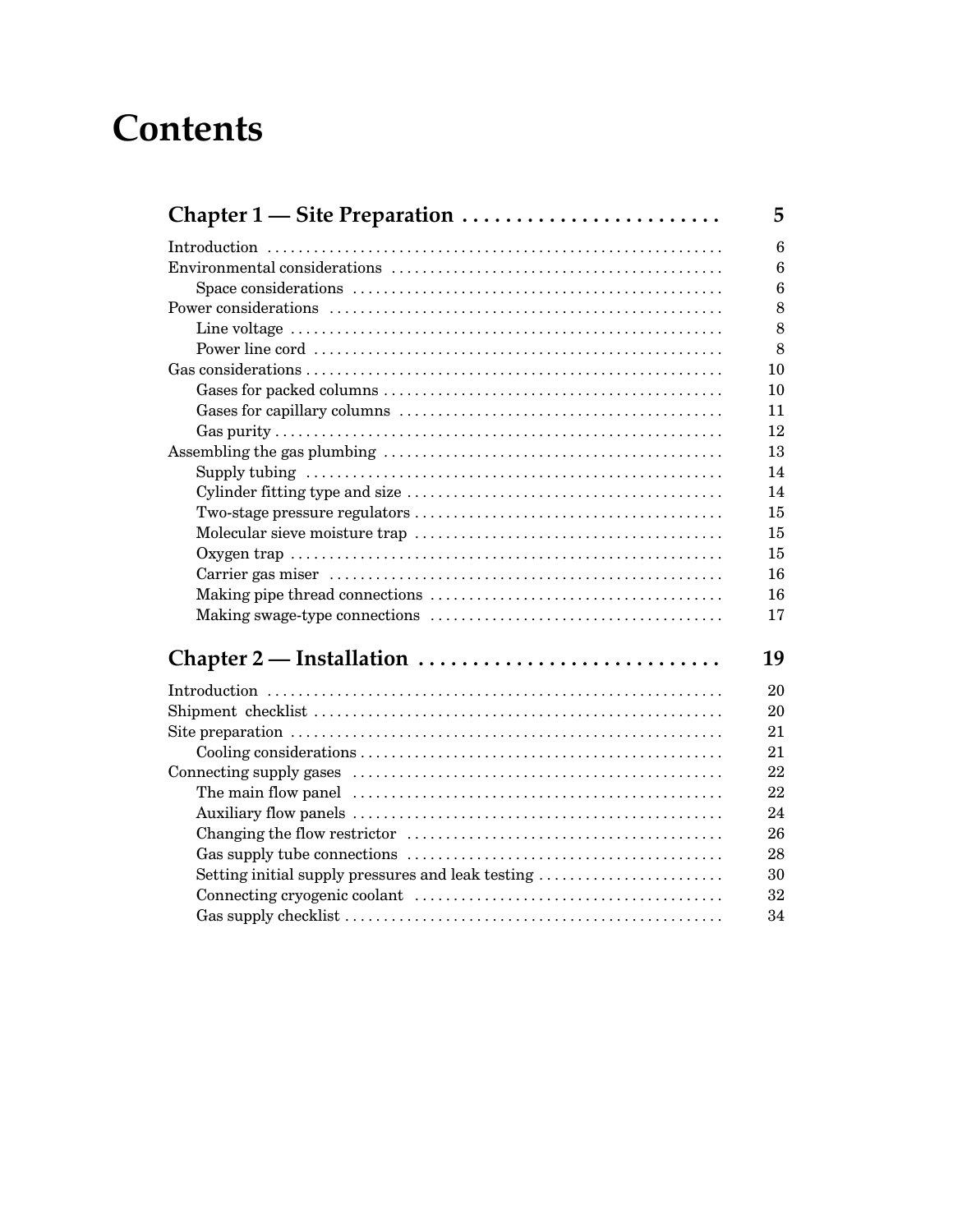| 35 |
|----|
| 35 |
| 36 |
| 38 |
| 39 |
| 41 |
| 43 |
| 44 |
| 48 |
| 49 |
| 52 |
| 52 |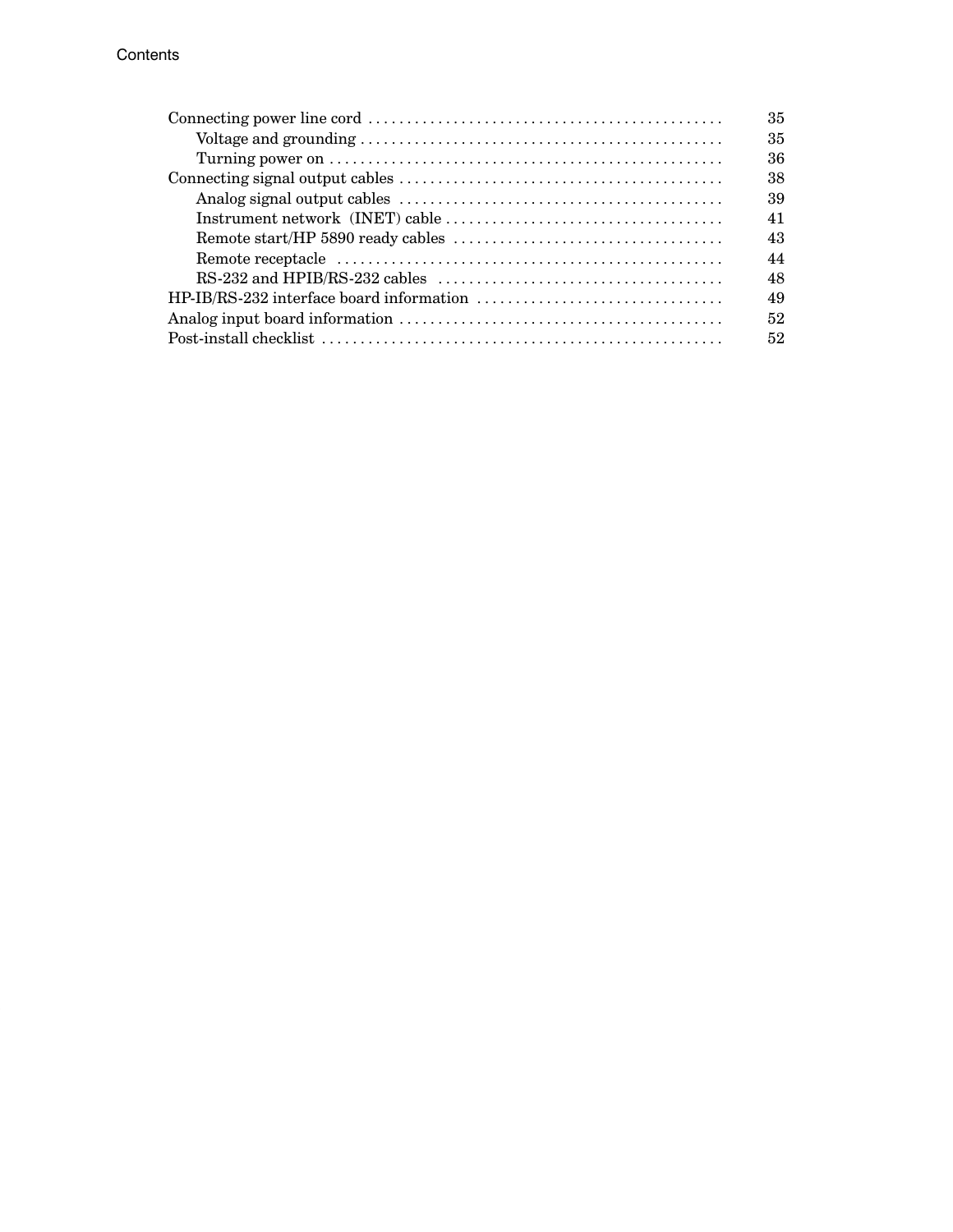Site Preparation

 $\overline{1}$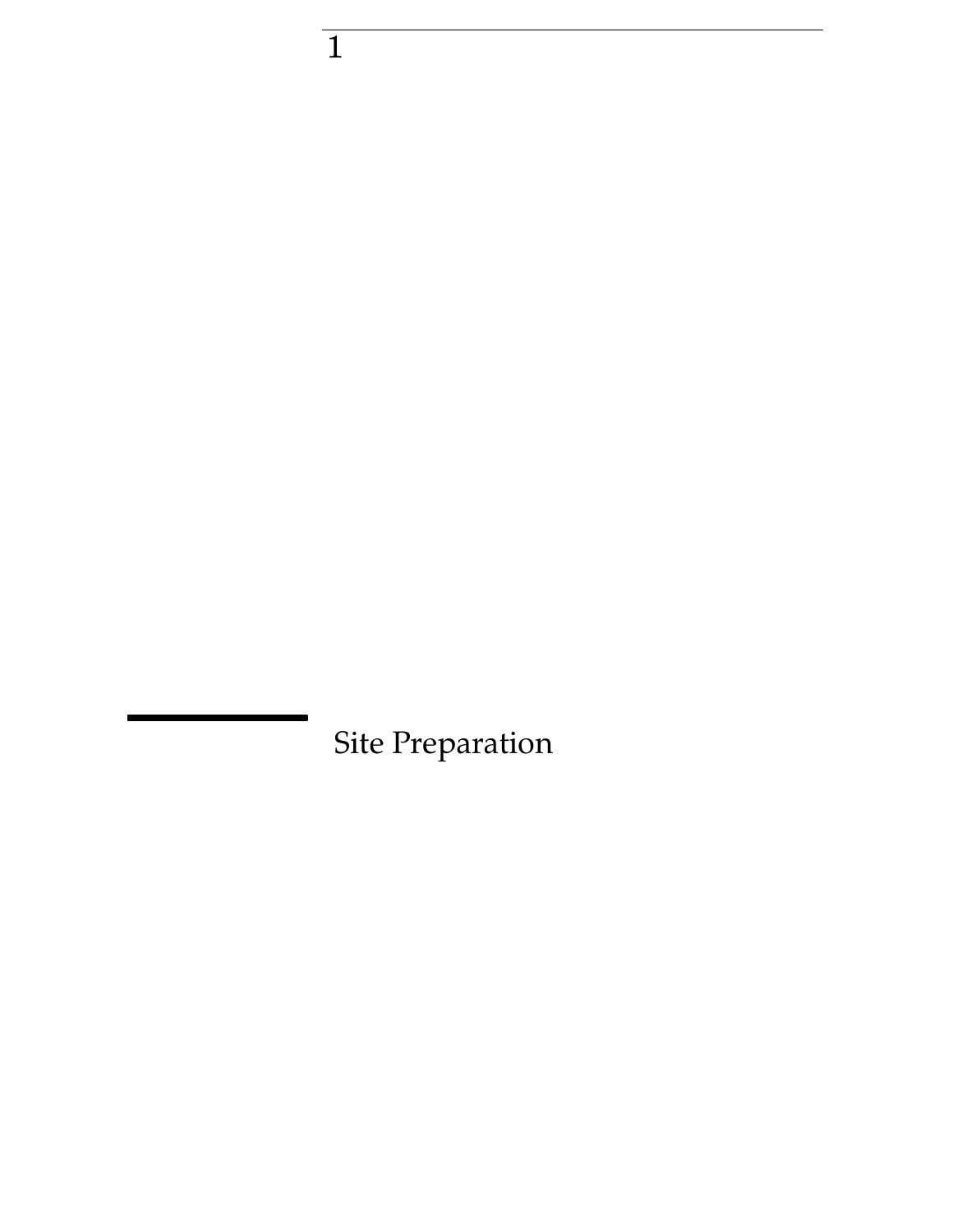# **Site Preparation**

## Introduction

This section discusses the site preparation for the HP 5890 SERIES II (hereafter referred to as HP 5890). The following topics are discussed:

- Environmental considerations
- Power considerations
- Gas considerations

You will need various supplies to prepare an area for the HP 5890. Hewlett-Packard's analytical supplies catalog describes the supplies available from Hewlett-Packard. You can obtain a copy from your local sales office.

### **Environmental considerations**

This instrument operates in the  $0^{\circ}$  to  $55^{\circ}$ C temperature range and the 5% to 95% relative humidity range. We recommend an environment comfortable for the operators (reasonably constant temperature and humidity) for optimum performance and instrument lifetime.

Corrosive substances, whether gas, liquid, or solid, may affect materials and components used in the HP 5890 and should be avoided.

### **Space considerations**

The HP 5890 requires a clear surface about 56 cm (22 in.) deep by 71 cm  $(28 \text{ in.})$  wide, capable of supporting at least 41 kg  $(90 \text{ lbs})$ . Another  $25 \text{ cm}$ (10 in.) must be allowed behind the instrument to dissipate oven exhaust air (up to  $400^{\circ}$ C).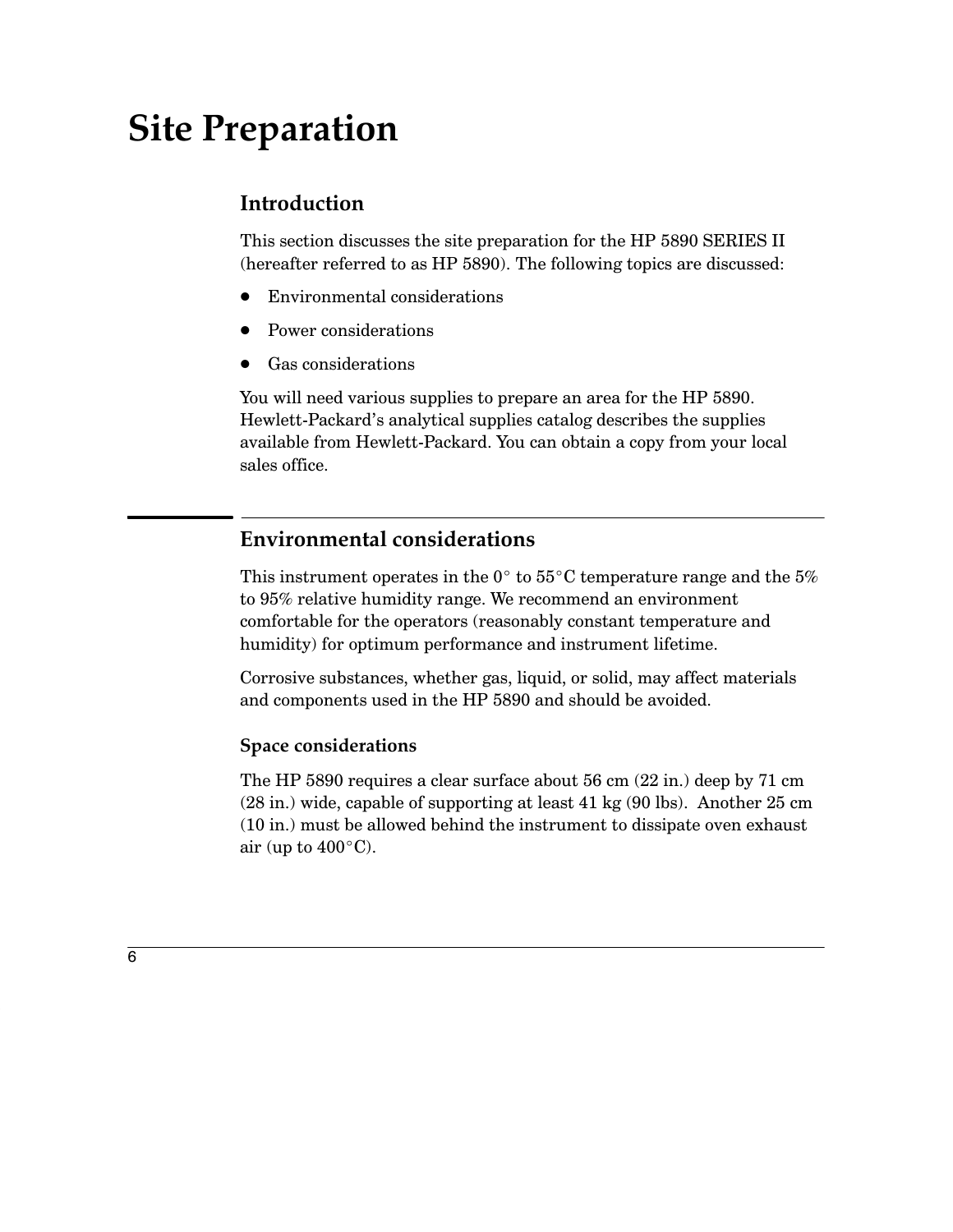The HP 5890 is about 50 cm (20 in.) high. The area above the instrument should be clear. Shelves or other overhanging obstructions limit access to the top of the instrument and interfere with cooling.

If space is limited, the Oven Exhaust Deflector may improve oven cooling. It diverts exhaust air up and away from the instrument. It may be connected to a 4-inch exhaust duct system, routed to a fume hood, or vented outside the building with 4-inch diameter furnace duct.



Other instruments used with the HP 5890, such as detectors, integrators, and samplers, may require additional bench space. See those manuals for details.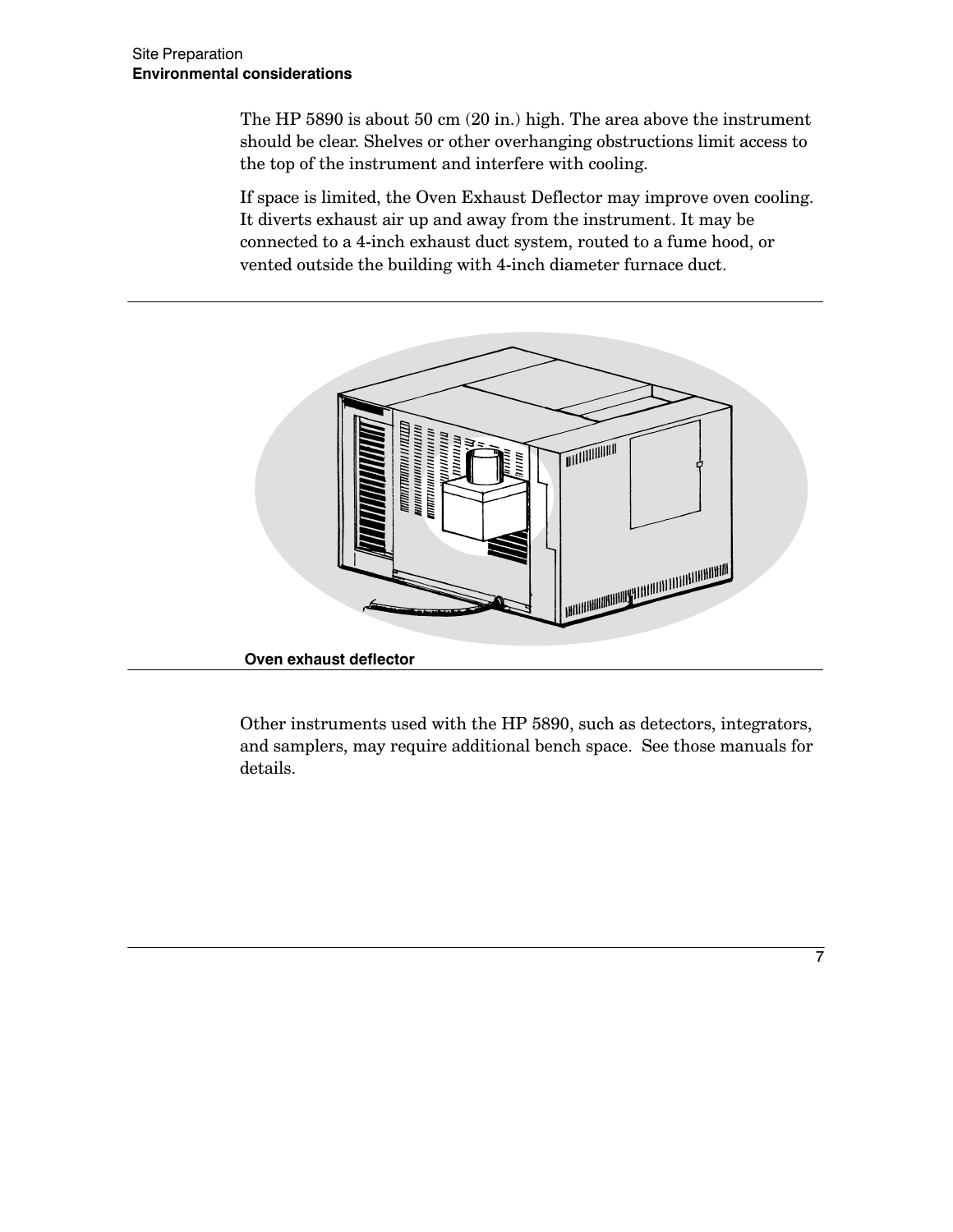### **Power considerations**

### Line voltage

Your gas chromatograph operates from one of these voltage supplies, depending on the power option ordered. These options and the power cords furnished are described on the next page.

- 120 VAC single phase  $(+5, -10\%)$ , 48 to 66 Hz, 2200 VA max. (requires a 20 amp dedicated line)
- 200 VAC split phase  $(+5, -10\%)$ , 48 to 66 Hz, 2200 VA max. (requires a 15 amp dedicated line)
- 220/240 VAC single phase  $(+5, -10\%)$ , 48 to 66 Hz, 2200 VA max. (requires a 15 amp dedicated line)
- 220/240 VAC split phase  $(+5, -10\%)$ , 48 to 66 Hz, 2200 VA max. (requires a 15 amp dedicated line)

### Power line cord

To protect personnel, the instrument panels and cabinet are grounded through the three-conductor power line cord in accordance with International Electrotechnical Commission (IEC) requirements.

The three-conductor power line cord, when plugged into a properly grounded receptacle, provides power and grounds the instrument. A properly grounded receptacle has its ground contact connected to a suitable earth ground. Proper receptacle grounding should be verified.

The power options for the HP 5890, and the electrical power and the line cord termination for each, are shown here.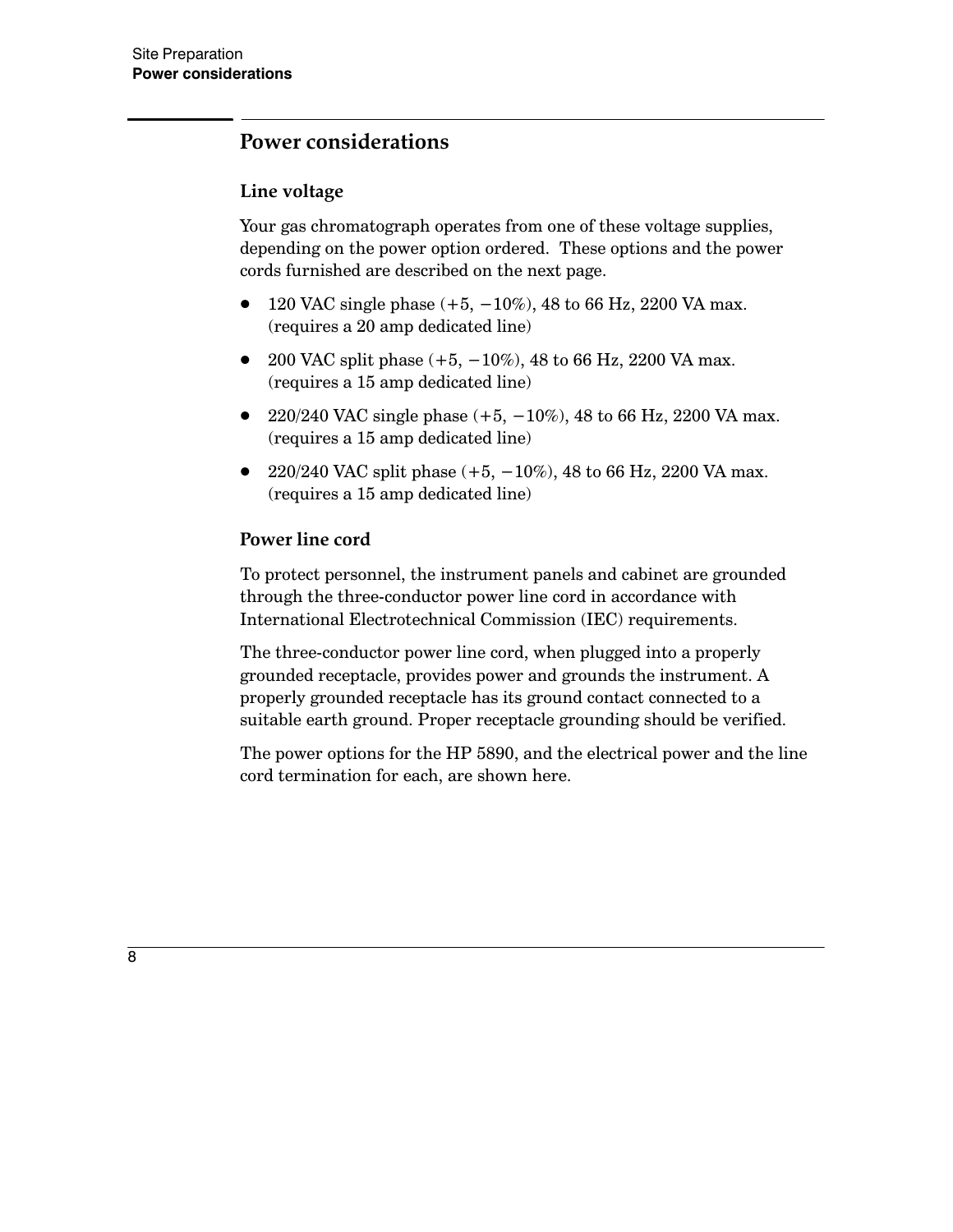| <b>Option</b>     |                            | <b>Power and Cord</b>                                                                  |
|-------------------|----------------------------|----------------------------------------------------------------------------------------|
| 001<br>(Standard) |                            | 120 V single phase, 20A for USA.                                                       |
| 002               |                            | 220 V single phase with power cord for use in Europe and<br>Peoples Republic of China. |
| 003               |                            | 220 V single phase with power cord for use in Hong Kong.                               |
| 004               |                            | 240 V single phase with power cord for use in Great Britain.                           |
| 005               |                            | 240 V single phase with power cord for use in Australia.                               |
| 006               |                            | 220 V split phase with power cord for use in Europe.                                   |
| 007               |                            | 240 V split phase with power cord for use in USA.                                      |
| 008               |                            | 200 V split phase with power cord for use in Japan.                                    |
| 031               | $\circ$ $\circ$<br>$\circ$ | 220 V single phase with power cord for use in Denmark.                                 |
| 032               | $\mathbf{u}^{\circ}$       | 220 V single phase with power cord for use in Switzerland.                             |
| 033               | ್ಧಿಂ                       | 240 V single phase with power cord for use in South Africa.                            |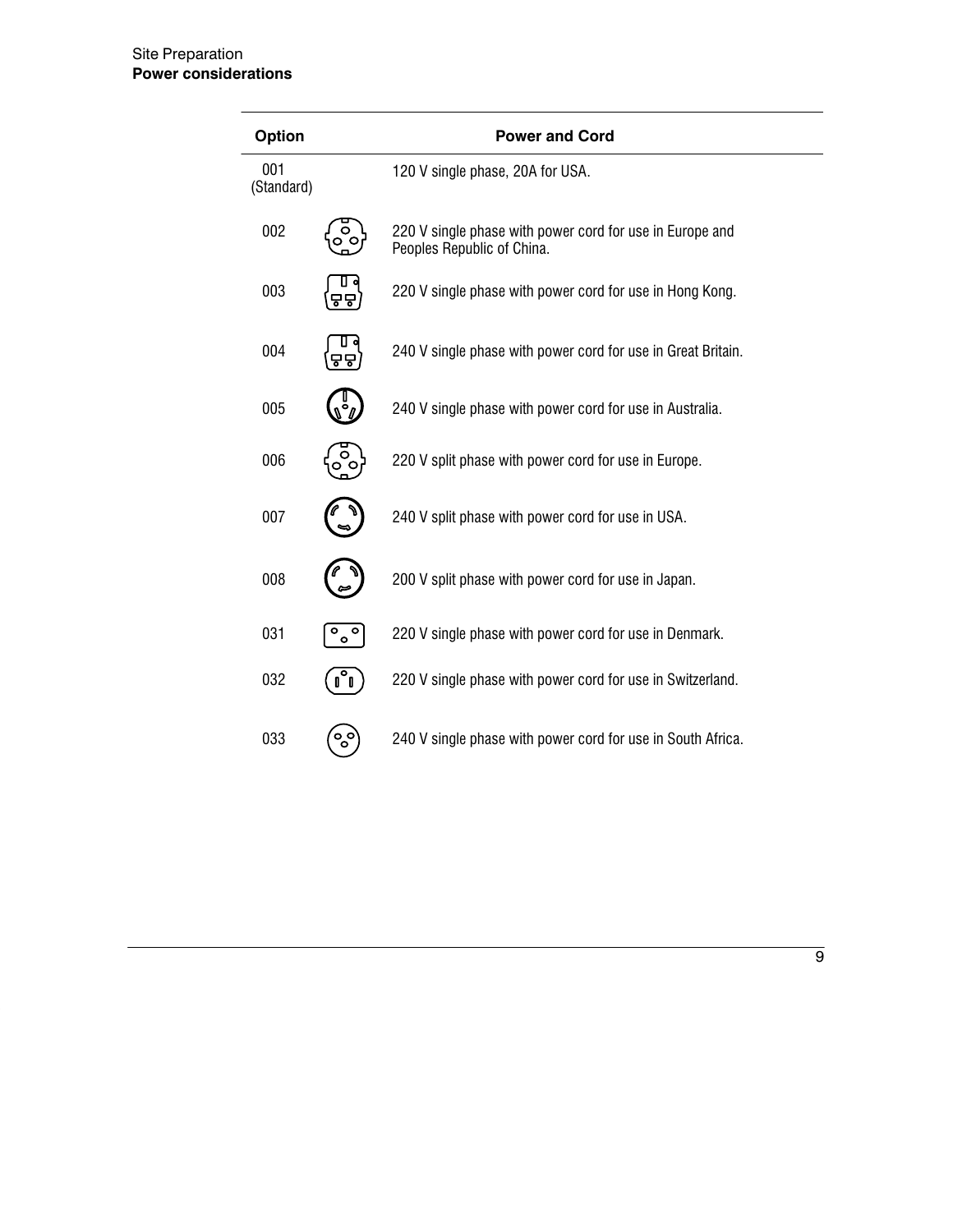# **Gas considerations**

### **Gases for packed columns**

The choice of carrier gas depends on the detector selected and what performance is required from it. These relationships are shown below. In general, makeup gases are not needed with packed columns.

| <b>Detector</b>                         | <b>Carrier Gas</b>                      | <b>Comments</b>                                                                                                                     |
|-----------------------------------------|-----------------------------------------|-------------------------------------------------------------------------------------------------------------------------------------|
| <b>Thermal</b><br>conductivity<br>(TCD) | Helium<br>Hydrogen<br>Nitrogen<br>Argon | General use.<br>Maximum sensitivity (see Note A).<br>Hydrogen detection (see Note B).<br>Maximum hydrogen sensitivity (see Note B). |
| <b>Flame</b><br>ionization<br>(FID)     | Nitrogen<br>Helium                      | Maximum sensitivity.<br>Acceptable alternate.                                                                                       |
| Nitrogen/<br><b>Phosphorus</b><br>(NPD) | Helium<br>Nitrogen                      | Optimum performance.<br>Acceptable alternate.                                                                                       |
| Electron<br>capture<br>(ECD)            | Nitrogen<br>Argon/Methane               | Maximum sensitivity.<br>Maximum dynamic range.                                                                                      |

#### **Gas Recommendations for Packed Columns**

Note A: Slightly greater sensitivity than helium, but may remove passivation from filaments causing high drift rates until passivation is completely reduced. Incompatible with some compounds.

Note B: For analysis of hydrogen or helium; greatly reduces sensitivity for other compounds (some peaks may invert).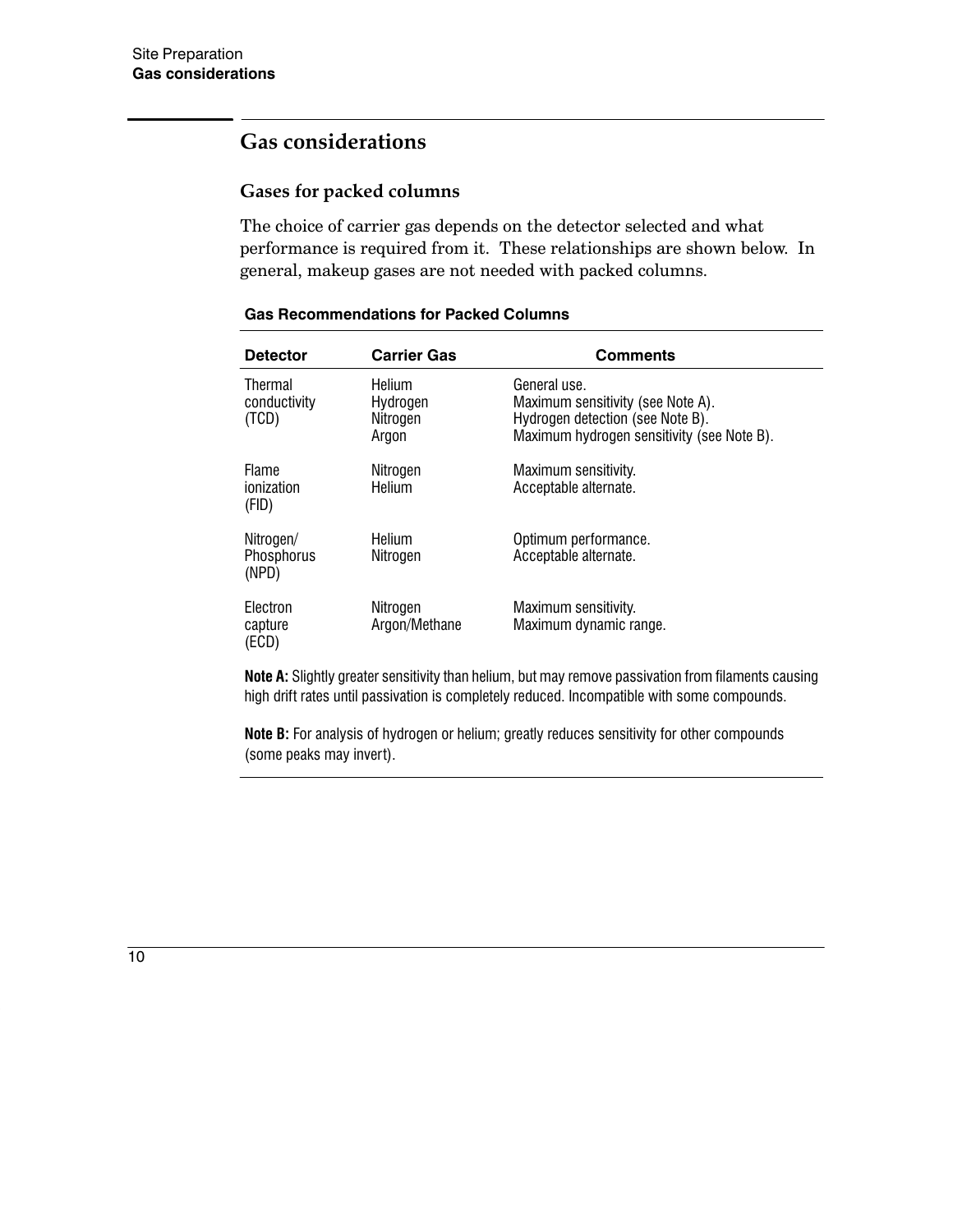### **Gases for capillary columns**

Hydrogen is the recommended carrier gas for capillary analyses; helium is an acceptable alternate and nitrogen is least desirable.

These detectors are compatible with packed columns which use higher carrier gas flow rates than those used with capillary columns. A separate makeup gas system brings total flow into a detector up to the rate for optimum sensitivity with capillary columns. For each detector and carrier gas, there is a preferred choice for makeup gas.

| <b>Detector</b> | <b>Carrier Gas</b>                              | <b>Preferred Makeup Gas</b>                | <b>Second Choice/Notes</b>            |
|-----------------|-------------------------------------------------|--------------------------------------------|---------------------------------------|
| <b>FID</b>      | Hydrogen<br>Helium<br>Nitrogen                  | Nitrogen<br>,,                             | Helium<br>11<br>,,                    |
| NPD             | Hydrogen<br>Helium<br>Nitrogen                  | Helium<br>33<br>33                         | See comment below.                    |
| ECD             | Hydrogen<br>Helium<br>Nitrogen<br>Argon/Methane | Argon/Methane<br>Nitrogen<br>Argon/Methane | Nitrogen<br>Argon/Methane<br>Nitrogen |
| TCD             | Hydrogen<br>Helium<br>Nitrogen<br>Argon         | Same as carrier and<br>reference gas       | Same as carrier and<br>reference gas  |

**Gas Recommendations for Capillary Columns** 

When an NPD is used with an HP Series 530 µ capillary column, hydrogen carrier gas, and a packed column inlet (flow-controlled), both isothermal and temperature programmed analyses may be run. However, if a capillary inlet (pressure-controlled) is used, only isothermal analysis is recommended. Temperature programming changes the resistance of the column and the flow of hydrogen into the detector. NPD sensitivity is very sensitive to hydrogen flow.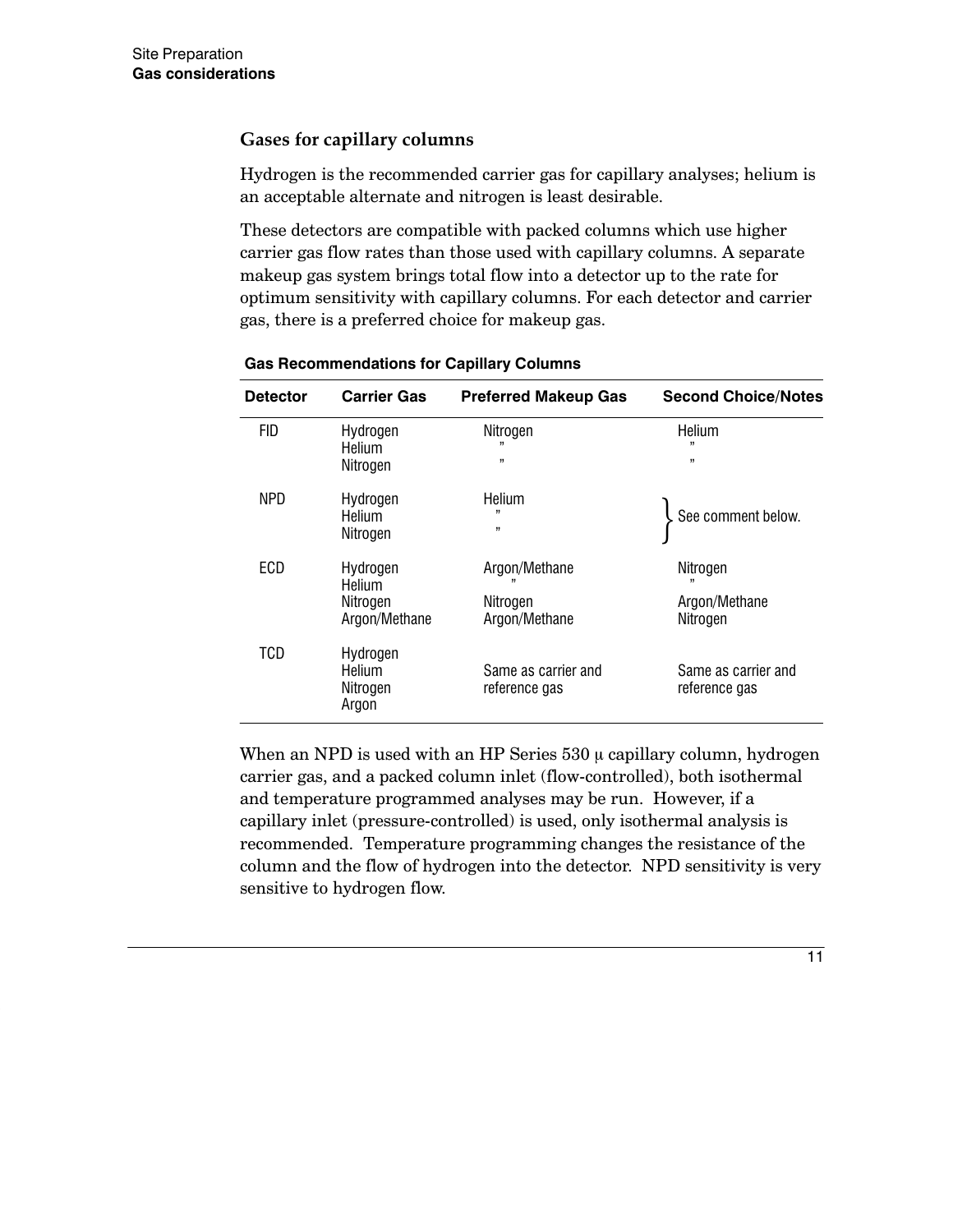### **Gas purity**

Some gas suppliers furnish instrument or chromatographic purity grades (the names vary with the supplier) specifically intended for chromatographic use. Use these when available.

|                                                 | <b>Gas Purity Recommendations</b> |  |  |
|-------------------------------------------------|-----------------------------------|--|--|
| <b>Carrier Gases and Capillary Makeup Gases</b> |                                   |  |  |
| Helium                                          | 99.9995%                          |  |  |
| Nitrogen                                        | 99<br>33                          |  |  |
| Hydrogen<br>Argon/Methane                       | Best available                    |  |  |
| Note: For ECD use, gases must be 99.9995% pure. |                                   |  |  |
| <b>Detector Support Gases</b>                   |                                   |  |  |
| Hydrogen<br>Air (dry)                           | 99.9995%<br>Best available        |  |  |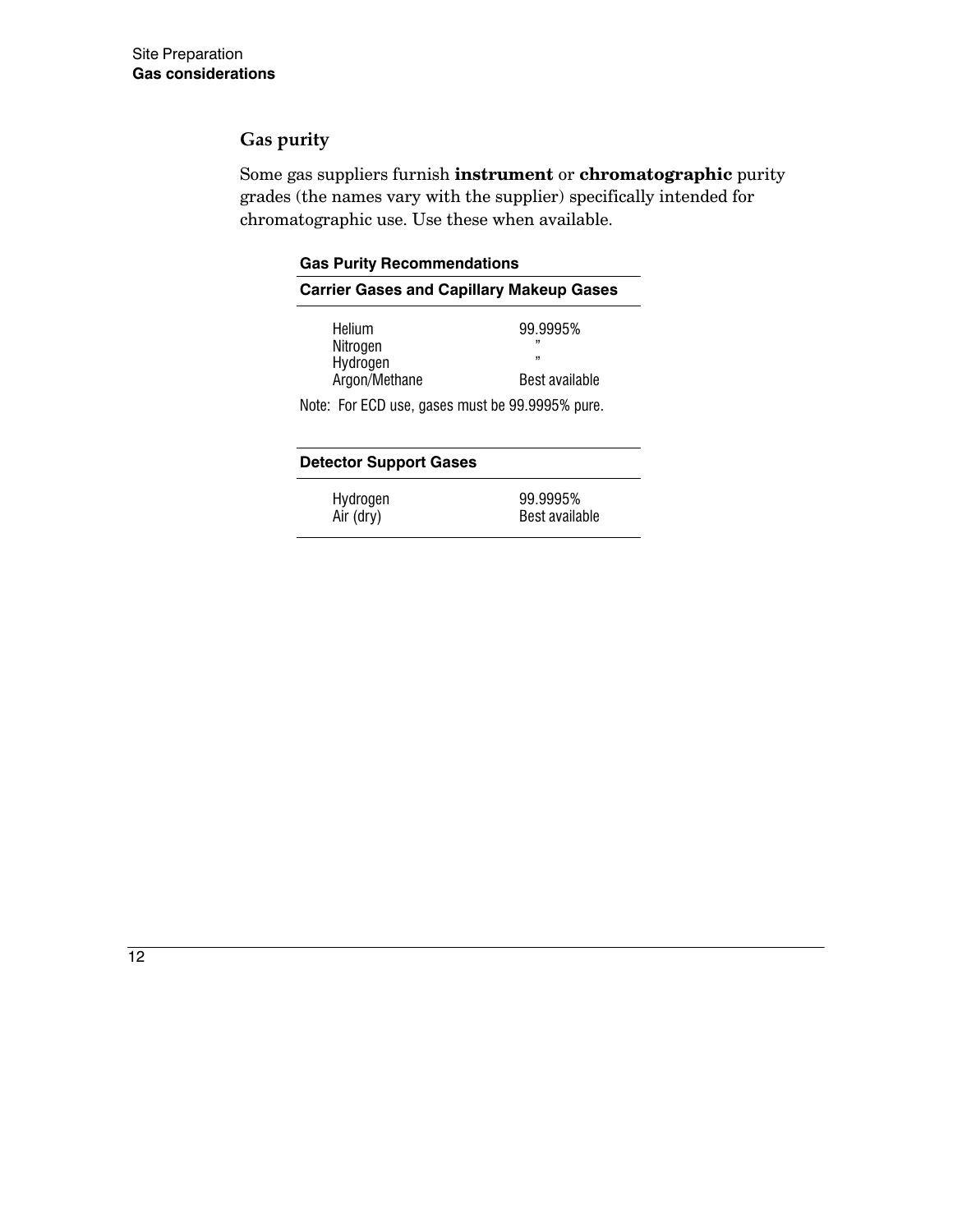# Assembling the gas plumbing



**General Plumbing Diagram** 

Follow this general plumbing diagram to prepare gas supply plumbing. Note that:

- Two-stage (rather than single stage) regulators are strongly recommended to eliminate pressure surges.
- On/off valves are not essential but are very useful. They are usually mounted on the outlet fitting of the two-stage regulators.
- FID and NPD detectors should have their own air supply. Detector operation may be affected by pressure pulses in air lines shared with other devices (valve actuators, samplers).
- Flow- and pressure-controlling devices require at least 138 kPa (20 psi) pressure differential across them to operate properly. Source pressures and capacities must be more than ample to ensure this.
- If auxiliary flow panel(s) are **not** to be installed in the instrument, we recommend pressure gauges in gas supply lines just prior to their connection to instrument inlet fittings. This measures supply pressure at the instrument rather than pressure at the source (which may be different due to long or narrow supply lines).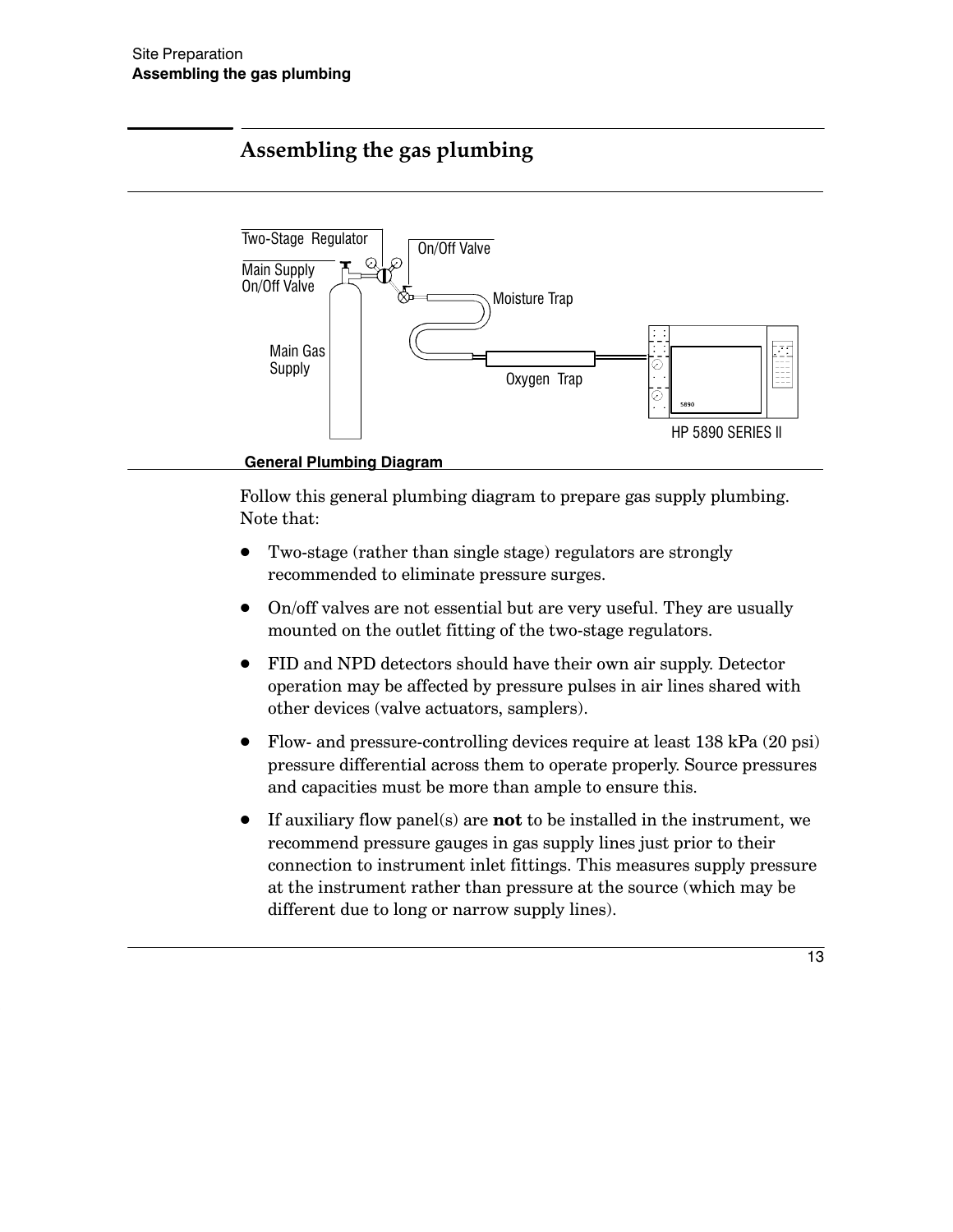Supply tubing

| <b>Caution</b> | Do not use methylene chloride or any other halogenated solvent for<br>tubing that will be used with an electron capture detector. They will |
|----------------|---------------------------------------------------------------------------------------------------------------------------------------------|
|                | cause elevated baselines and detector noise until they are completely<br>flushed out of the system.                                         |

Copper tubing usually contains oils and other manufacturing lubricants which must be removed before use. A methylene chloride rinse followed by a methanol rinse is suitable except when an electron capture detector will be used.

The choice of tubing diameter depends upon the distance between the supply source and the chromatograph and the total demand expected for the particular gas. When the supply is close to the instrument,  $1/8$ -inch tubing is adequate.

For long distances, or when multiple instruments are to be supplied from the same source, or if high demand is anticipated (air for an FID), use larger diameter supply lines to reduce pressure drop.

Be generous when cutting lengths of tubing for local supply lines; a relatively long coil of flexible tubing between the supply and the instrument permits moving the instrument to reach rear cover panels.

## **Cylinder fitting type and size**

Consult your local gas supplier for type and size of cylinder valves. They are described by CGA (Compressed Gas Association) numbers. Use these numbers to select compatible pressure regulators.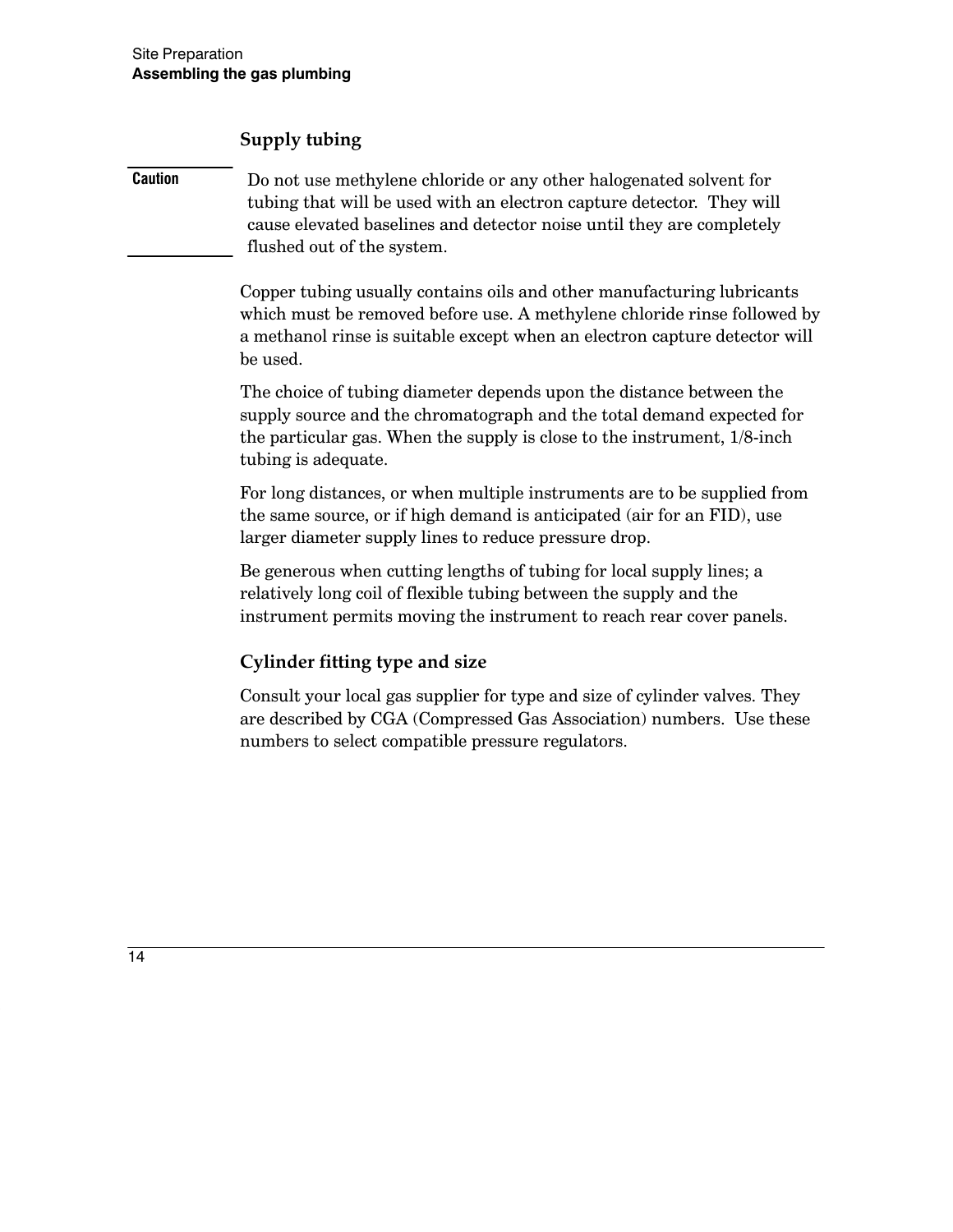### Two-stage pressure regulators

Two stages of pressure regulation are needed to reduce the very high source pressure to the pressures used by the instrument. The two stages may be combined in a single regulator with a fairly short tubing run to the instrument, or one stage may be at the source with the second stage close to the instrument. In either case, use good quality regulators with stainless steel diaphragms. See the Hewlett-Packard's analytical supplies catalog for further information.

### Molecular sieve moisture trap

A type A molecular sieve moisture trap is supplied with ECDs. Install it between the carrier gas source regulator and inlet supply fitting on the instrument.

Moisture in the carrier gas can damage columns. We recommend moisture traps for all carrier gases, regardless of the detector, and also for detector support gases (makeup, hydrogen, air).

### Oxygen trap

Trace amounts of oxygen can damage columns, particularly capillary columns. Oxygen also degrades the performance of ECDs. An oxygen trap may be connected between the molecular sieve drier and inlet supply fittings to the instrument.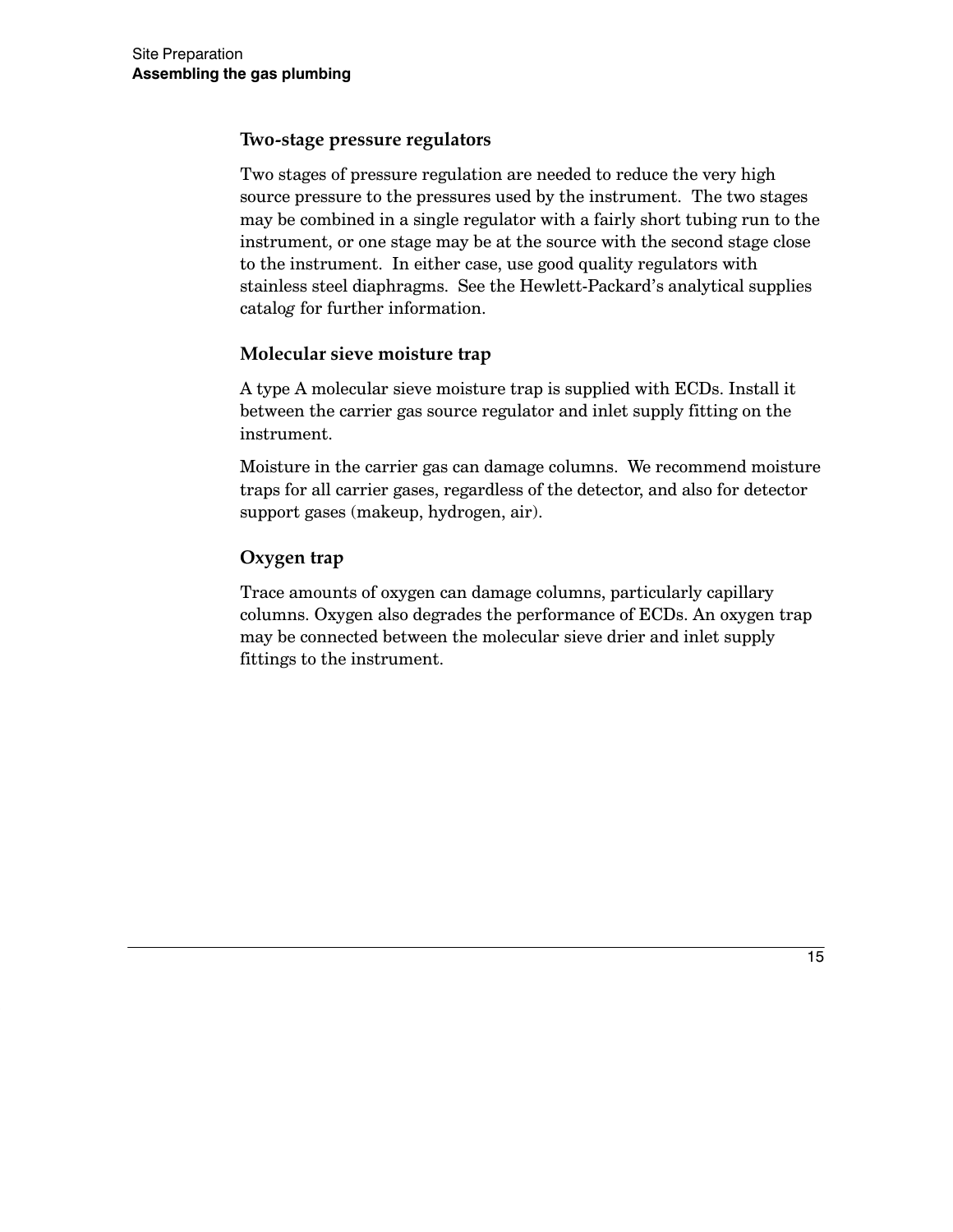### Carrier gas miser

A carrier gas miser reduces the use of carrier gas during off-hours. It reduces two channels of carrier gas flow to a low purging rate during off-hours, without disturbing the pressure regulator or flow controller settings.



### Making pipe thread connections

Avoid pipe thread connections if possible. If they must be used, seal them with Teflon tape. Do not use pipe dope to seal the threads; these mixtures contain volatile materials that will contaminate the tubing.

Teflon tape is available in two grades. The less expensive hardware store grade contains a small amount of volatile material. In most cases this does no harm, but it will interfere strongly (noise, elevated baseline, reduced sensitivity and linearity) with electron capture detectors. An instrument grade (the name may vary) has had these volatiles removed. The better grade tape is recommended for all chromatographic fittings.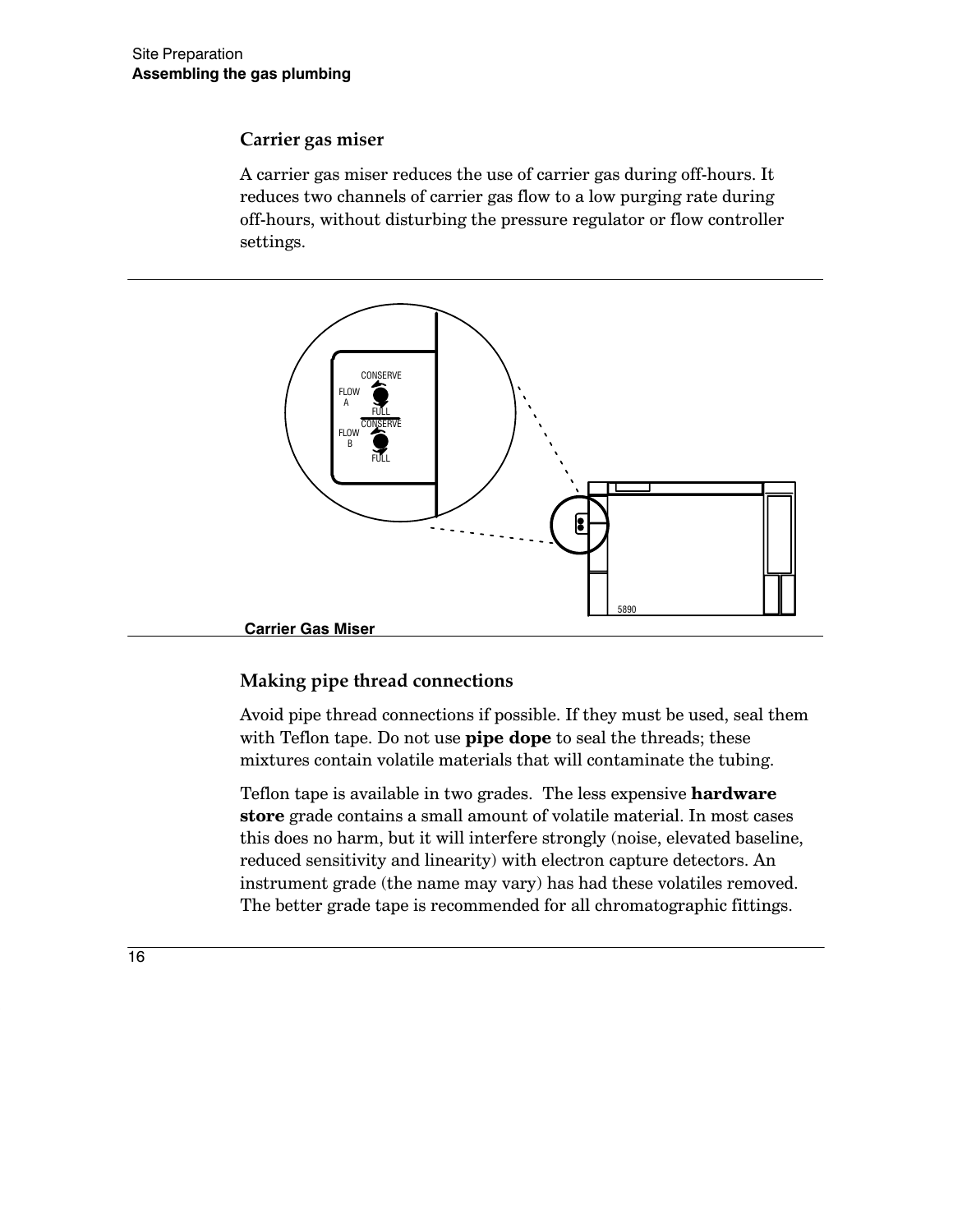### Making swage-type connections



#### **Swage-Type Fittings**

Assemble the fittings as shown. Push the tubing into the fitting as far as it will go, then tighten the fitting by hand (no wrench). Use a wrench to tighten further (3/4-turn for 1/8-inch tubing, 1-1/4-turn for 1/4-inch tubing).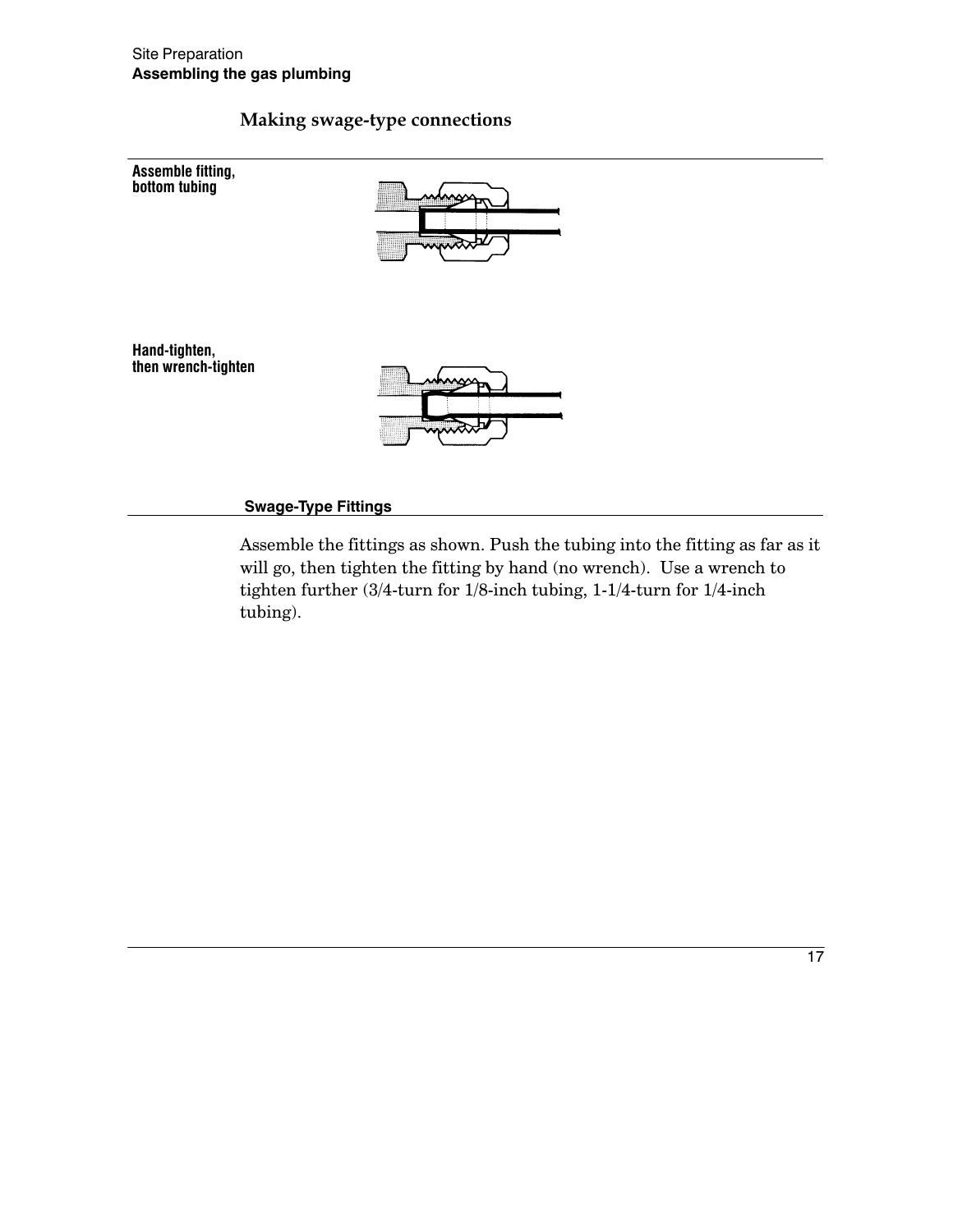Installation

 $\overline{2}$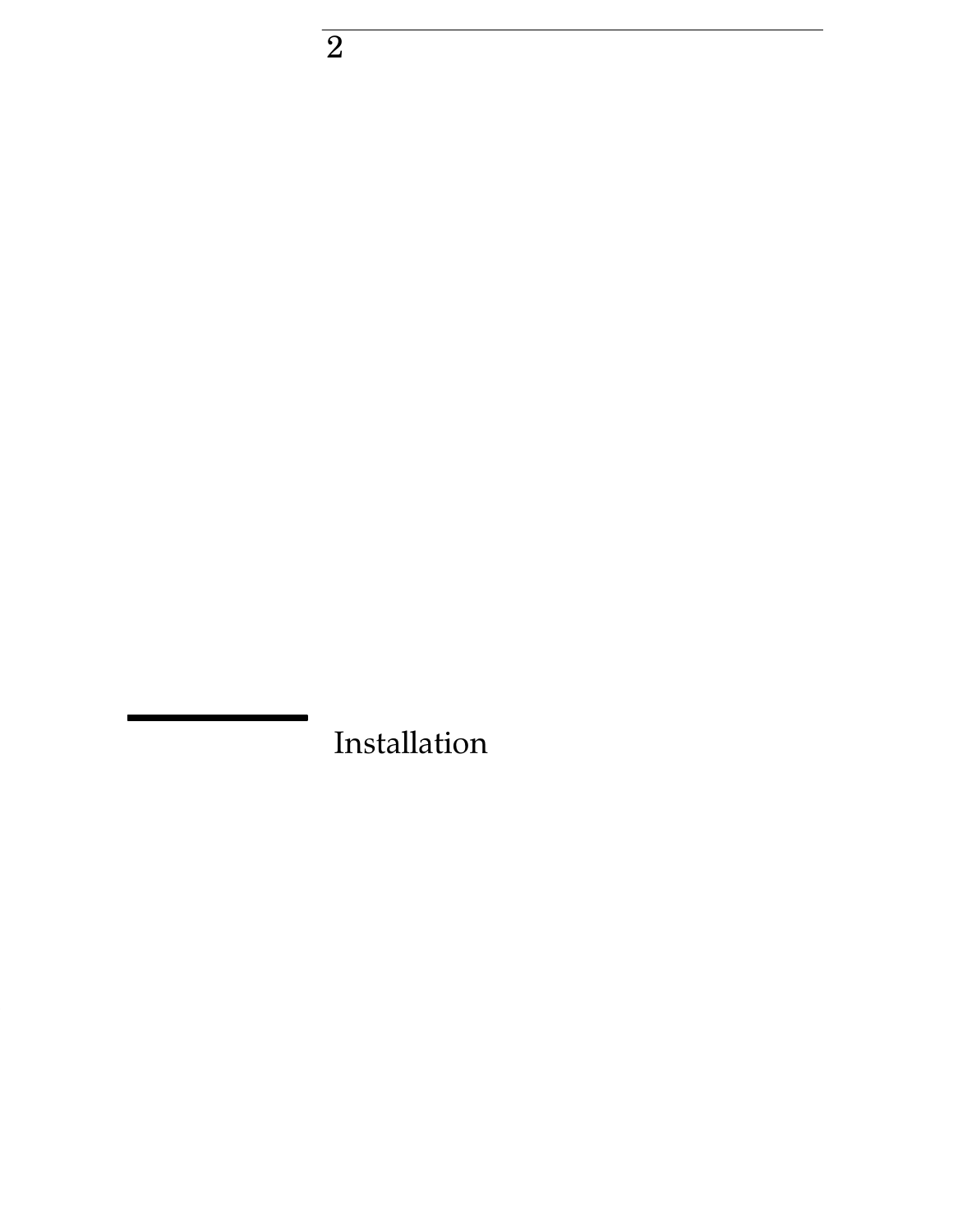# Installation

## Introduction

This section reviews installation for the HP 5890 SERIES II (hereafter referred to as HP 5890). The following topics are discussed:

- Inspection of shipped materials
- $\bullet$  Instrument cooling
- $\bullet$  Connecting supply gases
- Connecting cryogenic cooling
- Power considerations
- Signal cables  $\bullet$

## Shipment checklist

Retain shipping containers and material until contents are checked for completeness and instrument performance is verified.

Items received should be checked against packing lists. If there are discrepancies, contact your local Hewlett-Packard office immediately.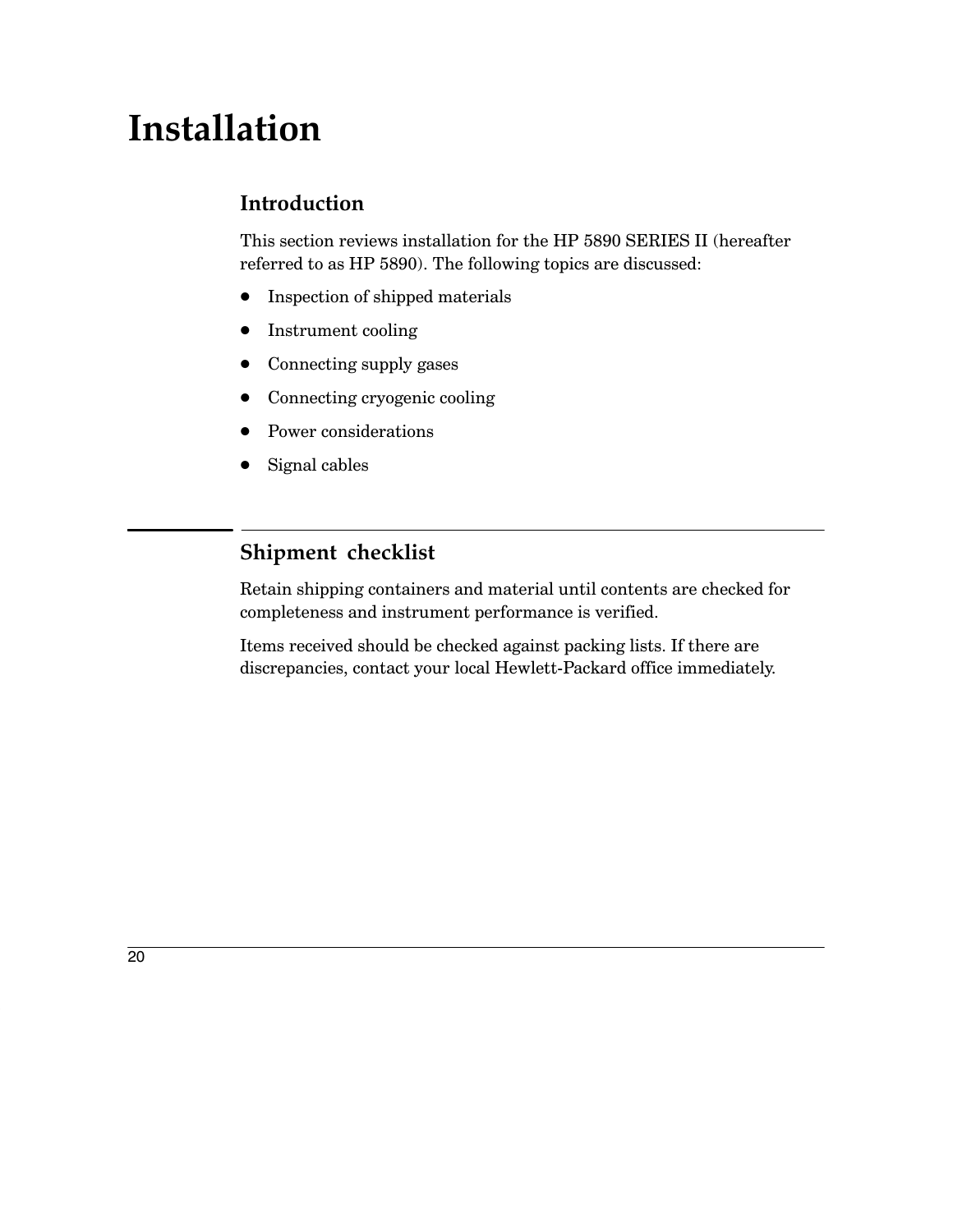### Site preparation

If not already done, refer to Site Preparation in this manual for information concerning proper site preparation.

### **Cooling considerations**

**Cooling:** The instrument is cooled convectively: ambient air enters through vents in side panels and from beneath the instrument. Warmed air exits through slots in top, rear, and side panels. Since ventilation slots in instrument top, side, and rear cover panels provide instrument cooling, materials that might obstruct air flow must not be placed beneath or on top of the instrument.

For proper cooling and general safety, always operate the instrument **Caution** with cover panels properly installed.

> **Oven Exhaust:** Heated air (up to  $450^{\circ}$ C) from the column oven exits through a vent in the rear. Allow at least 25 cm (10 inches) clearance behind the instrument to dissipate the heated air. Also, place nothing behind the instrument that might be damaged by the heated air exhaust.

**WARNING** Temperature-sensitive items (gas cylinders, chemicals, regulators, etc.) should not be located in the path of the heated exhaust. Also, exercise care in working at the rear of the instrument during cool-down cycles to prevent possible burns.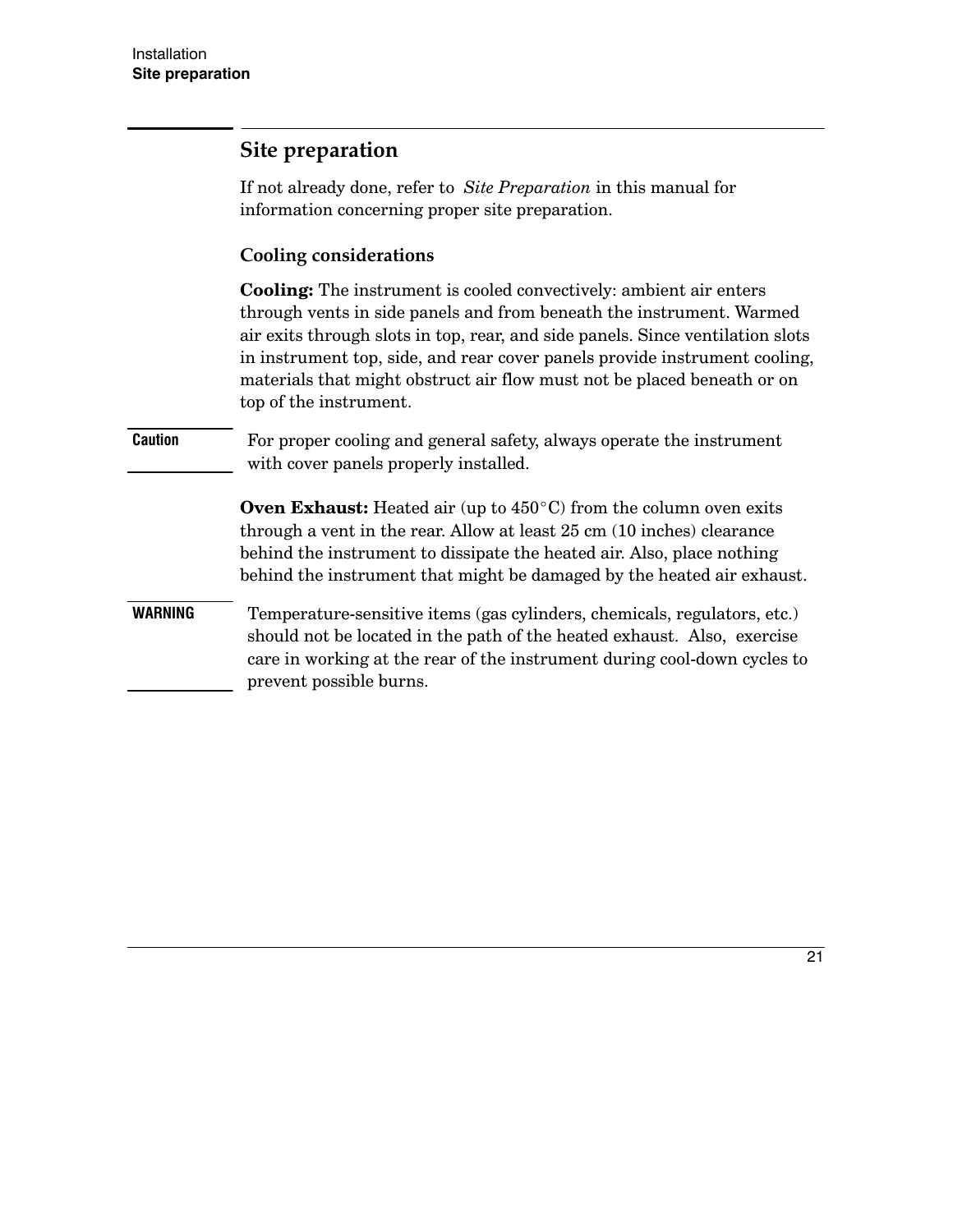# **Connecting supply gases**

Supply gases are connected either at the main front flow panel, or at auxiliary flow panel(s) mounted behind the door on the left side panel. All inlet supply fittings are 1/8-inch female swage-type.

**WARNING**  $H_2$  is flammable and is an explosion hazard. If  $H_2$  is being connected, observe safety precautions: be sure the supply is off until all connections are made. Be sure unconnected fittings are capped or plugged.

### The main flow panel

In general, each carrier gas supply is connected to one of the following devices at the rear of the main flow panel:

- Carrier gas is connected to the mass flow controller for an inlet.
- Capillary makeup gas is connected to the flow manifold block for a detector.
- Detector support gases  $(H_2 \text{ and air for FIDs, NPDs and FPDs})$ reference gas for a TCD) are also connected to the flow manifold block for each particular detector.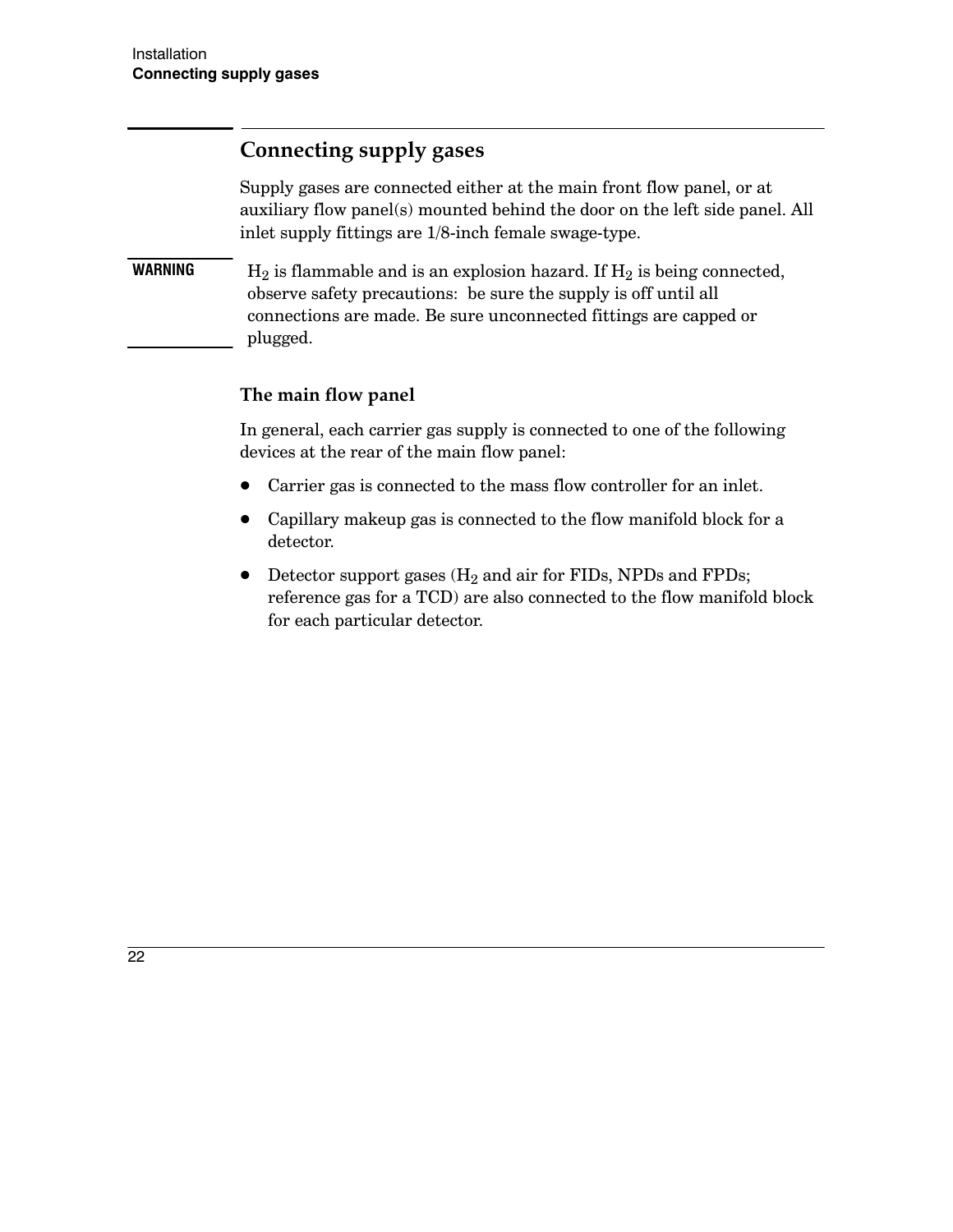Installation **Connecting supply gases** 



Rear Views, Main Flow Panel (Typical)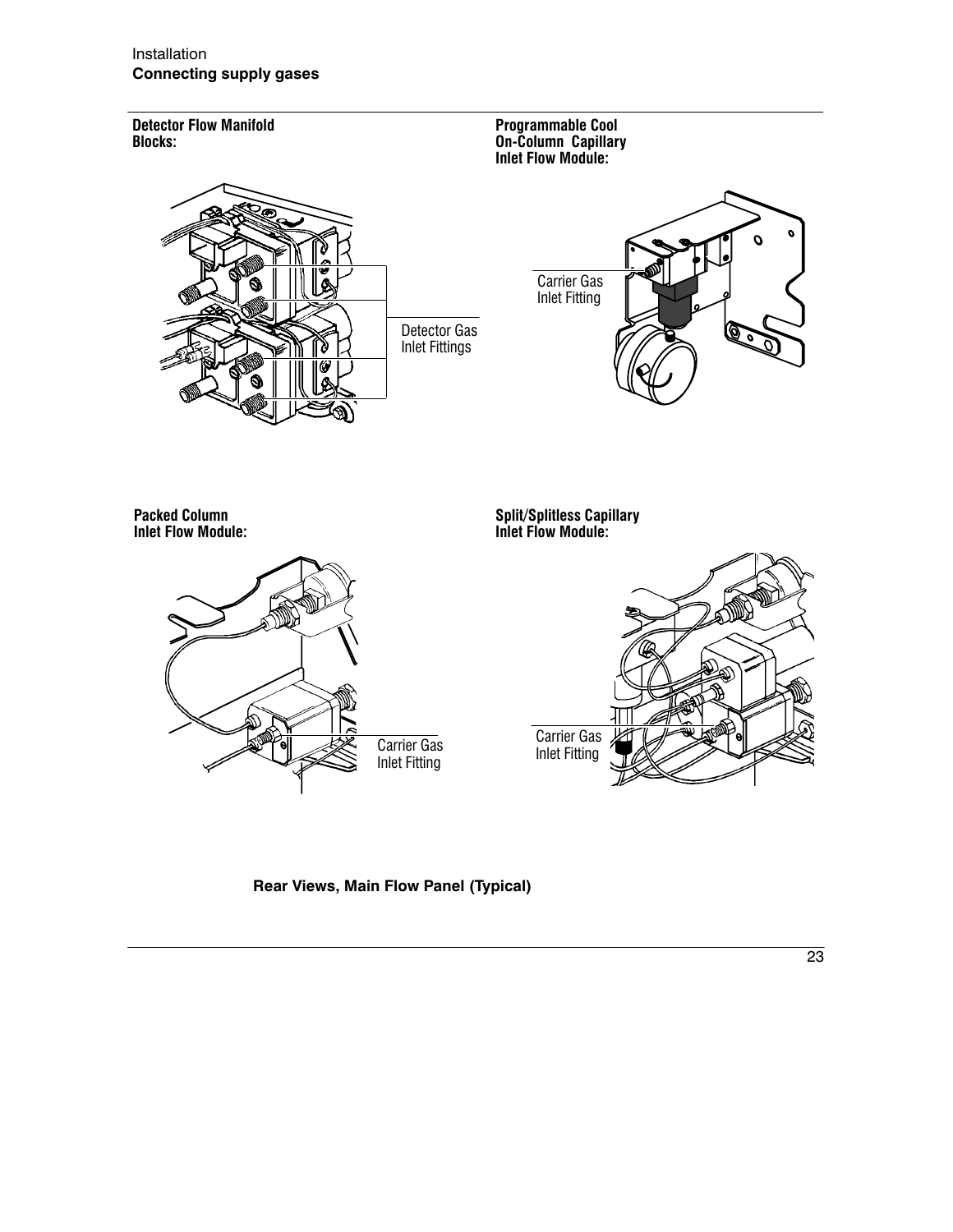### **Auxiliary flow panels**

For auxiliary flow panel(s), follow instructions included with the panel to connect supply tubing between each pressure regulator and the appropriate mass flow controller or flow manifold block, and to connect gas supplies to the pressure regulators.

If no supply gas is to be connected directly to an inlet mass flow controller or detector flow manifold block, proceed to Setting initial supply pressures and leak testing in this section.



### **Auxiliary Flow Panel**

After locating the appropriate panel, and before connecting the gas supply tubes and fittings:

- 1. Make sure gas supplies to be connected are turned off at their sources.
- 2. Remove the left side panel by removing two screws along its bottom edge, then slide the panel toward the rear of the instrument and lift.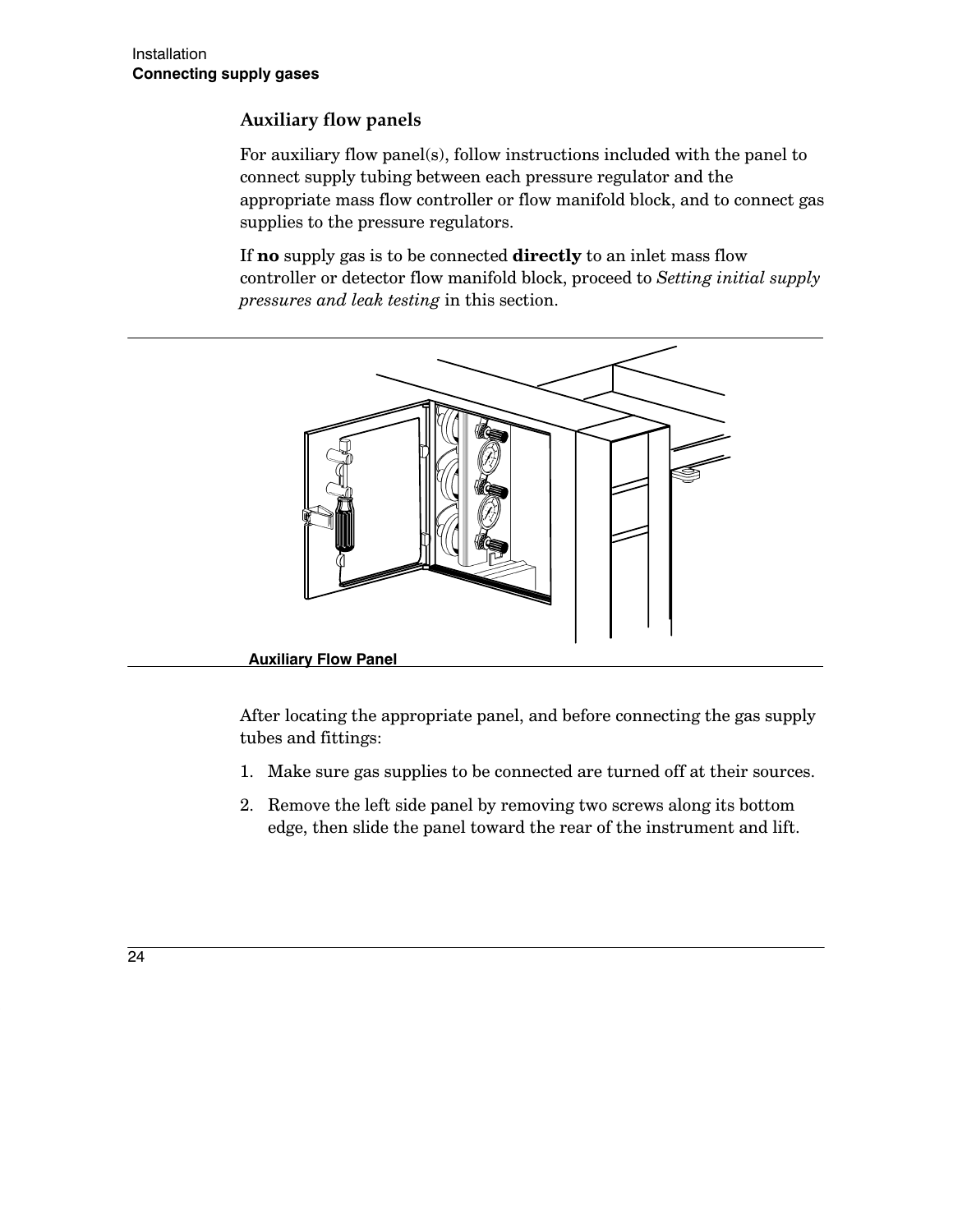3. For each gas supply to be connected, route its tubing to the appropriate mass flow controller or flow manifold block. Route tubing along the oven wall using slots provided to secure tubing to the wall.

If you do not have a packed inlet, continue with gas supply tube connections in this section.

4. The flow controller for packed inlets contains a flow restrictor for flow ranges from 0 to 20 ml/min. The instrument ship kit contains an alternative flow restrictor for flow ranges from  $0$  to 110 ml/min. If your analysis requires flows greater than 20 ml/min, change the restrictor using the instructions starting on the next page. You may also obtain higher flow rates by increasing the supply pressure. See the Setting inlet system flow rates section in Chapter 4 of the Operating Manual.



**Paths For Routing Gas Supply Tubing**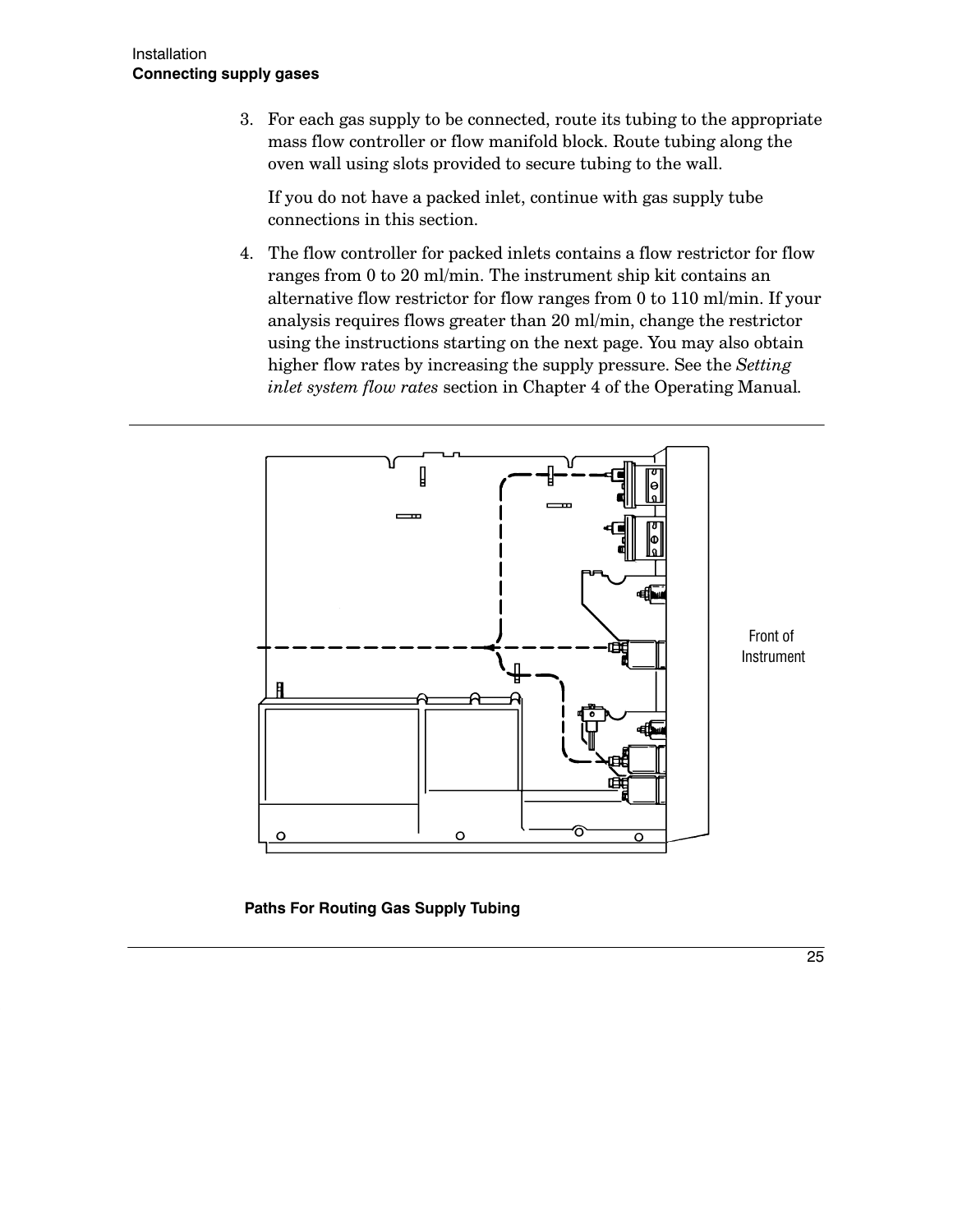### Changing the flow restrictor

You need the following tools to complete this task: a 7/16-inch open end wrench, a short flathead screwdriver, a pair of tweezers, and the flow restrictor that fits the flow range you need for your analysis.

If the gas lines are already connected to the instrument, turn off the carrier gas source and remove the gas line from the carrier gas inlet fitting with a 7/16-inch open end wrench.

1. Select the flow restrictor you need for your analysis from the table. These restrictors are used in packed and purged-packed inlet systems (standard flow controller part number 19362-60565). There is a spare restrictor in the ship kit (part number 19362-60535) with a flow range of 0 to 110 ml/min.

| Part number                | <b>Flow range</b><br>(ml/min) | Supply pressure* | Colored dot code |
|----------------------------|-------------------------------|------------------|------------------|
| 19362-60515                | 0 to 20                       | 50               | red & purple     |
| 19362-60525                | 0 to 60                       | 50               | blue & purple    |
| 19362-60535                | 0 to 110                      | 50               | green & purple   |
| 19362-60545                | 0 to 400                      | 50               | black & purple   |
| 19362-60555                | 0 to 750                      | 50               | yellow & purple  |
| *Note: Based on Helium gas |                               |                  |                  |

2. Remove the screw that holds down the plate on the flow controller. Both the flow restrictor and brass carrier gas inlet fitting are held onto the block by this plate. Set the screw, plate, carrier gas inlet fitting aside. You will replace them in step 5.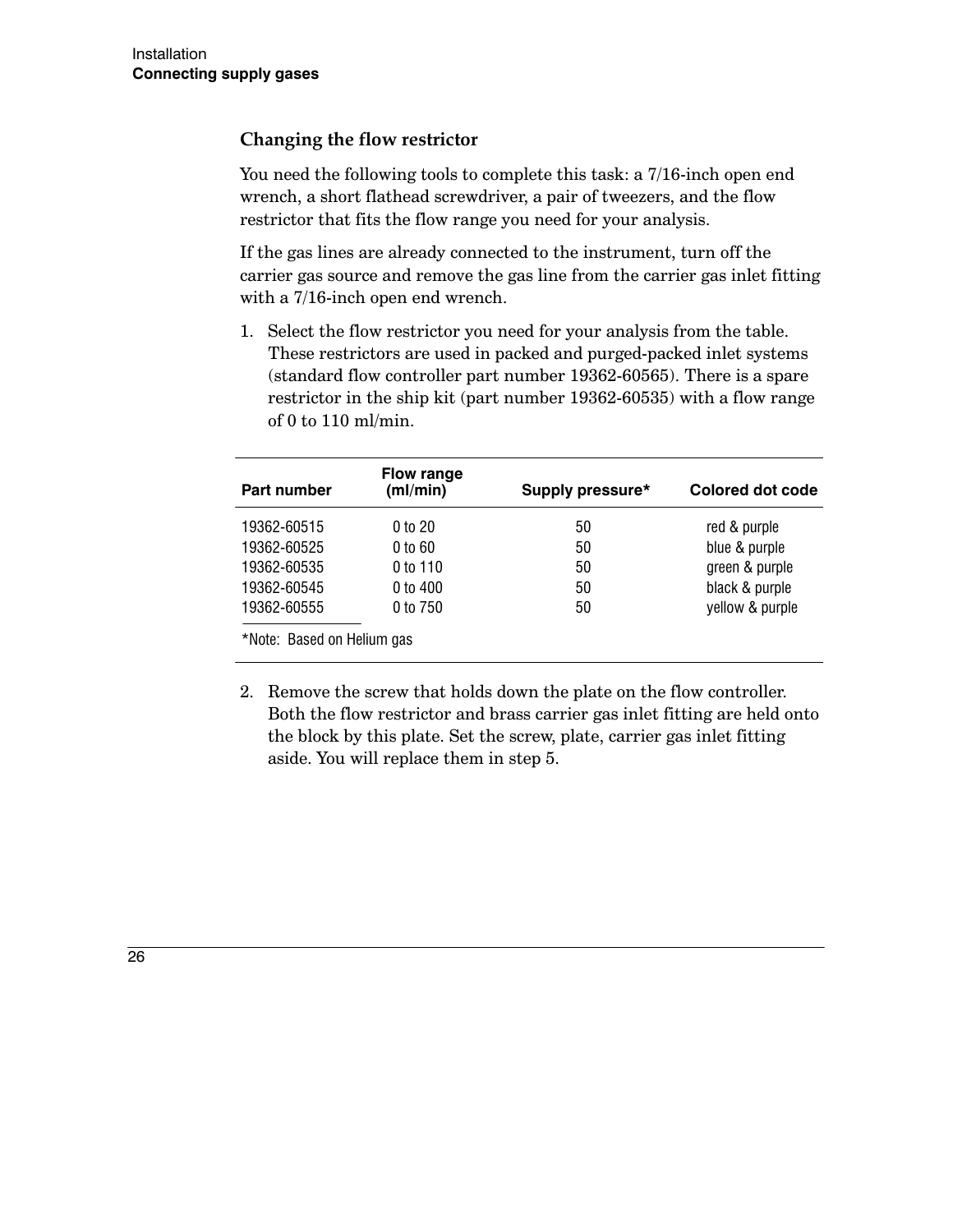

- 3. Remove the flow restrictor from the flow controller with a pair of tweezers.
- 4. Insert the alternate flow restrictor. Be sure the three O-rings are in place.



- 5. Replace the brass carrier gas inlet fitting and plate to the flow controller block.
- 6. Replace the screw that holds the plate onto the flow controller block. To prevent leaks, be sure it is tight.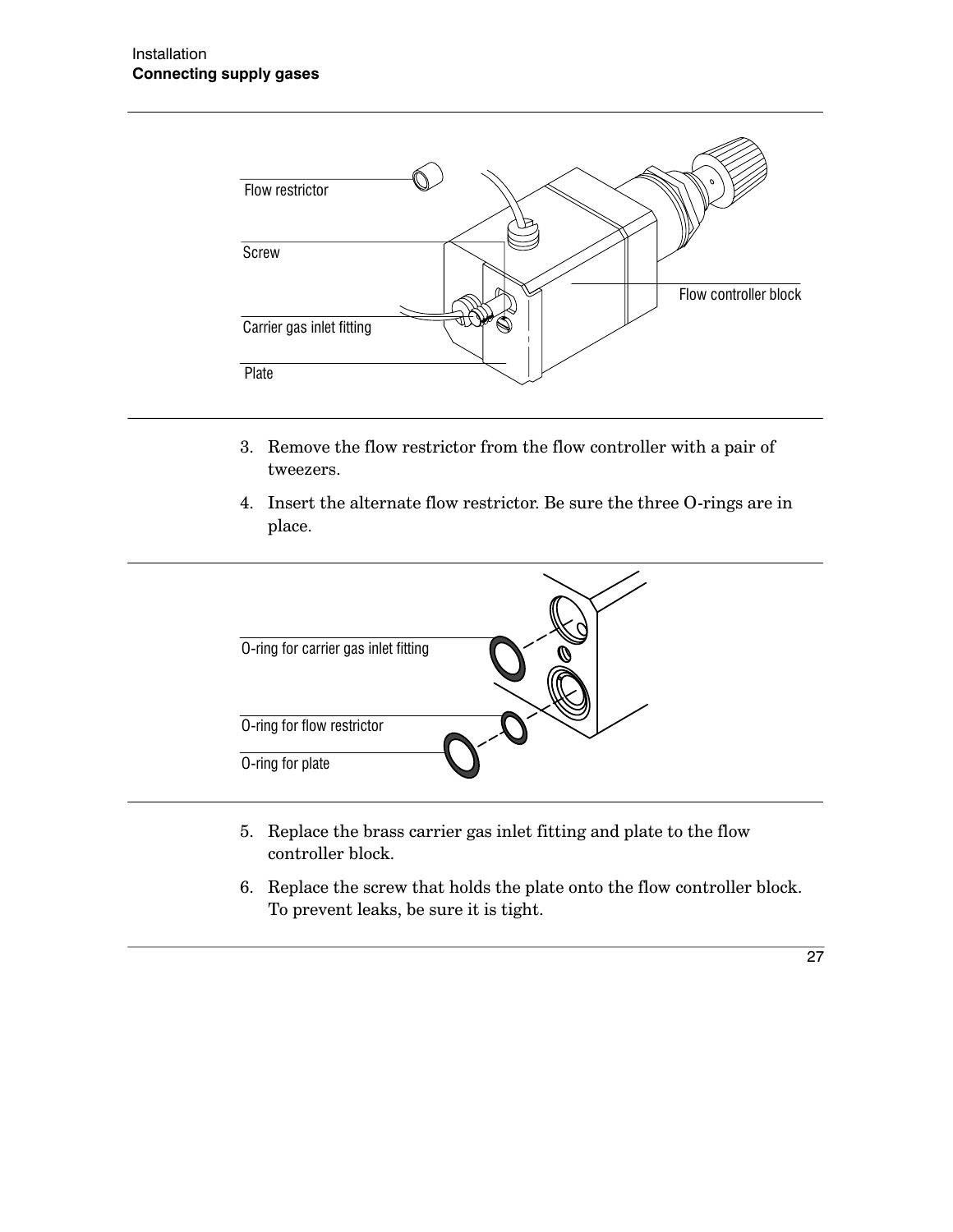

7. Replace the carrier gas connector and turn on the gas to a pressure of 50 to 60 psi. Leak test your work.

### Gas supply tube connections

Assemble the fittings as shown. Push the tubing into the fitting as far as it will go, then tighten the fitting by hand (no wrench). Use a wrench to tighten further (3/4-turn for 1/8-inch tubing, 1-1/4-turn for 1/4-inch tubing).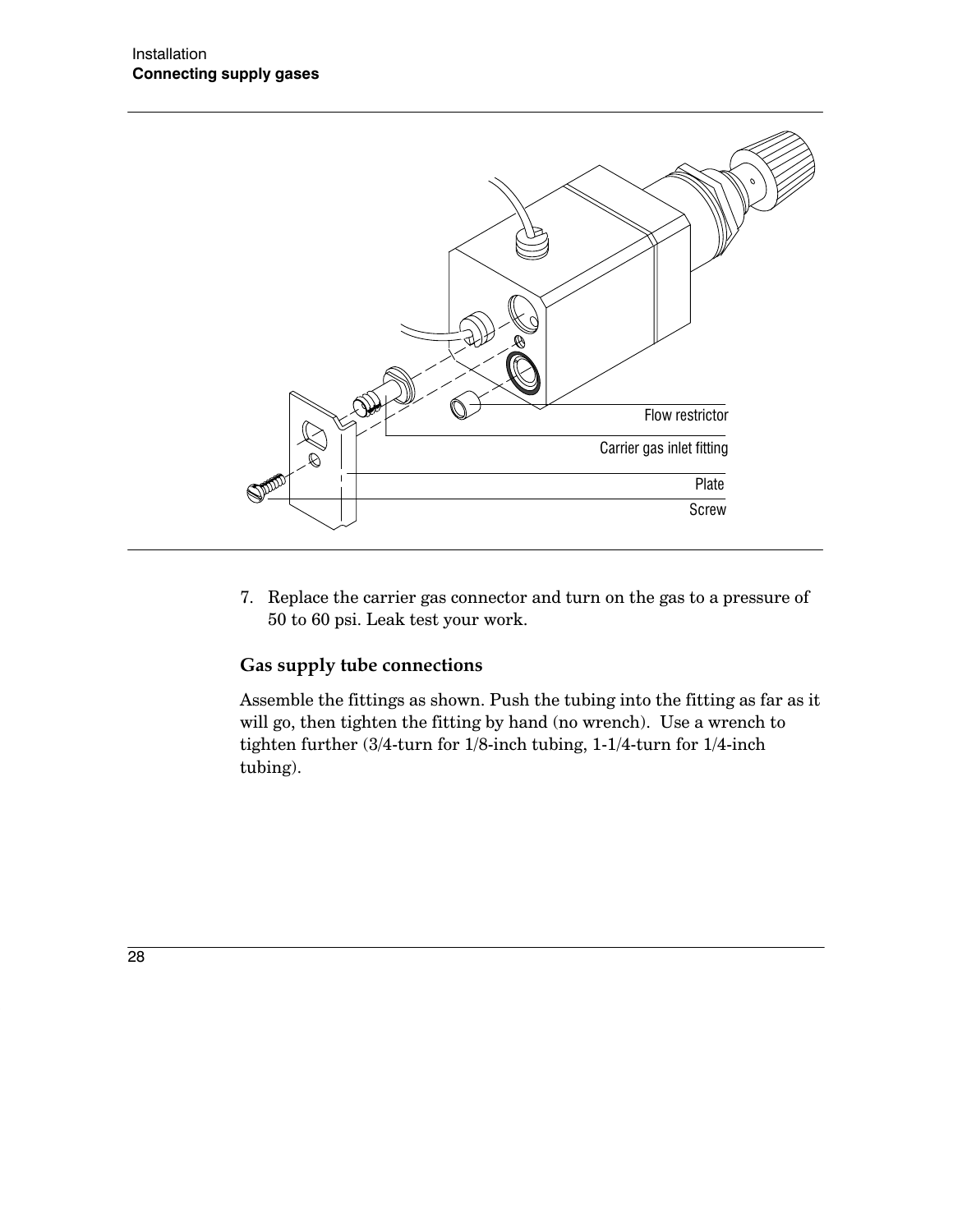

- For a carrier gas, its tube is connected at the fitting on the appropriate mass flow controller labeled IN.
- For a capillary makeup gas, its tube is connected at the fitting on the appropriate flow manifold block labeled FID—AUX for an FID or NPD, or TCD-AUX for a TCD or ECD.
- For  $H_2$  and air for an FID or NPD, their tubes are connected at fittings on the appropriate flow manifold block labeled, respectively, FID-HYD and FID-AIR.
- For TCD reference gas, its tube is connected at the fitting on the appropriate flow manifold block labeled TCD-REF.

Once all connections are made, proceed to Setting initial supply pressures and leak testing.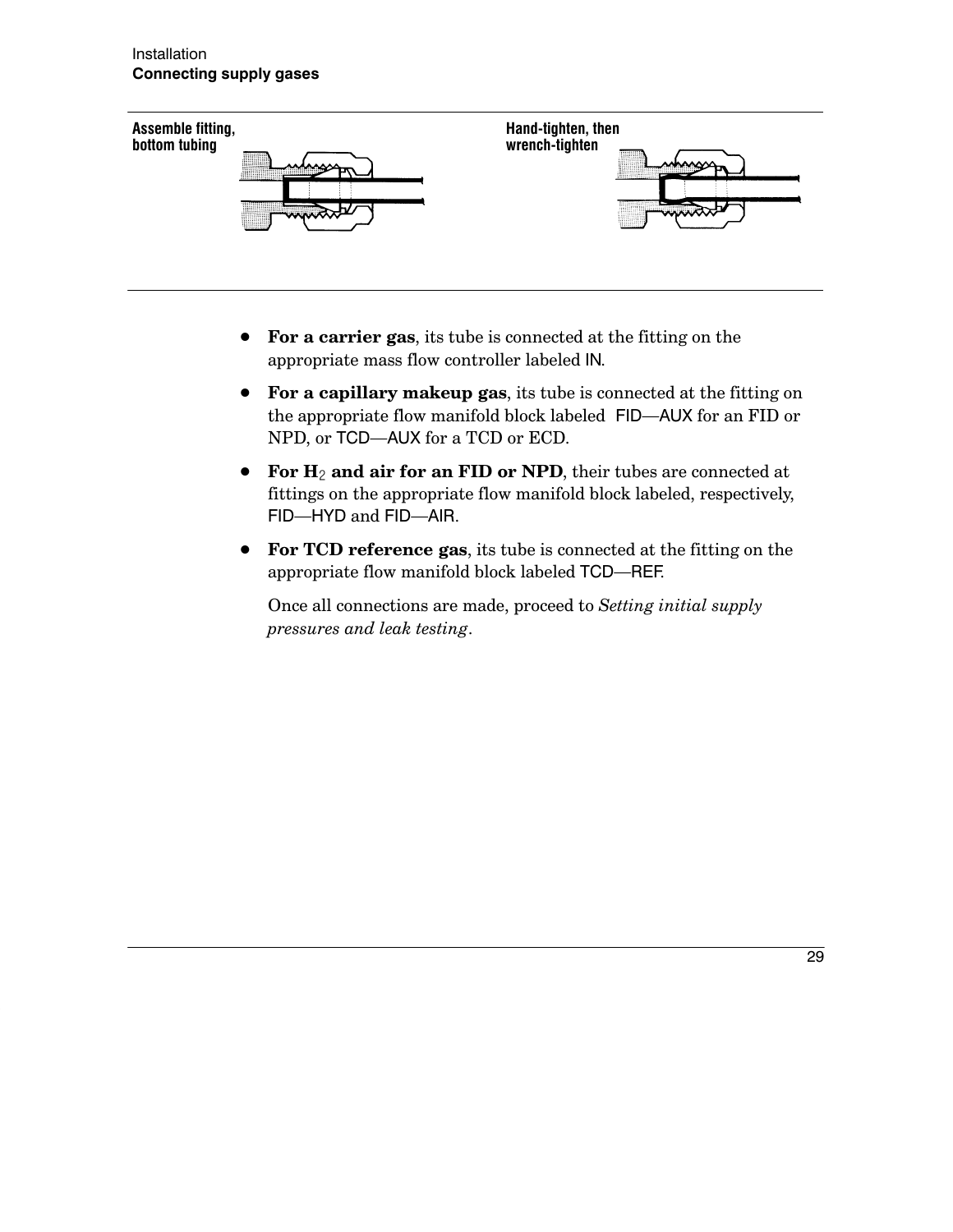

### Setting initial supply pressures and leak testing



 $\overline{30}$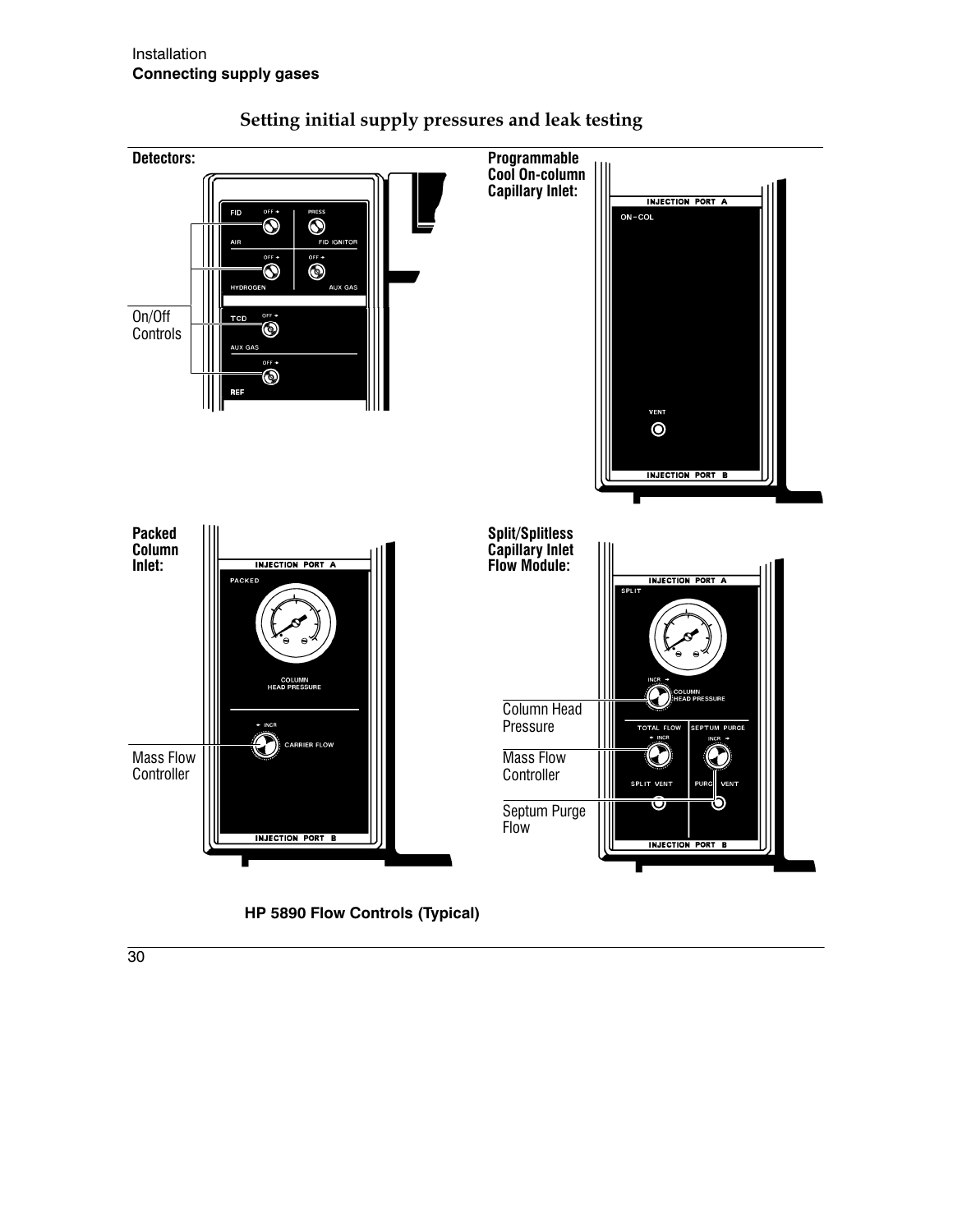After supply gases are connected, the system may be pressurized, and all installed fittings then checked for leaks.

- 1. At the HP 5890 flow panel, do the following:
	- a. Close all detector on/off valves (fully **clockwise**). Do the same for capillary makeup gas.
	- b. Gently close all mass flow controllers by turning them clockwise only until they **bottom**, then **no further**.
- 2. Perform the following at the source for each gas supply:
	- a. Turn on the gas supply at its source.
	- b. Use the following guidelines in setting supply pressures:

**Note:** Suggested pressure values are defined at the instrument. If supply tubing is long or narrow, or if multiple devices are supplied from the same source, pressure at the supply itself may not represent pressure at the HP 5890.

- For any gas supplied to the HP 5890 through a local pressure regulator (e.g., regulators on Accessory 19246A auxiliary flow panels), set supply pressure at least 69 kPa (10 psi) greater than the highest pressure to be set at the **local** regulator.
- For carrier gases, set supply pressure into the appropriate mass flow controller to 345 kPa (50 psi) for column head pressures up to 207 kPa (30 psi). For greater column head pressures, set pressure into the mass flow controller to at least 138 kPa (20 psi) greater than the desired head pressure.
- For capillary makeup gas, set supply pressure to the appropriate AUX on/off valve (detector flow manifold block) to 276 kPa (40 psi).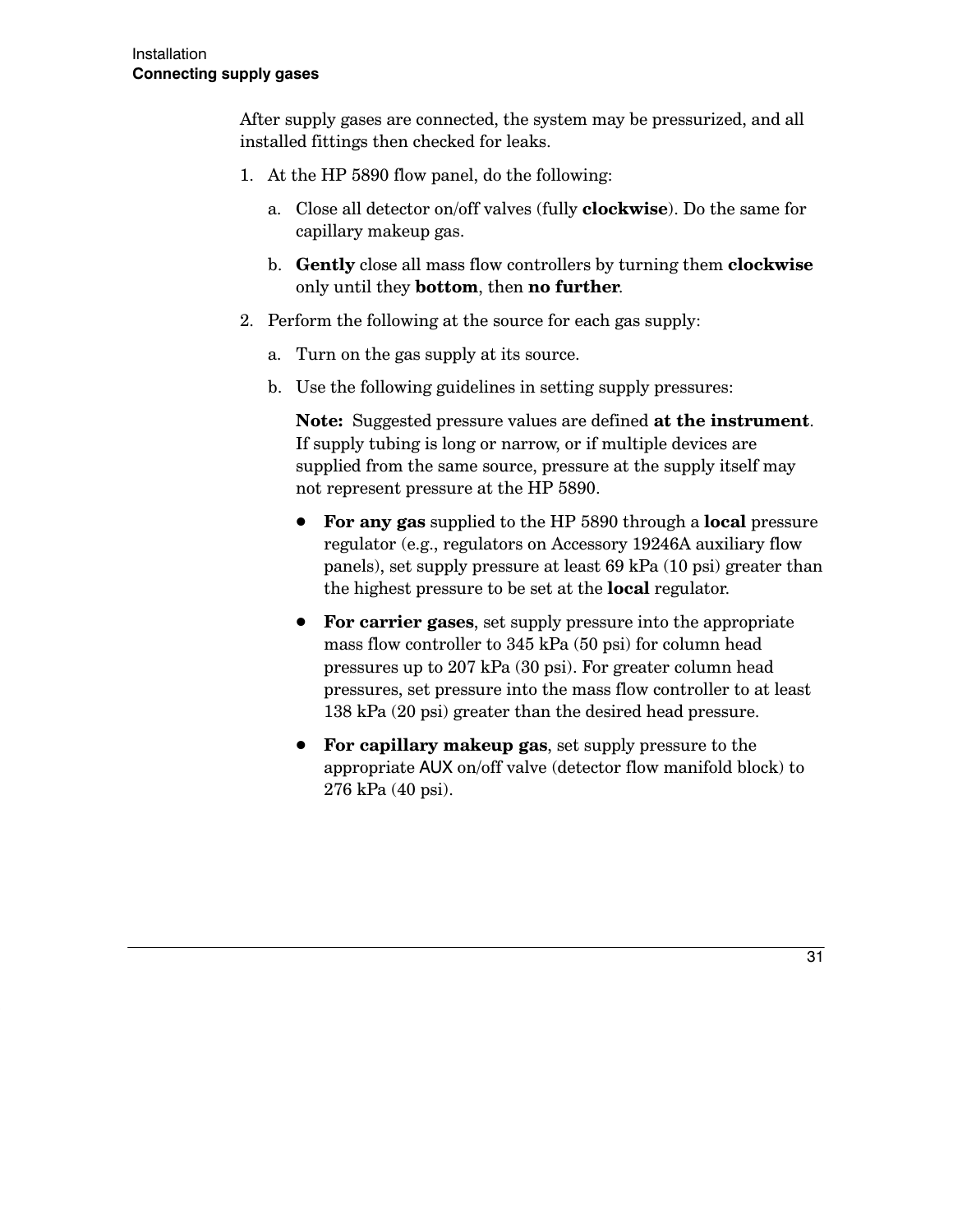- For TCD reference gas, set supply pressure to the appropriate REF on/off valve to 276 kPa (40 psi).
- For an FID or NPD, set  $H_2$  and air supply pressures to the appropriate HYDROGEN and AIR on/off valves (detector flow manifold block) to  $103$  kPa  $(15$  psi) and  $276$  kPa  $(40$  psi), respectively.

Note that optimum FID operation requires setting  $H_2$  and air flow rates (determined by supply pressures) based specifically upon carrier gas flow rate  $($  + capillary makeup gas flow rate for capillary applications). The pressures given here are adequate for leak-testing, but are not necessarily correct for all FID applications.

- 3. Beginning where each regulator connects to the cylinder, and ending at installed fittings in the HP 5890, check each connection for leakage using a suitable leak-detection fluid.
- 4. Tighten and recheck any leaking fittings.
- 5. When all installed fittings are verified to be leak-free, replace the side panel, making sure all gas-supply tubing is routed through the exit slot at the rear of the instrument, and continue with installation.

### Connecting cryogenic coolant

The connection to the cryogenic inlet valve (if installed) is made through an access slot in the lower edge of the left side panel. A drain for condensation fluid is located below the slot.

Remove the left side panel by removing two screws along the bottom edge; then slide the panel toward the rear of the instrument and lift.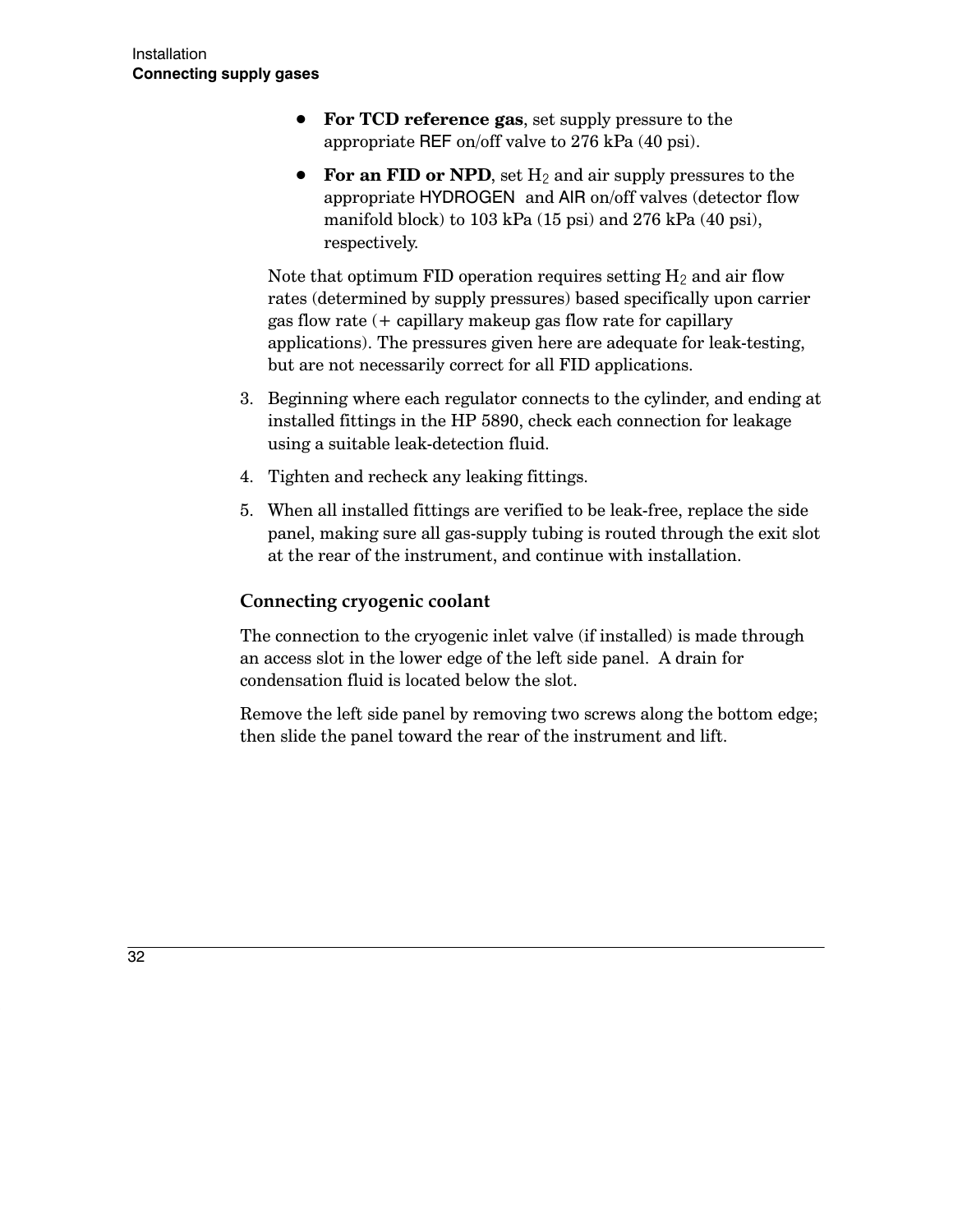

#### **Left Side View**

The appropriate coolant must be used, based upon the cryogenic option installed—either liquid  $CO_2$  coolant or liquid  $N_2$  coolant. To switch from one coolant to the other, replacement of the entire valve assembly is required—Accessory 19239A for liquid  $CO<sub>2</sub>$ , or Accessory 19239B for liquid  $N_2$ .

For liquid carbon dioxide coolant — Connect a length of  $1/8$ -inch stainless steel tubing to the brass fitting on the side of the inlet valve. Use two wrenches—one to support the fitting on the valve, the other to tighten the fitting on the tubing.

The  $CO<sub>2</sub>$  tank must be equipped with an internal eductor (dip) tube to ensure delivery of liquid rather than gas. Connect the tubing to the exit fitting on the tank. Do not use a regulator as vaporization (and all cooling) would occur in the regulator instead of the oven.

Tubing between tank and inlet valve does not require insulation.

For liquid nitrogen coolant  $-$  Connect  $1/4$ -inch copper tubing to the cryogenic inlet valve. Use two wrenches—one to support the fitting on the valve and the other to tighten the fitting on the tubing.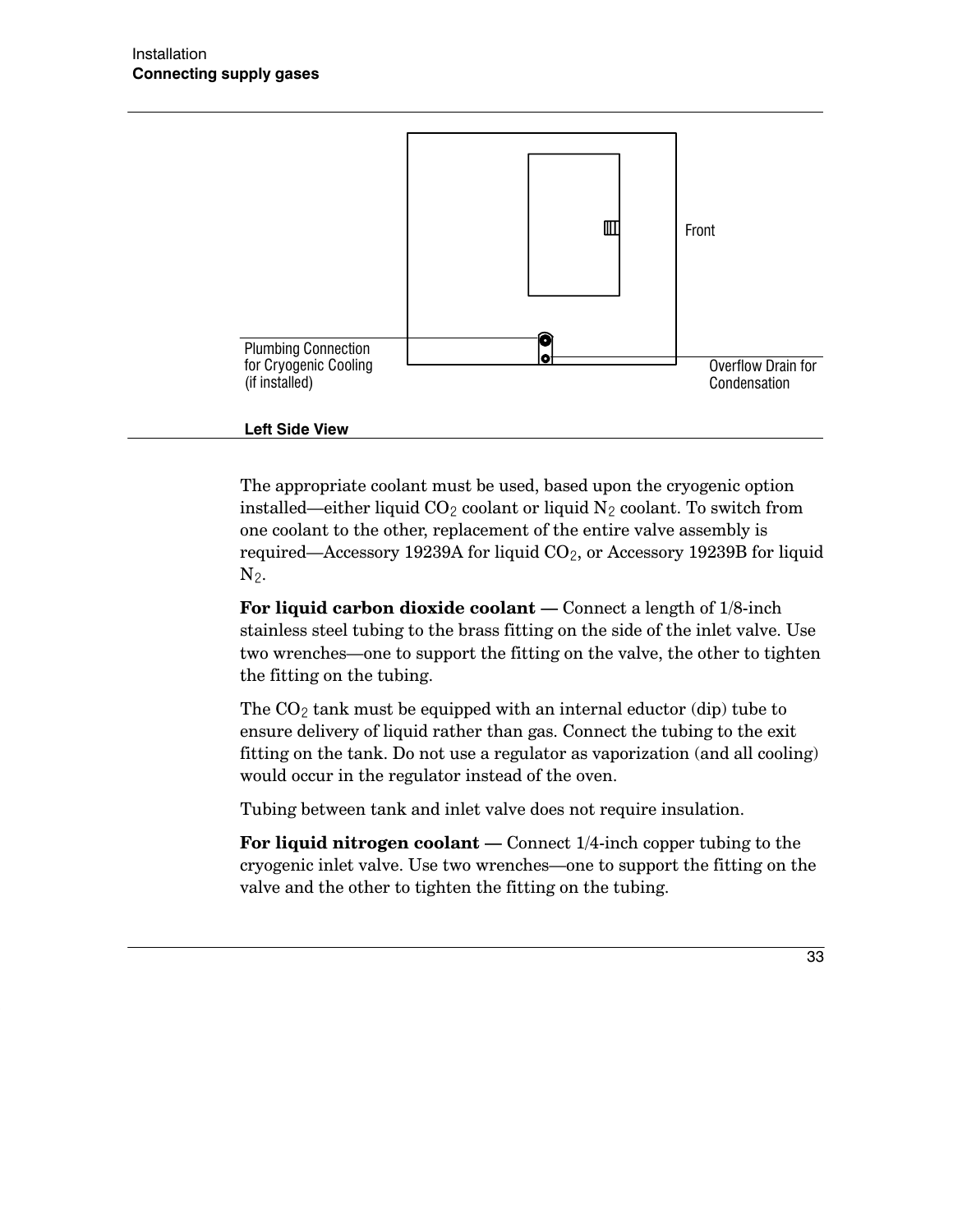|                | Connection between the valve and liquid $N_2$ supply must be insulated and<br>as short as possible so liquid, rather than gas, is supplied to the inlet valve.<br>Foam tubing used for refrigeration and air-conditioning lines is suitable<br>insulation. Insulation should cover as much as possible.                                                                                     |
|----------------|---------------------------------------------------------------------------------------------------------------------------------------------------------------------------------------------------------------------------------------------------------------------------------------------------------------------------------------------------------------------------------------------|
| <b>Caution</b> | Liquid $N_2$ cylinders are equipped with a safety relief valve to prevent<br>excess pressure. Release pressure is set by the supplier. The pressure<br>setting should be in the range 138 to 207 kPa $(20 \text{ to } 30 \text{ psi})$ for proper<br>operation. Lower pressures may cause inadequate cooling; high<br>pressures may cause uncontrolled cooling, damaging oven and contents. |

Connect tubing to the liquid  $N_2$  supply using a suitable adapter.

### Gas supply checklist

To connect lines to the appropriate gas supply(ies), you should have completed the following steps:

- 1. Ensure all gas supplies are **off** prior to connection and that all unconnected fittings are capped.
- 2. Route gas supply tubing along the oven wall (using the wall slots provided) to the appropriate mass flow controller or flow manifold block.
- 3. Select the appropriate tube connections for gas supplies and make connections.
- 4. Pressurize the system.
- 5. Compensate for pressure differences between the source and the instrument.
- 6. Leak test each connection.
- 7. Install cryogenic cooling gas supply (if applicable).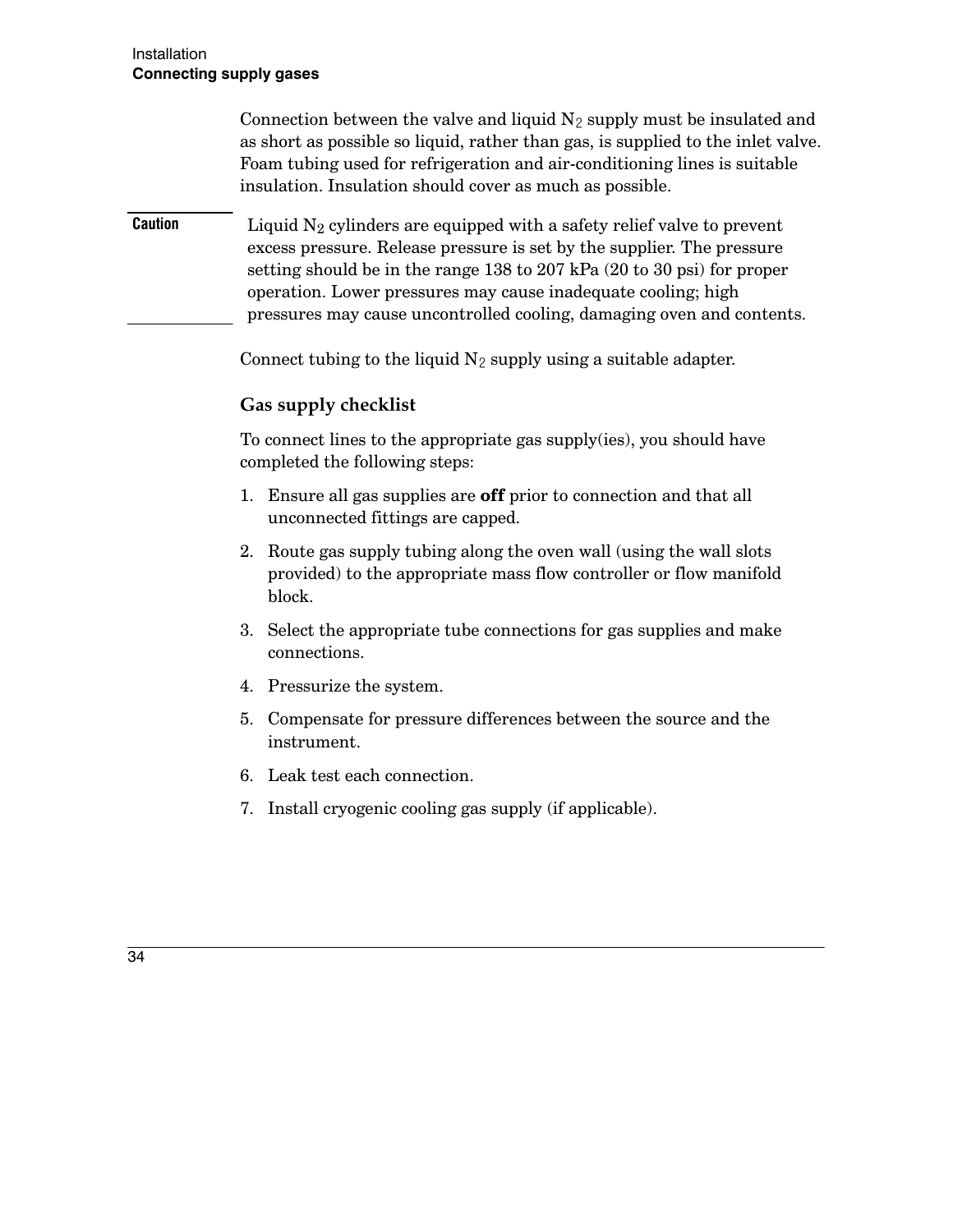# **Connecting power line cord**



### Voltage and grounding

The source voltage and load rating to be supplied is marked on a label attached at the rear of the instrument. Operating voltage is configured according to the original power option ordered.

To protect personnel, instrument panels and cabinet are grounded through the three-conductor power line cord, in accordance with International Electrotechnical Commission (IEC) requirements.

The instrument must be operated from a receptacle having its ground contact connected to a suitable earth ground. Proper receptacle grounding should be verified before connecting the power line cord.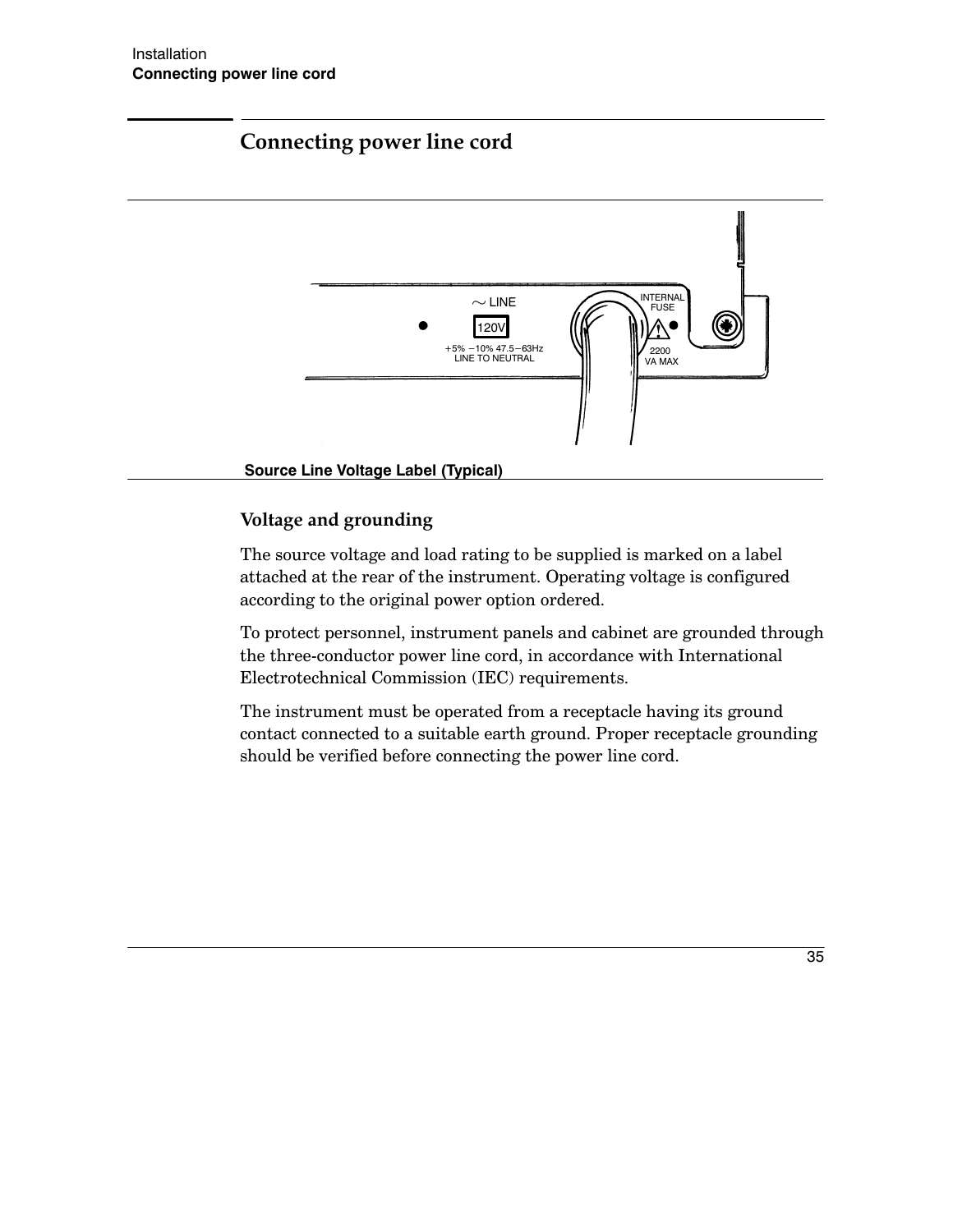

After placing the instrument where it is to be used, verify the line power switch is **off** (a red O painted on the forward part of the switch must be visible) before connecting the power line cord.

### Turning power on

1. After making sure the main power switch is in its off position, connect the HP 5890 to power, switch the line power switch on, and observe the display area above the keyboard on the front panel.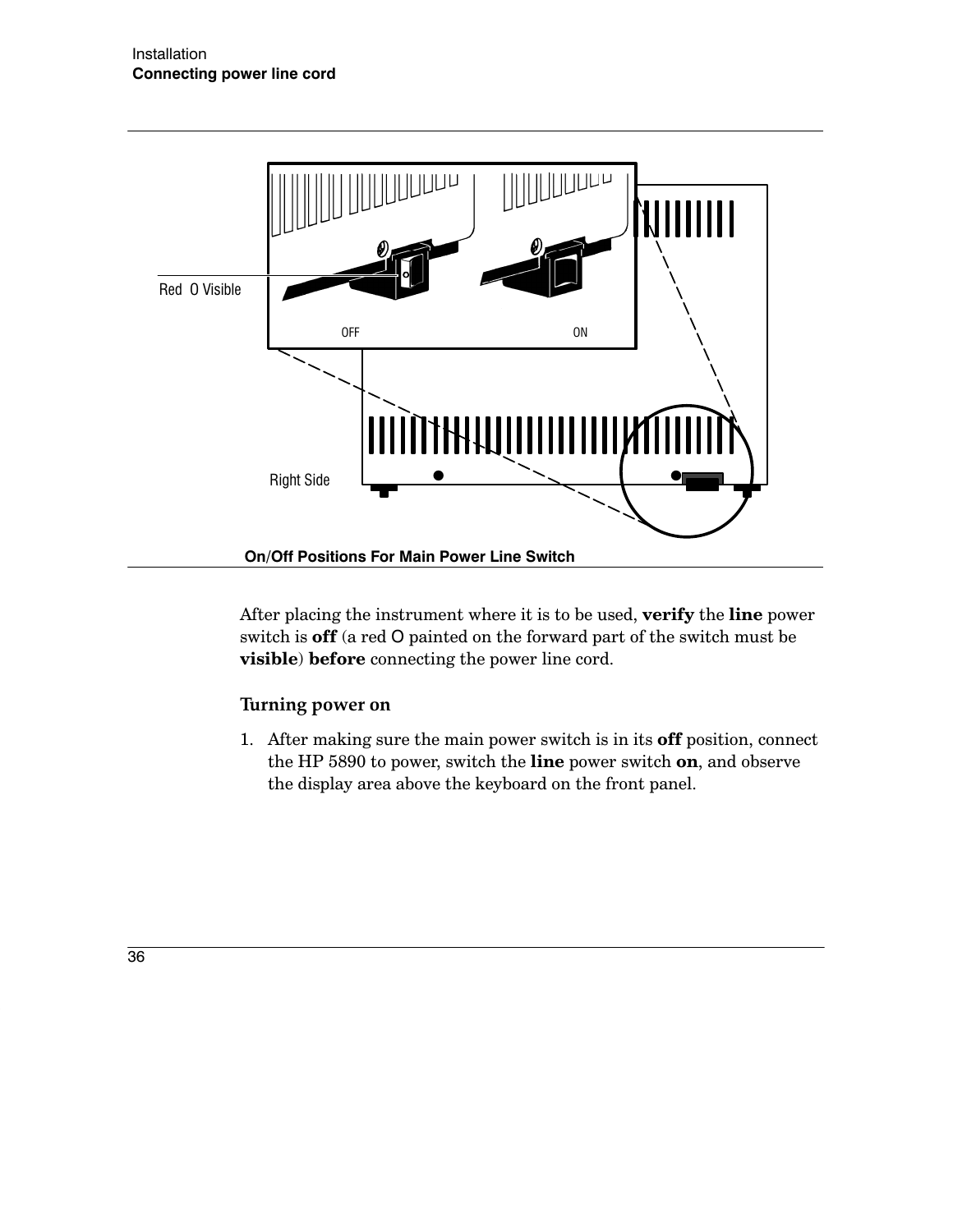

#### Normal Integrity Check At Power-on

2. Review the self-diagnostic electronic performance verification: this requires about 30 seconds.

Successful completion is indicated when the message PASSED SELF TEST is displayed.

3. When PASSED SELF TEST is displayed, verify that the keyboard is active by pressing  $\sqrt{\text{ONEN TEMP}}$ . The display should change immediately to one showing current oven status.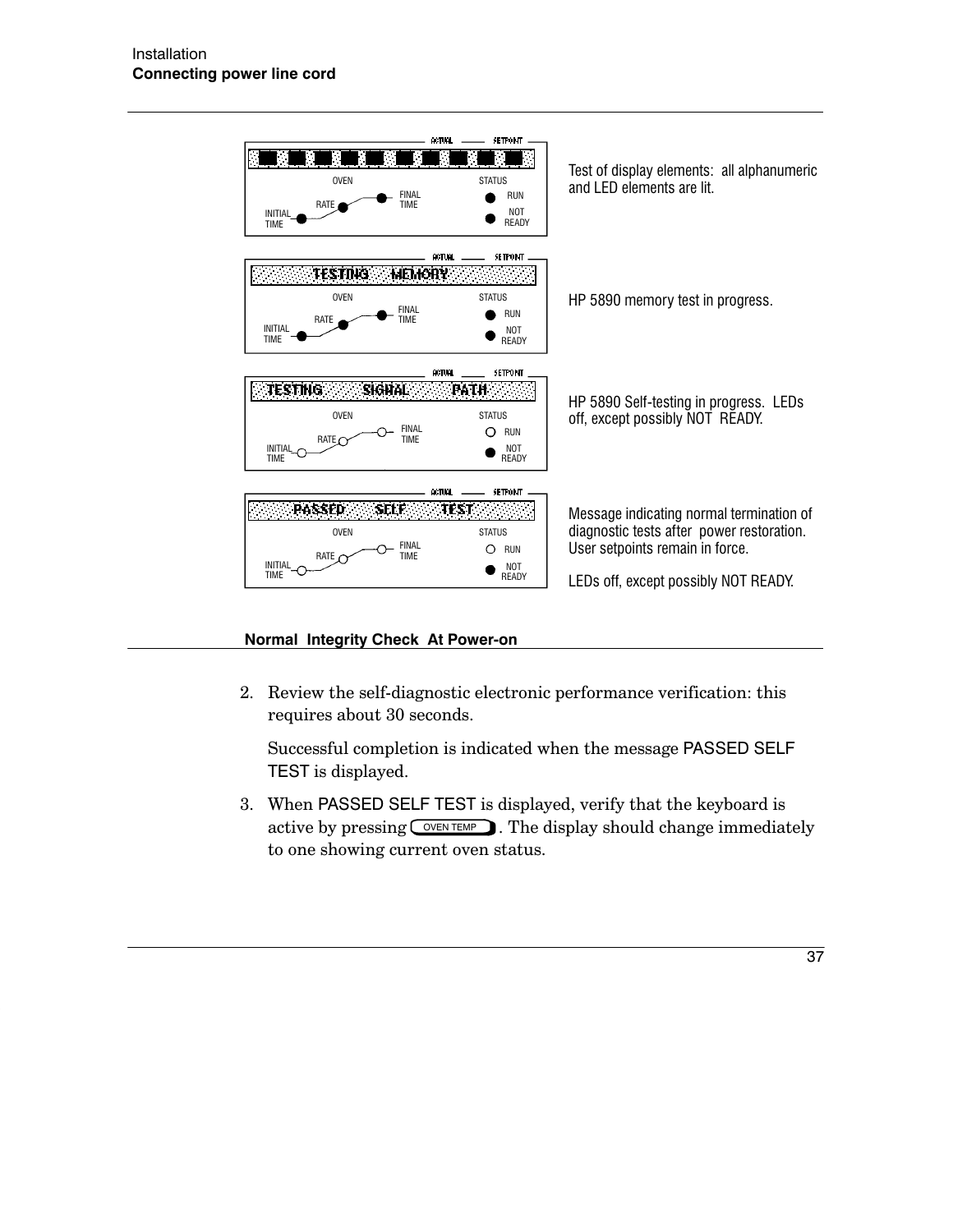

**Example Display At First Power-on** 

## Connecting signal output cables

The HP 5890 end of each type of signal cable terminates in a plug. Connection to the HP 5890 is made at receptacles found beneath the right instrument top cover. Open the right top panel (by lifting its rear edge) and proceed according to the cable(s) to be installed.



Note two sets of strain-relief posts provided at the rear of the cable connection area; cables either should be coiled around or threaded through these posts before exiting at the rear of the instrument.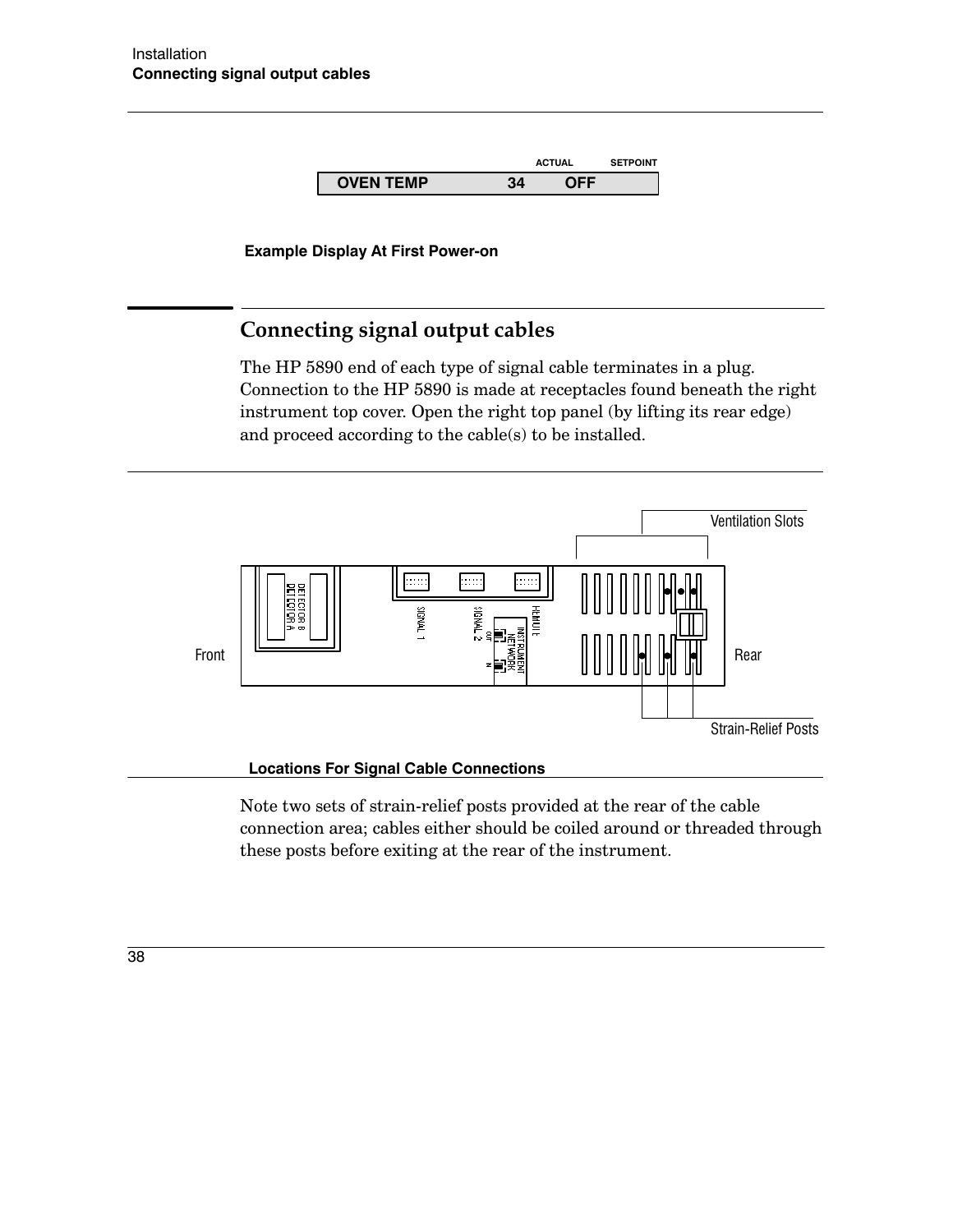### Installation **Connecting signal output cables**

### **Caution**

Avoid routing cables near the oven exhaust vent or over the top of the instrument; high temperatures in these areas may cause damage.

### Analog signal output cables

The following figure and table show cables available to connect an HP 5890 analog output channel (variable DC signals,  $+1$  V or  $+1$  mV maximum) to a recorder, integrator, and/or A/D converter for a computer system. If a second output channel is installed, a second cable is also required.



#### **Available Analog Signal Output Cables**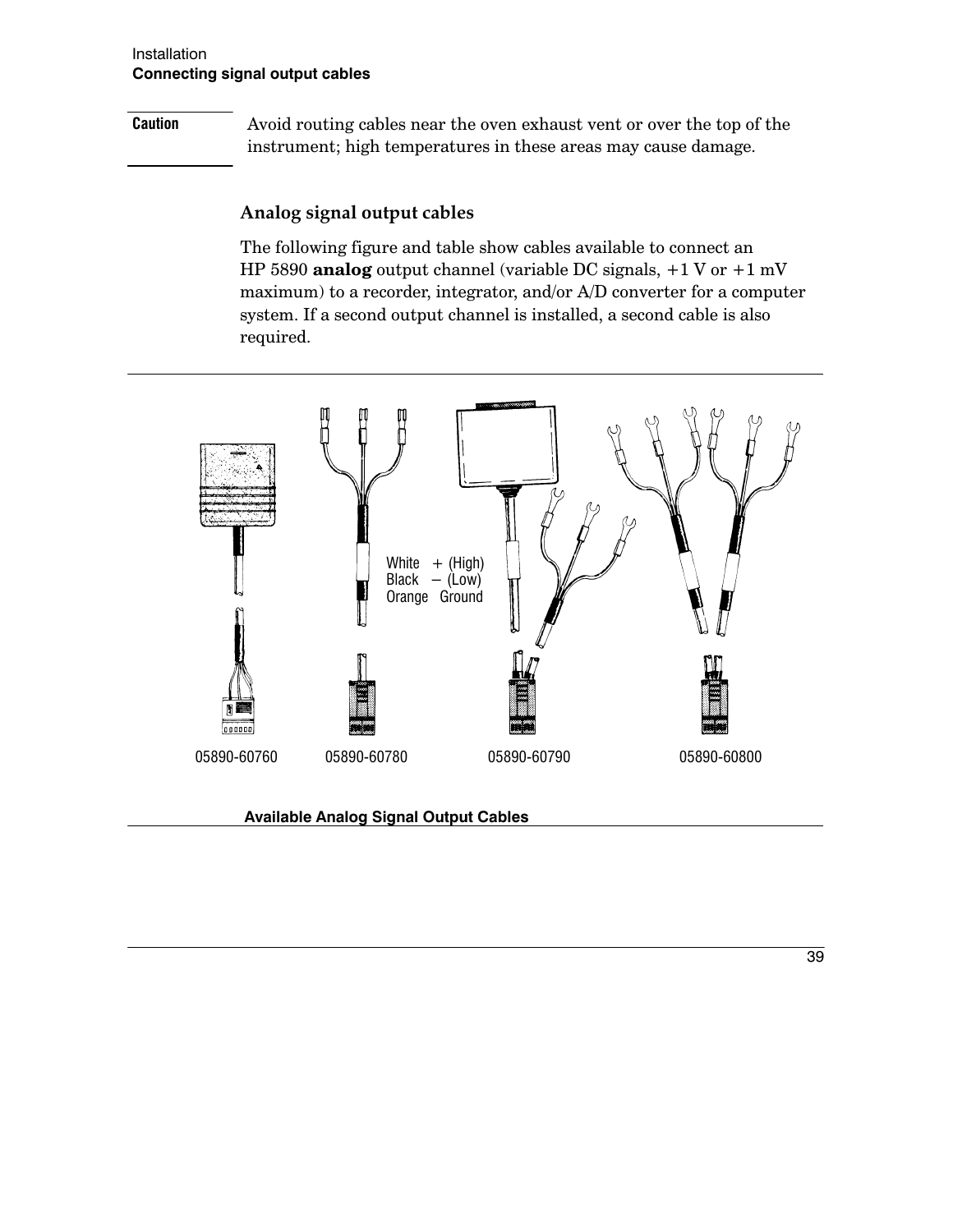Note that the general purpose and HP 3350 Series LAS analog output cable assemblies consist of two independent cables, terminating together at a common, single, **female** plug at the HP 5890. One cable is labelled 1 mV, the other  $+1$  V output. In general, the  $+1$  V cable is connected to an integrating device or A/D converter, and the 1 mV cable is connected to a chart recording device.

| Part No.    | <b>Typical Use</b>                             | Length         | <b>Connector Type</b>                                    |
|-------------|------------------------------------------------|----------------|----------------------------------------------------------|
| 35900-60610 | to HP 3394/96A<br>Integrator                   | 2 <sub>m</sub> | Edge Connector:<br>HP 3394/96A Integrator,<br>1 V input  |
| 05890-60760 | to HP 3390/92/93A<br>Integrator                | 2 <sub>m</sub> | Edge Connector:<br>HP 3390/92A Integrator,<br>1 V input  |
| 05890-60790 | to HP 3350 Series<br>Lab Automation<br>Systems | 2 <sub>m</sub> | Edge Connector:<br>HP 18652A A/D Converter,<br>1 V input |
| 05890-60780 | to HP 3388A<br>Integrator                      | 2 <sub>m</sub> | <b>Push-On Terminals:</b><br>1 V A/D inputs              |
| 05890-60800 | <b>General Purpose</b>                         | 2 <sub>m</sub> | Spade Lugs                                               |

#### **Analog Signal Output Cables**

**Note:** Information above pertains to the  $+1$  V cable. The 1 mV cable terminates in spade lugs for cable Part No. 05890-60790 and -60800.

1. Insert the cable plug into the SIGNAL 1 or SIGNAL 2 male receptacle. The plug may be inserted in either of its two possible orientations.

**Note:** The SIGNAL 2 analog output receptacle does not function unless the Option 550/Accessory 19242A (Communications Interface Board) or Option 560/Accessory 19254A (RS-232-C Interface Board) is installed.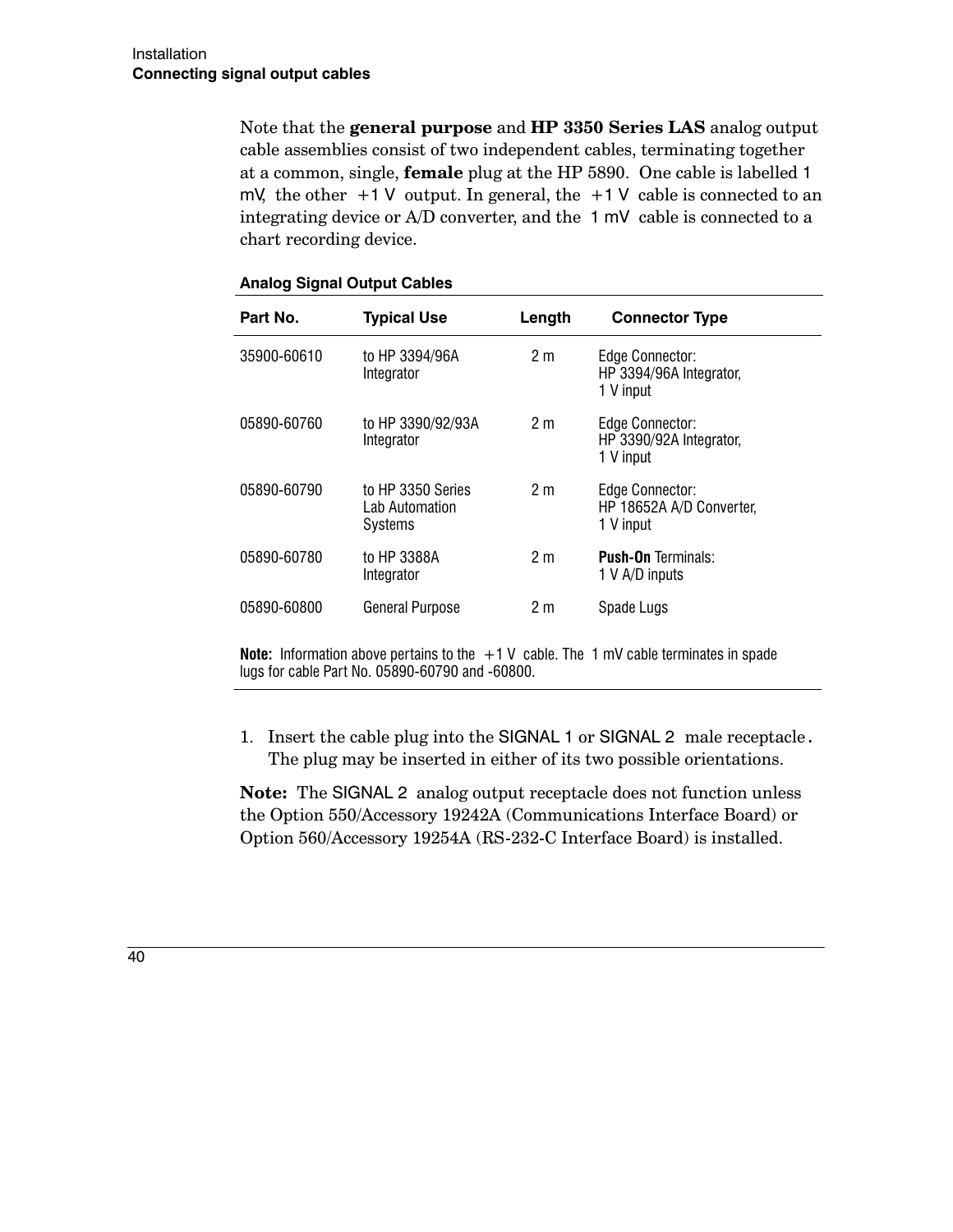2. Connect lead cable(s) to the respective receiving device(s). If spade lug-terminated wires must be connected directly, note the following with respect to color coding:

| WHITE         | $+$ (High) |
|---------------|------------|
| <b>BLACK</b>  | $-$ (Low)  |
| <b>ORANGE</b> | Ground     |

3. Lead the cable  $(s)$  out of the instrument at the rear of the signal cable area. Replace the top panel (unless additional cables are to be installed at this time).

### Instrument network (INET) cable

With Option 550 or 570 installed, the HP 5890 may be made part of an **Instrument Network** (INET) system allowing automated operation of the chromatograph, an integrator, an automatic liquid sampler, valves, etc. The figure below shows the cable required to use this Option.



Note that two cables are always required to create a complete communications loop.

|  |  | <b>Available INET Communications Cables</b> |  |
|--|--|---------------------------------------------|--|
|--|--|---------------------------------------------|--|

| Part No. | Length | <b>Connector Type</b> |
|----------|--------|-----------------------|
| 82167D   | 5 m    | <b>HP-IL</b>          |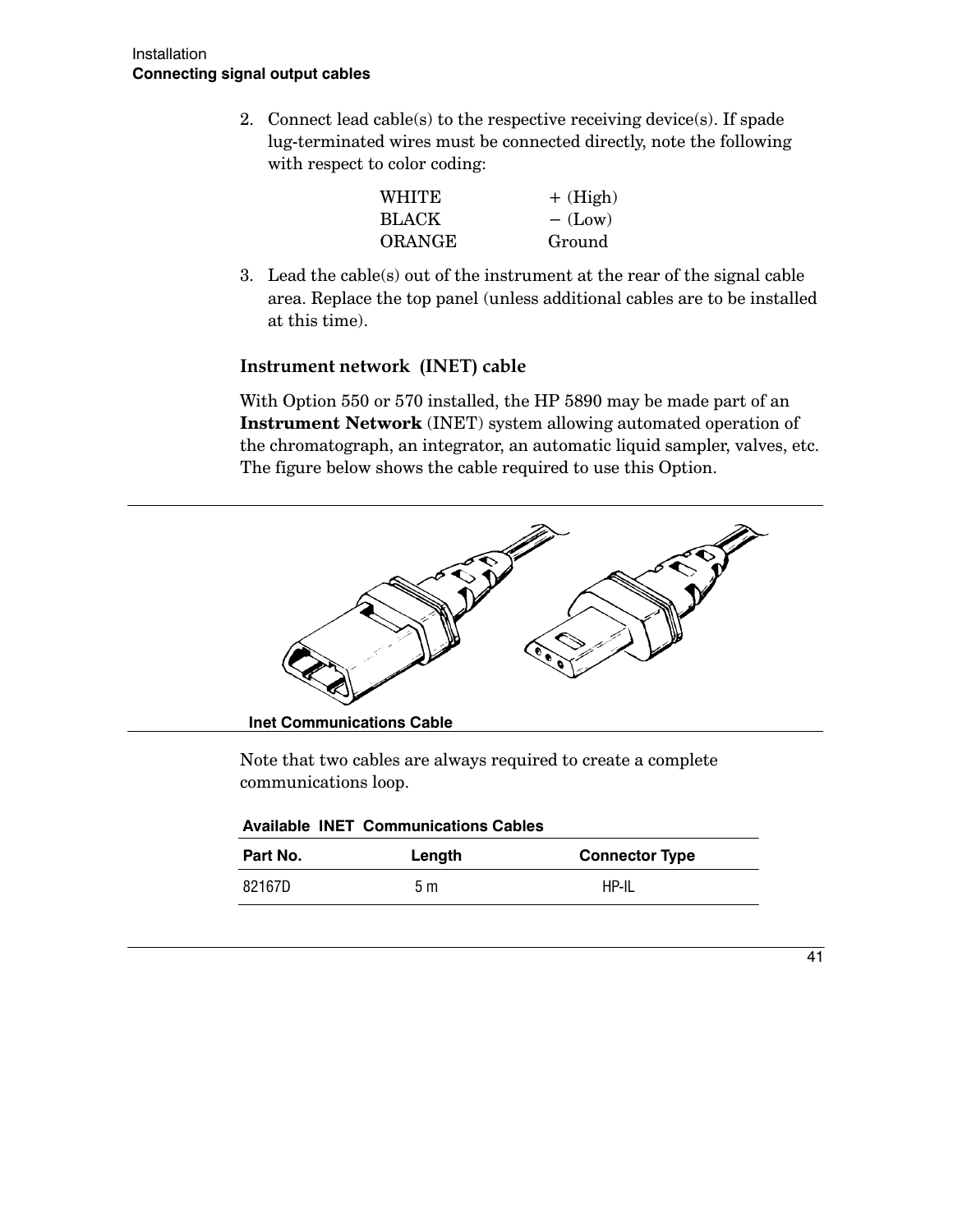Each device to be included in INET communications is connected in series with the next, forming a **loop**; thus, INET OUT on a given device must be connected to INET IN on the next. The loop must be continuous, and all devices must be **on** for the loop to function.



### **Typical Inet Loop System**

To install the INET communications cable:

- 1. Locate INSTRUMENT NETWORK IN (male) and OUT (female) receptacles at the top of the HP 5890 (see the Locations for Signal Cable Connections figure in this section).
- 2. Locate INET IN/OUT receptacles on other devices to be included in the loop.
- 3. Install an INET cable between the OUT receptacle on the HP 5890 and the IN receptacle on the next device included in the loop.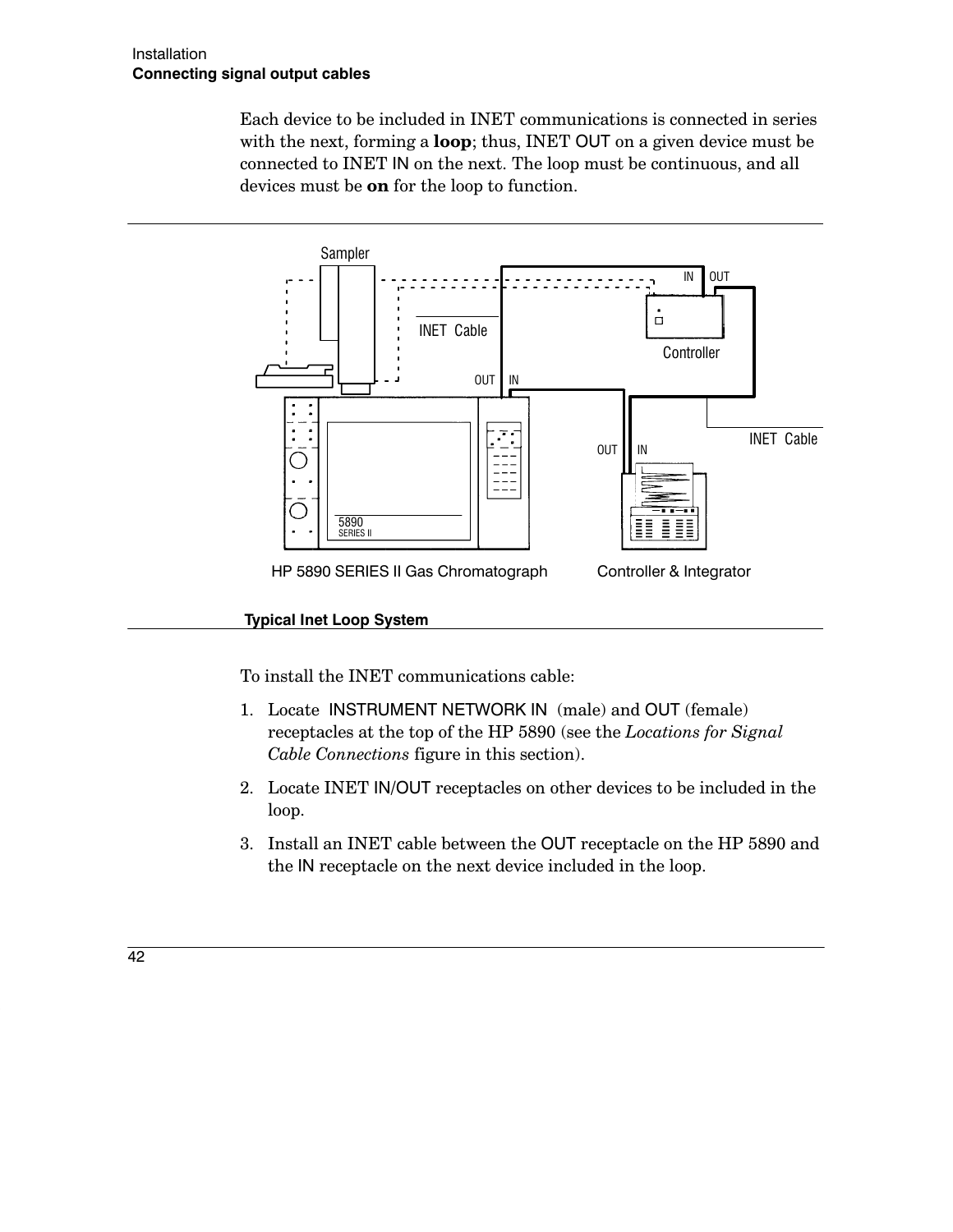4. Install a second INET cable between the IN receptacle on the HP 5890, and the OUT receptacle on the previous device included in the loop.

For an INET system, communication among instruments on the loop should be made only via installed INET cables. If you have capability of installing a remote start/stop cable (see next section) between the HP 5890 and the INET controller, this should not be done at the same time INET cables are connected.

### Remote start/HP 5890 ready cables

The REMOTE receptacle provides a function used primarily to start an integrator or data system when an HP 5890 run begins, and also provides ready information.



Remote Start/HP 5890 Ready Cables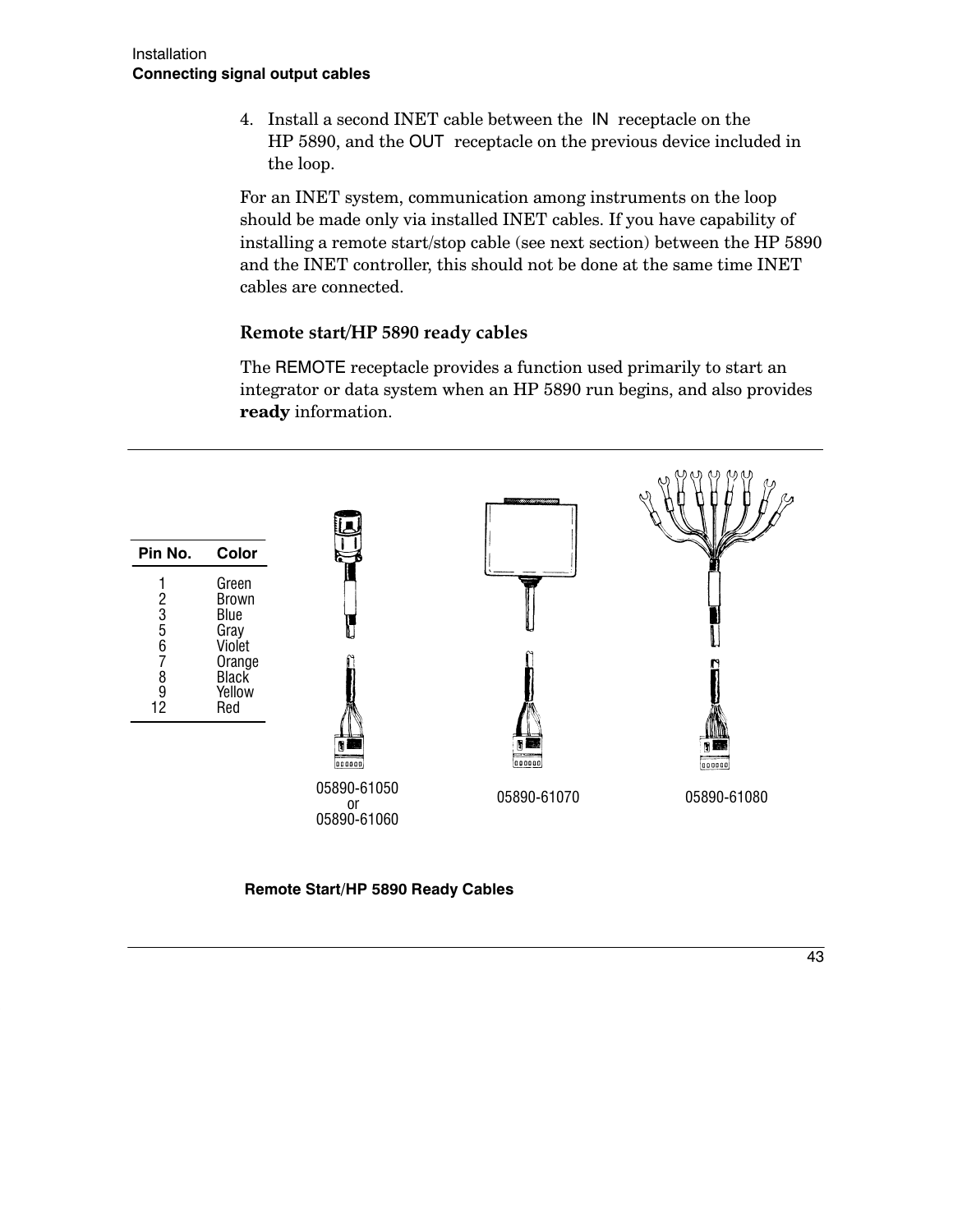| Part No.    | Use                               | Length         |
|-------------|-----------------------------------|----------------|
| 03394-60560 | HP 3394/96A Integrator/Controller | 2 m            |
| 05890-61060 | HP 3392A Integrator/Controller    | 2 m            |
| 05890-61050 | HP 3390A Integrator               | 2 <sub>m</sub> |
| 05890-61070 | HP 3350 Series LAS                | 2 m            |
| 05890-61080 | General Purpose                   | 2 <sub>m</sub> |

#### Available Remote Start/HP 5890 Ready Cables

### Remote receptacle

The 12-pin REMOTE receptacle provides a variety of functions, depending upon connections made via the cable. The figure below and the table following identify the function at each pin.



Available Functions, Remote Receptacle J2

44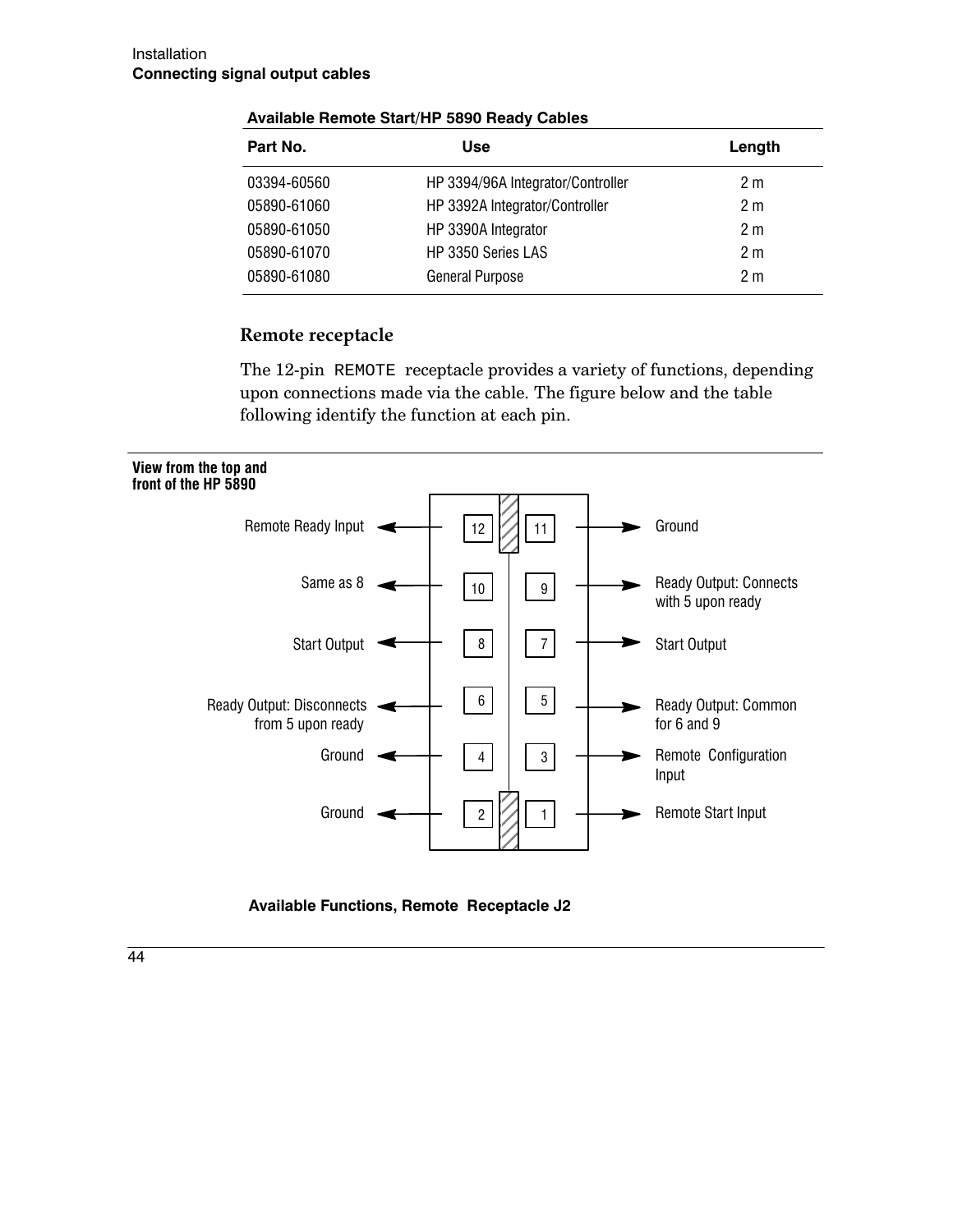| <b>Function</b>                         | <b>Description</b>                                                                                                                                                                                                                                                                                                               |
|-----------------------------------------|----------------------------------------------------------------------------------------------------------------------------------------------------------------------------------------------------------------------------------------------------------------------------------------------------------------------------------|
| Pin No. 1<br>Remote Start In            | <b>TTL</b> input: expects a pulsed relay closure $(>5$ msec duration) across Pin 1 and any<br>Ground pin.<br>A closure initiates a run by starting the oven temperature program.<br>The run terminates at the HP 5890 by pressing $\boxed{\text{stop}}$ , or by completing the<br>oven temperature program.                      |
| <b>Pin No. 2</b><br>Ground              | Ground pin.                                                                                                                                                                                                                                                                                                                      |
| Pin No. 3<br>Remote<br>Configuration In | <b>TTL</b> input; expects a relay closure, or a jumper, across Configuration In Pin 3 and any<br>Ground pin.                                                                                                                                                                                                                     |
|                                         | If Pins 3 & 4 are open (unconnected): the HP 5890 $S_{\text{TART}}$ key both initiates a<br>run by starting the oven temperature program, and pulses the Start Out relay (Pins<br>7 & 8; Pins 9 & 10).                                                                                                                           |
|                                         | If Pins 3 & 4 are closed (connected): the HP 5890 $\left(\frac{START}{S}\right)$ key pulses the <b>Start</b><br>Out relay (Pins 7 [9] & 8 [10]), but does not start the oven temperature program.<br>The run is initiated (temperature program started) via a closure across Pins 1 & 2<br>(Remote Start In), or INET (if used). |
| Pin No. 4<br>Ground                     | Ground pin.                                                                                                                                                                                                                                                                                                                      |

### Available Functions, REMOTE Receptacle

(continued on next page)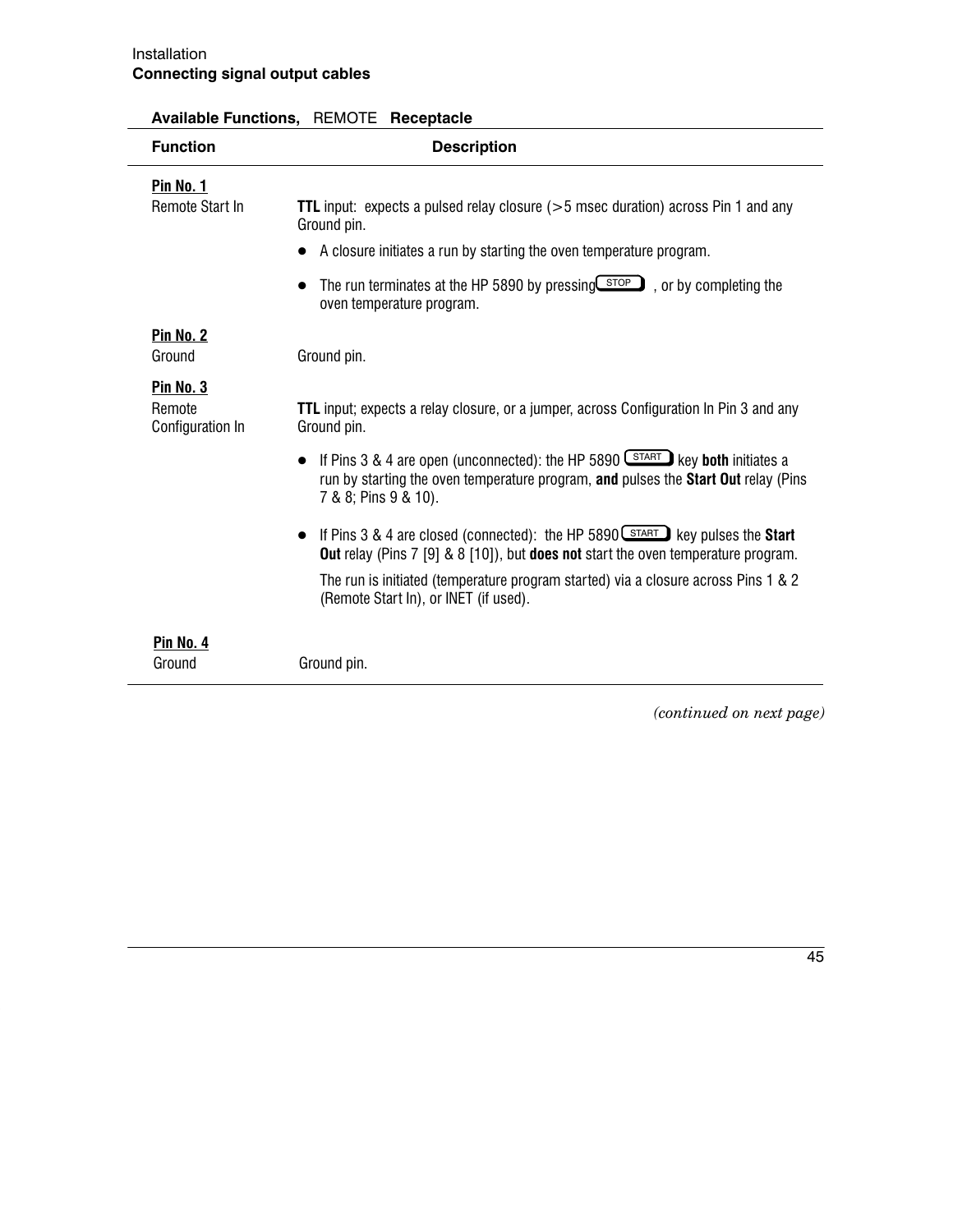### Available Functions, REMOTE Receptacle

| <b>Function</b>                       | <b>Description</b>                                                                                                                                                                                                                                                                                                                                                                             |
|---------------------------------------|------------------------------------------------------------------------------------------------------------------------------------------------------------------------------------------------------------------------------------------------------------------------------------------------------------------------------------------------------------------------------------------------|
| <u>Pin No. 5 &amp; 6 or 5 &amp; 9</u> |                                                                                                                                                                                                                                                                                                                                                                                                |
| <b>Ready Out</b>                      | Two sides of a single-pole, double-throw relay; ready is signaled by the contacts<br>opening (Pins 5 & 6), or by contacts closing (Pins 5 & 9). Ready occurs when the<br>following conditions are met:                                                                                                                                                                                         |
|                                       | The HP 5890 is <b>not</b> in a run.<br>$\bullet$<br>The oven is both on and at setpoint.<br>$\bullet$<br>Oven $C$ EQUIB TIME has elapsed.<br>$\bullet$<br>All heated zones that are on are at setpoint.<br>All detectors assigned to output channel(s) are on.<br>$\bullet$<br>If INET is used, other devices on the loop signal ready.<br>$\bullet$<br>No FAULT:s have occurred.<br>$\bullet$ |
|                                       | Relay contacts are rated at 3 W, 0.25 A, 28 V dc maximum resistive load only; 1.2 msec<br>bounce.                                                                                                                                                                                                                                                                                              |
| Pin No. 7, 8, and 10                  |                                                                                                                                                                                                                                                                                                                                                                                                |
| Start Out<br>Identical to Pin 8       | Two sides of a normally open relay. Contacts are pulsed closed for<br>50 msec to signal start run when either of the following occurs:                                                                                                                                                                                                                                                         |
|                                       | • If Pins $3 \& 4$ (Remote Configuration In) are <b>not connected</b> , the relay is pulsed when<br>START is pressed.<br>• If Pins 3 & 4 (Remote Configuration In) are <b>connected</b> , the relay is pulsed when the<br>oven temperature program starts.                                                                                                                                     |
|                                       | Relay contacts are rated at 10 W, 0.5 A, 200 V dc maximum resistive load only; 0.4<br>msec bounce.                                                                                                                                                                                                                                                                                             |
| <b>Pin No. 11</b>                     |                                                                                                                                                                                                                                                                                                                                                                                                |
| Ground                                | Ground pin.                                                                                                                                                                                                                                                                                                                                                                                    |
| <b>Pin No. 12</b><br>Remote Ready In  | TTL input; expects a relay closure (connecting Pins 11 & 12) by an external device if<br>the device is <b>not</b> ready.                                                                                                                                                                                                                                                                       |
|                                       | If a not ready closure is read, the HP 5890 NOT READY LED is lit and a display<br>is generated. The NOT READY condition is also reported to the INET system (if<br>used).                                                                                                                                                                                                                      |
|                                       | The external device is assumed to be ready when the closure is removed<br>(disconnecting Pins 11 & 12).                                                                                                                                                                                                                                                                                        |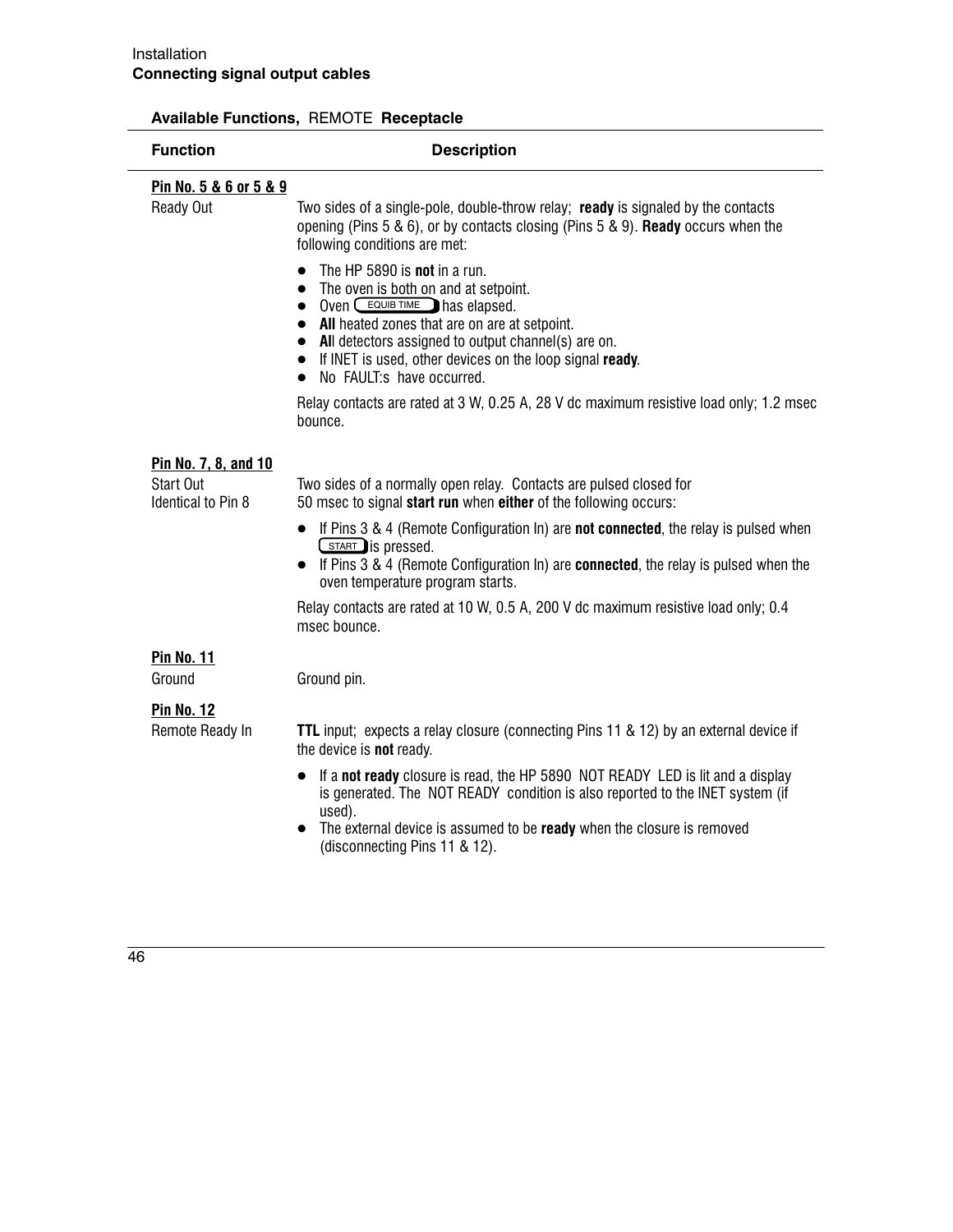The variety of functions available makes custom-designed operating systems possible. Some examples include:

A simple push-button switch installed across Pins 1 & 2 permits starting the HP 5890 from a remote location. In performing manual injections, for example, it is quite convenient to have remote **start** capability located in the inlet area to minimize time delays between starting the HP 5890 and injecting sample.

Alternatively, an integrator or chart recorder having suitable remote start output capability can be connected across  $Pins 1 & 2$  to permit the remote device to start the HP 5890.

- It is also convenient to have a connected integrator or chart recorder start automatically when an analysis is initiated at the HP 5890. If the integrating or recording device can be started remotely by a contact closure, Pins 7 & 8 (or 7 & 10) may be used for this purpose.
	- Note that Pins 7 & 8 (or 7 & 10) are **always** momentarily connected to each other when  $START$  at the HP 5890 is pressed.
	- Note also that when  $START$  is pressed, behavior of the oven temperature program depends upon the condition at Pins  $3 & 4$ :

If  $3 \& 4$  are not connected, the oven temperature begins immediately.

If Pins  $3 \& 4$  are connected, the oven temperature program does not begin until Pins 1 & 2 are connected.

Pins 3 & 4, if connected, permits the HP 5890 $\overline{\text{START}}$  key to start a remote device **without** simultaneously starting its own oven temperature program.

For example, this permits setting up a system for automated operation using an integrator, an automatic sampler, and a controller for the sampler. With Pins 3 & 4 **connected**, when  $START$  is pressed at the HP 5890, Pins 7 & 8 (or 7 & 10) are connected momentarily to signal the sampler controller to operate the sampler.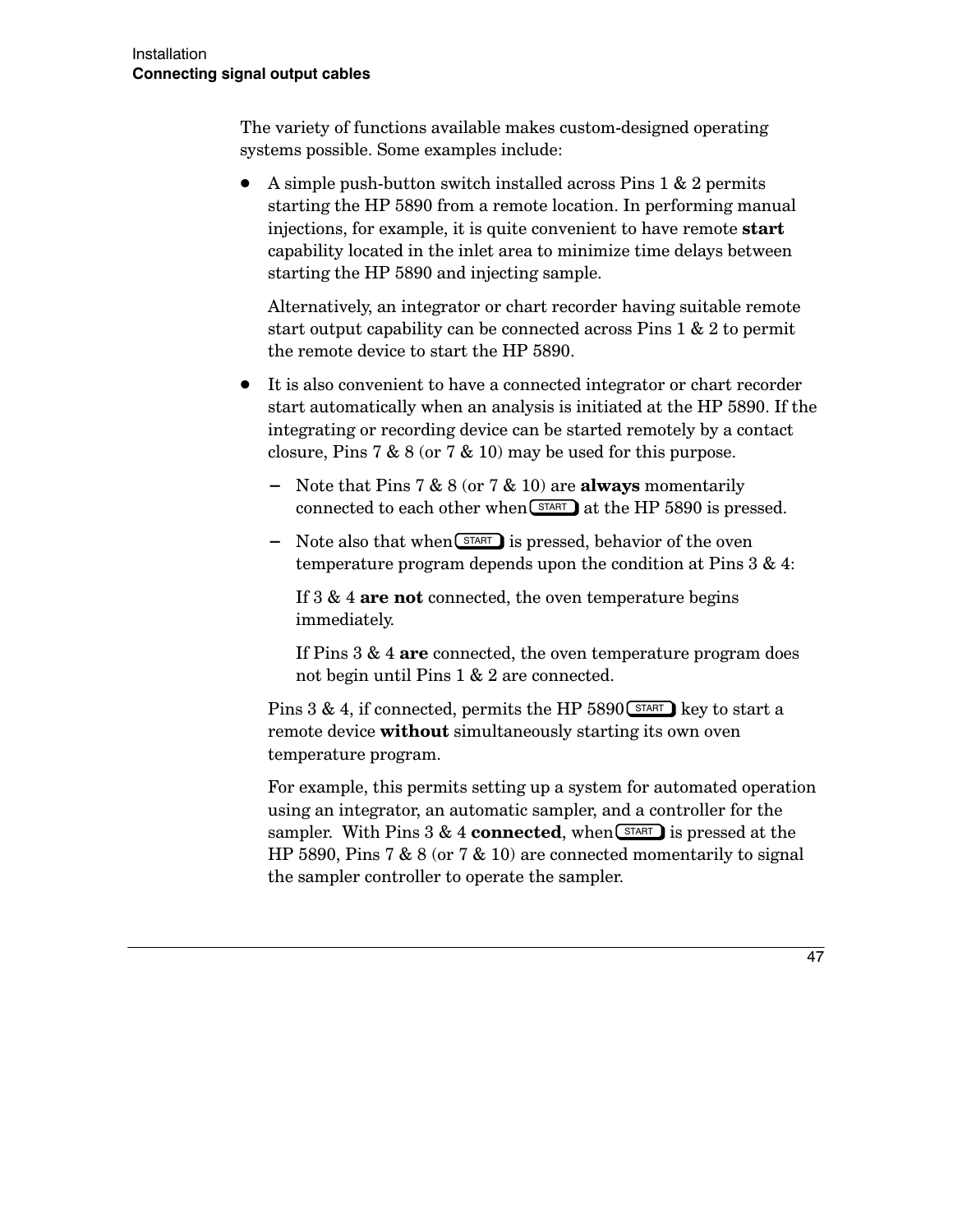At injection, the sampler controller simultaneously must signal the integrator to begin integrating data, and must start the HP 5890 oven temperature program (via Pins  $1 \& 2$ ).

• Where the HP 5890 is to be started from a remote device, it is convenient to have indication as to whether or not the HP 5890 is **ready**. This is available via Pins  $5 \& 6$ , which remain connected until HP 5890 readiness occurs, or via Pins 5 & 9 which remain disconnected until HP 5890 readiness occurs.

Choice of which pair of Pins to use depends upon requirements of the remote device.

• Conversely, Pins 11 & 12 permit a remote device to report its readiness to the HP 5890: if Pins 11  $\&$  12 are **connected**, the remote device is assumed not ready. At the HP 5890, the NOT READY LED will be lit, **EXT DEVICE NOT READY** is displayed by pressing  $CLEAR$ , and **not ready** is reported to the INET system (if used).

An example of where this function might be required is where, in automated operation, an integrating or computing device requires time to process and report data for a just-terminated run before the next run can begin.

• Note that there is no remote **stop** function; the HP 5890 stops the current run either when  $\boxed{\text{STOP}}$  is pressed, or upon completing its oven temperature program. A connected integrating or recording device must be stopped separately, either manually or through its own timed events table.

### RS-232 and HPIB/RS-232 cables

For RS-232 (Option 560) and HPIB/RS-232 (Option 580) cable installation information, refer to the appropriate document included with each option.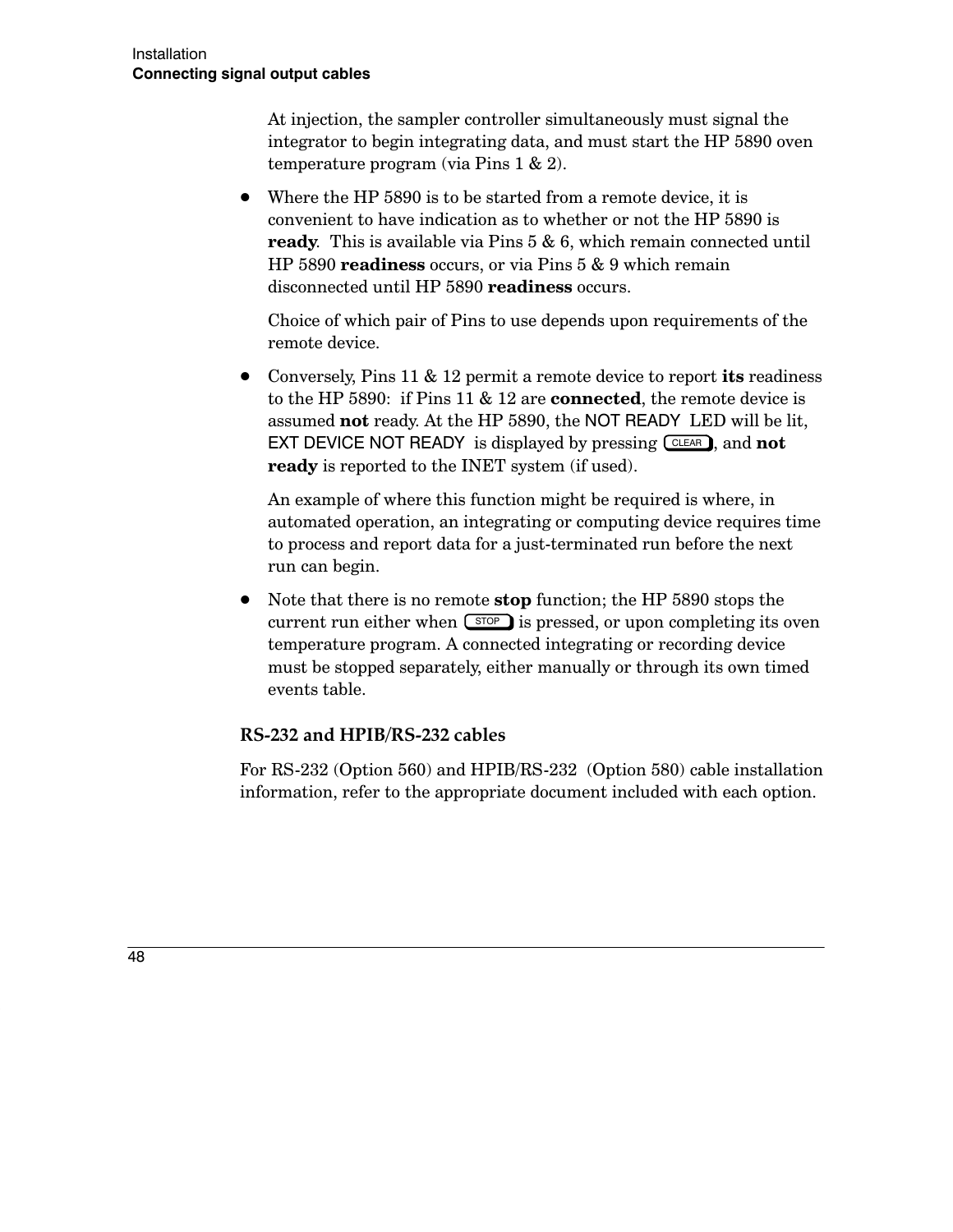# HP-IB/RS-232 interface board information

Remove the top right cover and the right side panel from the instrument.

Locate the eight-toggle S1 Switch on the HP-IB/RS-232 interface board. Notice that each of the eight toggles can be positioned toward the main board or the outer edge of the interface board.

The bottom toggle determines either an RS-232 or an HP-IB configuration. When the bottom toggle is set toward the outer edge, the board is considered for RS-232 use. Set the bottom toggle for your desired configuration.

If you desire an HP-IB configuration (bottom toggle toward the main board), the five top toggles need to be set to determine the HP-IB address. Setting the toggles toward the main board activates the address indicated. For example, if the top toggle is set inward, it indicates a one; or if set outward, it indicates a zero. If the top four toggles were all set toward the main board's outer edge (and the fifth toggle positioned toward the interface board's outer edge), the resulting HP-IB address would be  $1 + 2$  $+4+8$  or 15. Set the HP-IB address desired.

When using an HP-IB cofiguration, the seventh toggle should be set. Unless otherwise specified by the host computer's documentation, set the default SRQ-EN toggle toward the main board (its enable position).

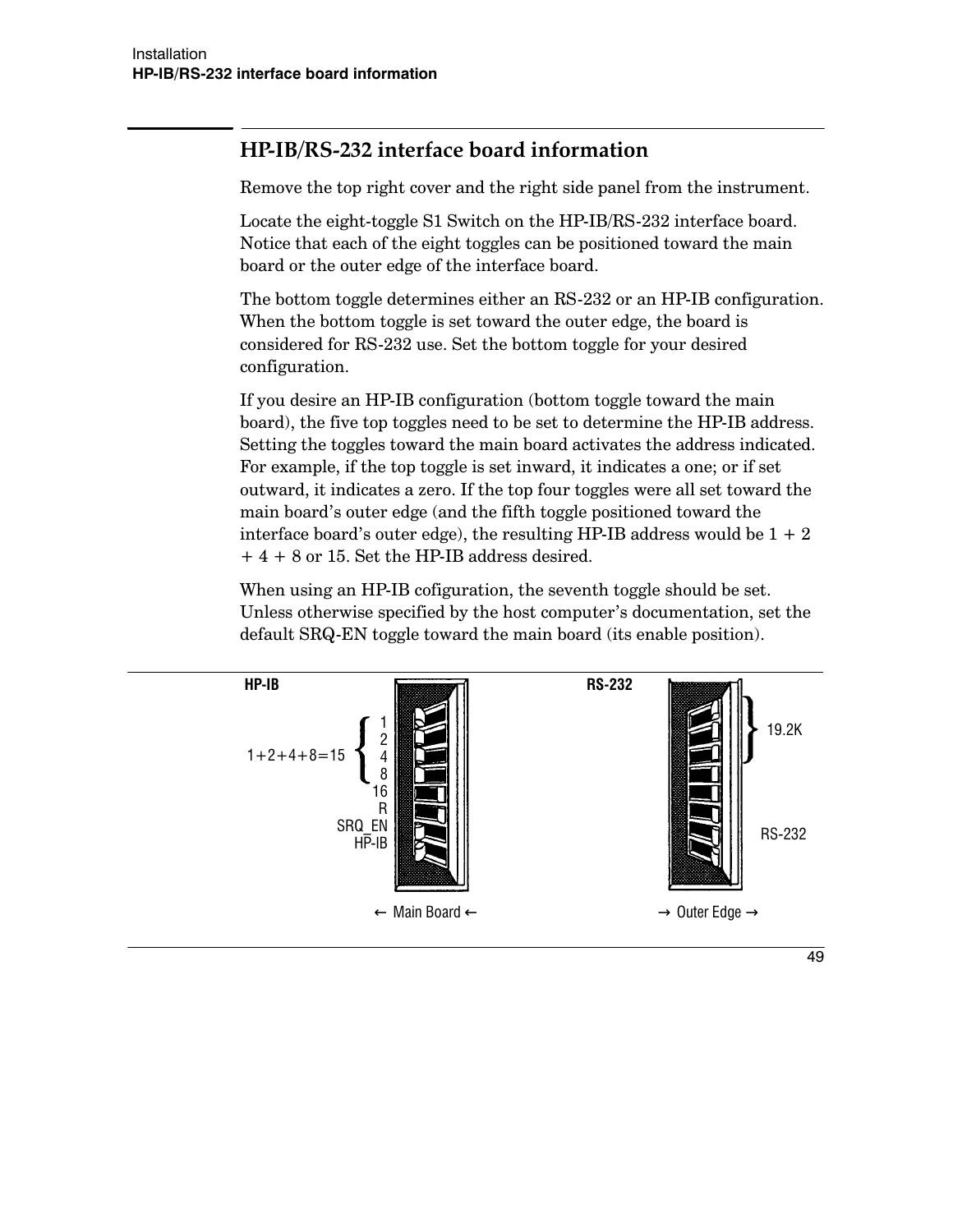If you desire an RS-232 configuration (the bottom toggle toward the board's outer edge), the top three toggles must be set to establish the baud rate. Use the table below to set the toggles (note that a toggle on means that it is set toward the board's outer edge).

| toggle 1         | 0FF | ΟN  | 0FF | ΟN   | 0FF  | ΟN   | 0FF  | ON    |  |
|------------------|-----|-----|-----|------|------|------|------|-------|--|
| toggle 2         | 0FF | 0FF | 0N  | 0N   | OFF  | 0FF  | ΟN   | ON    |  |
| toggle 3         | 0FF | 0FF | 0FF | 0FF  | ΟN   | OΝ   | ΟN   | ON    |  |
|                  |     |     |     |      |      |      |      |       |  |
| <b>Baud Rate</b> | 150 | 300 | 600 | 1.2K | 2.4K | 4.8K | 9.6K | 19.2K |  |
|                  |     |     |     |      |      |      |      |       |  |

Although the INET loop may be configured later for communication with various products, for the present, the provided HP-IL cable (HP Part No. 82167–60002) should be connected from the interface board's out connector to its **in** connector. This will loop information from its transmitter section back into its receiver section for the initial testing.

Install the instrument's side panel.

- 1. Plug the instrument's power cord into a power source. Turn the instrument's main power switch on.
- 2. As soon as the GC display reads TESTING SIGNAL PATH, press the CLEAR button. Continue to hold the CLEAR button in, until the User Tests Sel 0..7 message appears on the display.
- 3. Press the number 0 on the keypad. The response on the display will be the revision code for the RS-232/HP-IB interface installed in your instrument.
- 4. Next, press the number 3 on the keypad. The message HPIL Loop Passed should appear when the INET portion of the interface is functioning and the HPIL cable is connected from out to in.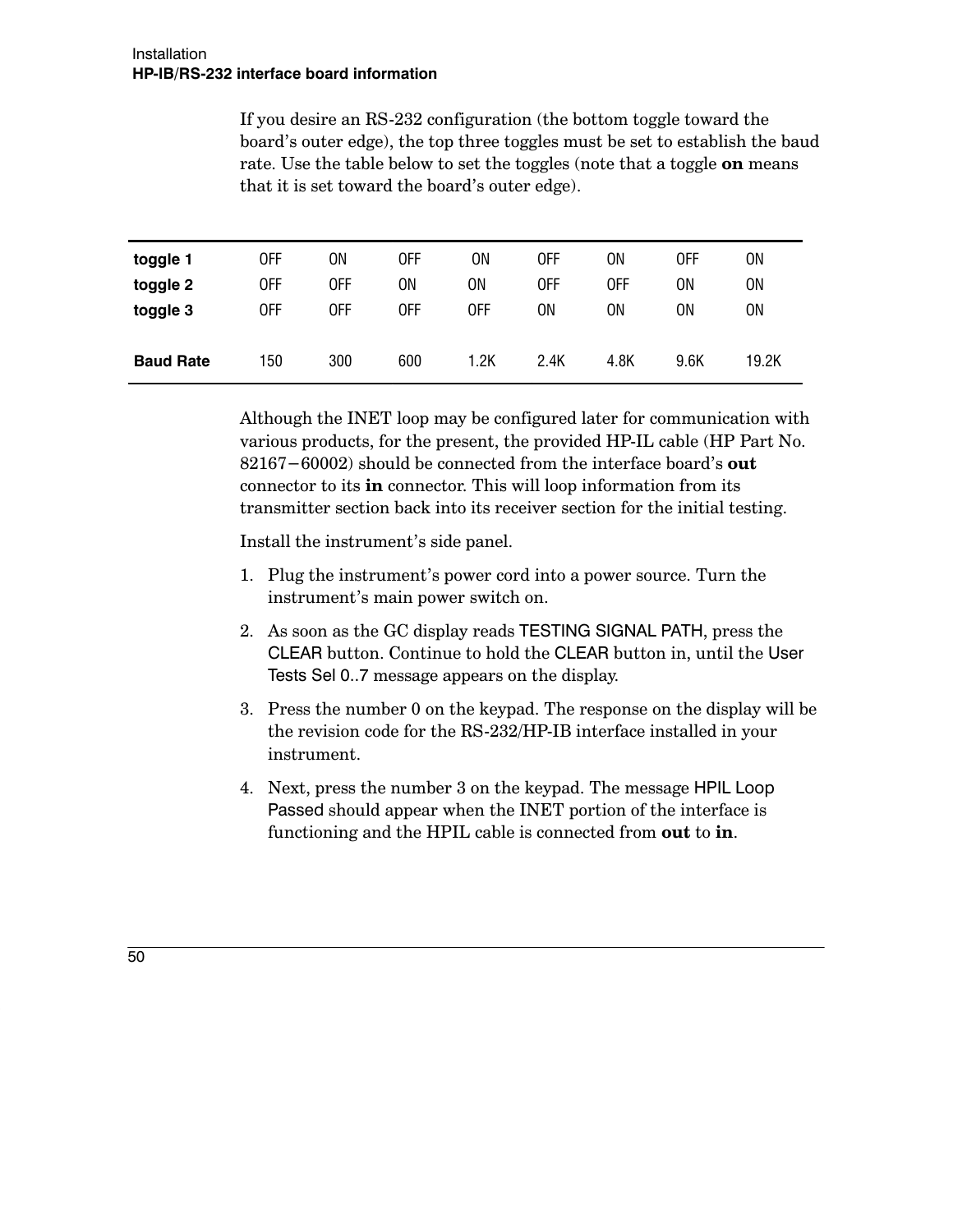- 5. Test 4 will verify your selection of type of interface and either its address or its baud rate. Pressing the number 4 on the keypad will display a message RS-232 Baud  $=$  the selected rate or HP-IB Addr the selected address. If the display indicates an incorrect type of interface, address, or baud rate, turn off the instrument's power and reset the toggles of switch S1 on the interface board.
- 6. When the proper interface and baud rate or address is displayed, entering the number 7 on the keypad allows you to restart the system with all of the new parameters just entered.

The display will prompt you to press the ENTER key. When the ENTER key is pressed, the instrument will undergo its standard self-test and the new parameters will be configured into memory.

Tests  $1, 2, 5$ , and 6 are used as diagnostic tools for troubleshooting.

Test 1-Short Memory Test displays TEST 0000. This rapidly cycles through memory pages incrementing the test number to determine if all 256 1K pages are accessible.

**Test 2—Long Memory Test (about 15 minutes) initially displays Set** Memory to 0's, then changes to Bank: 000, PASS: 000 during the test. The bank number will cycle through  $0 \, ... \, 255,$  displaying the number of the current 1K segment under test. After all  $256$  segments are tested, the pass count is incremented and the test restarts.

Note that Test 4—HP-IB Addr or RS-232 Baud must be run before Test 5 or 6 to set the current selection into the interface chip.

**Test 5—HP-IB** Communication Test displays characters received on the HP-IB bus. It also sends HP5890A HP-IB/RS-232 User Tests <CRLF>. It transmits and receives at a rate of about 3 characters per second. Timeouts may be a problem.

Test 6—RS-232 Communication Test transmits HP5890A HP-IB/RS-232 User Tests  $\langle$  CRLF  $\rangle$  at a rate of 3 characters per second. It displays characters received (at any speed) from the RS-232 line.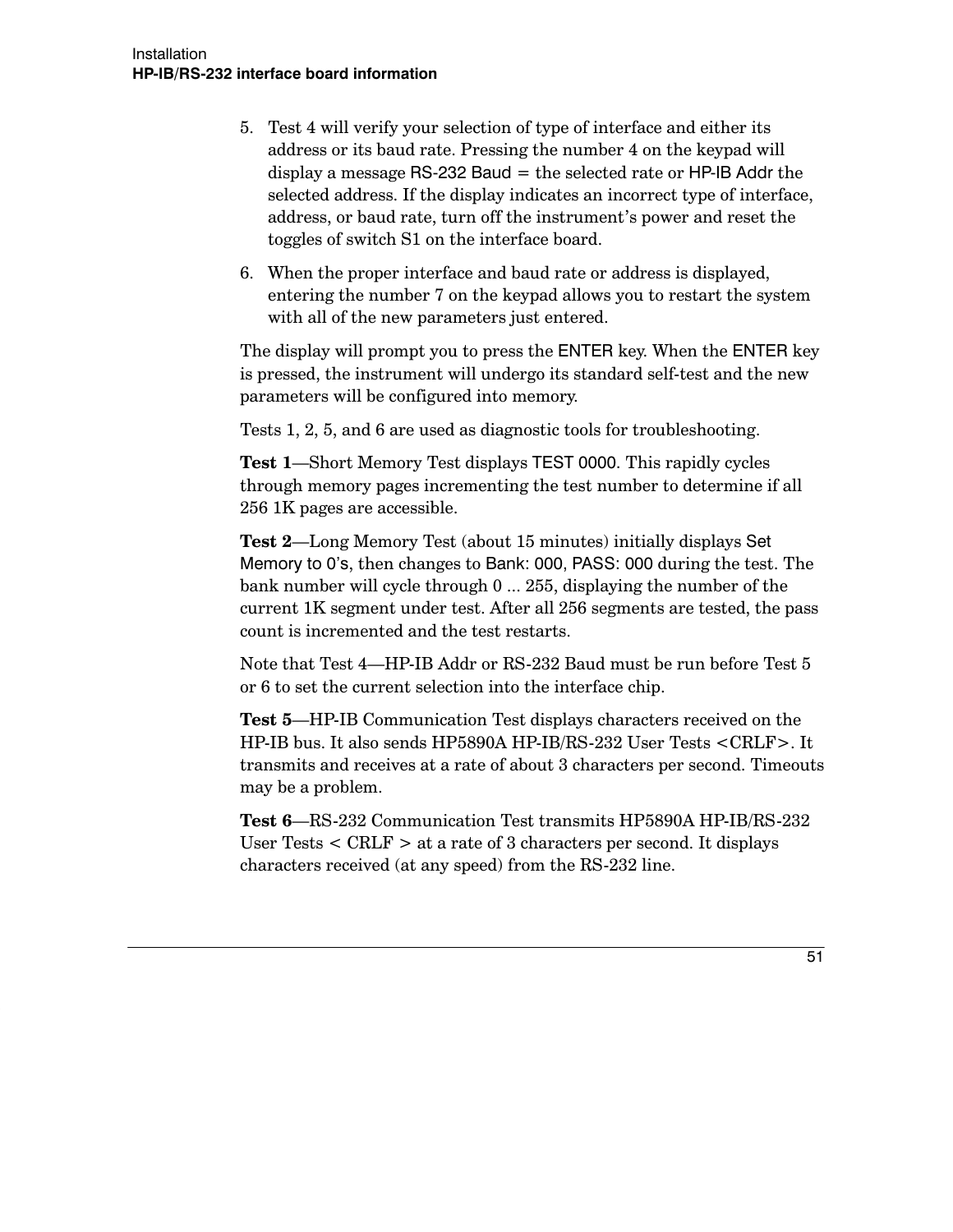If an INET loop is to be used, install the loop cables. If an INET is not being used, leave the INET cable between an in and out in place.

Connect the appropriate HP-IB or RS-232 cable to the connector board.

Replace all of the instrument's panels and covers.

# Analog input board information

| Input Voltage               | $-10$ mV to $+1V$ between $+$ and $-$ inputs                                                                              |
|-----------------------------|---------------------------------------------------------------------------------------------------------------------------|
| Input Noise                 | 10 $\mu$ V peak to peak                                                                                                   |
| Input Common Mode Range     | $+/-$ 5V DC (measured + or $-$ to Gnd)                                                                                    |
| Common Mode Rejection Ratio | 80 <sub>db</sub>                                                                                                          |
| Scaling                     | 1 HP 5890 display count $+$ 16.2 $\mu$ V input<br>At Range $6 \rightarrow 1$ mV input to board will produce a 1 mV output |

## Post-install checklist

- $\Box$  Are the instrument supply gasses connected?
- $\Box$  Have all the supply gas fittings been leak tested?
- $\Box$  Have the signal output cables been connected?
- $\Box$  Has the instrument power cord been connected?

Refer to the HP 5890 SERIES II Operating Manual for column installation and operating information.